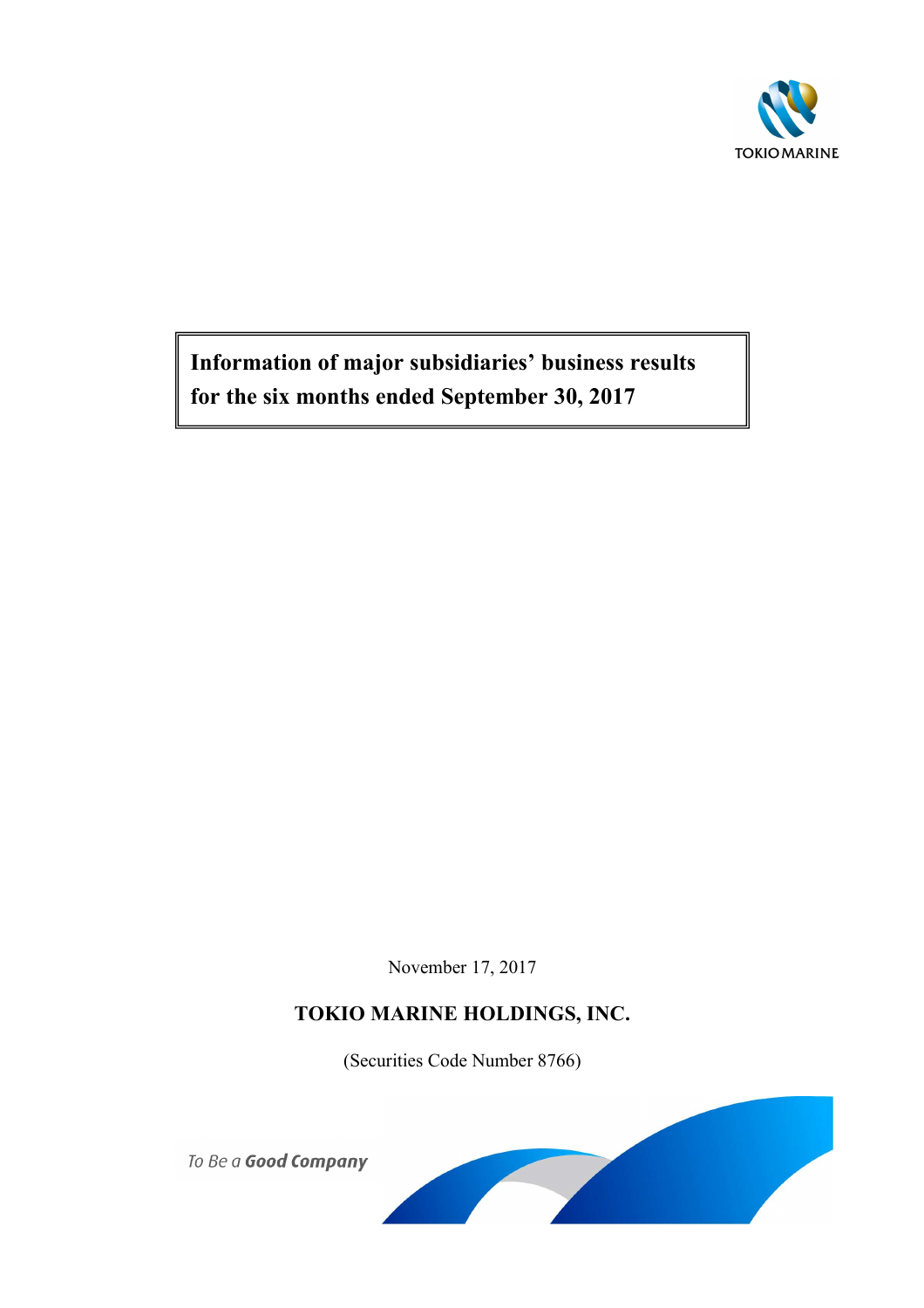| 1. Key figures of consolidated results                                           |                         |
|----------------------------------------------------------------------------------|-------------------------|
| (1) Tokio Marine Holdings, Inc. (consolidated)                                   | 1                       |
| (2) Insurance premiums                                                           | 1                       |
| (3) Net income attributable to owners of the parent                              | 1                       |
| 2. Key figures of the domestic property and casualty insurance business          |                         |
| (1) Tokio Marine & Nichido Fire Insurance Co., Ltd. (non-consolidated)           | $\overline{\mathbf{c}}$ |
| (2) Nisshin Fire & Marine Insurance Co., Ltd. (non-consolidated)                 | 3                       |
| (3) E.design Insurance Co., Ltd. (non-consolidated)                              | 4                       |
| 3. Key figures of the domestic life insurance business                           | 5                       |
| 4. Business forecasts for the fiscal year 2017 (April 1, 2017 to March 31, 2018) |                         |
| (1) Tokio Marine Holdings, Inc. (consolidated)                                   | 6                       |
| (2) Insurance premiums                                                           | 6                       |
| (3) Net income attributable to owners of the parent                              | 6                       |
| (4) Tokio Marine & Nichido Fire Insurance Co., Ltd. (non-consolidated)           | 7                       |
| 5. Dividends forecast (Tokio Marine Holdings, Inc.)                              | 7                       |
|                                                                                  |                         |
| Financial statements                                                             |                         |
| 1. Tokio Marine & Nichido Fire Insurance Co., Ltd. (non-consolidated)            |                         |
| (1) Balance sheet                                                                | 8                       |
| (2) Statement of income                                                          | 9                       |
| (3) Underwriting                                                                 | 10                      |
| Direct premiums written excluding deposit premiums from policyholders            |                         |
| Net premiums written                                                             |                         |
| Net claims paid                                                                  |                         |
| (4) Investment                                                                   | 11                      |
| Interest and dividends                                                           |                         |
| Gains (losses) on sales of securities, impairment losses on securities           |                         |
| Available-for-sale securities                                                    |                         |
| (5) Solvency margin ratio (non-consolidated)                                     | 12                      |
| 2. Nisshin Fire & Marine Insurance Co., Ltd. (non-consolidated)                  |                         |
| (1) Balance sheet                                                                | 13                      |
| (2) Statement of income                                                          | 14                      |
| (3) Underwriting                                                                 | 15                      |
| Direct premiums written excluding deposit premiums from policyholders            |                         |
| Net premiums written                                                             |                         |
| Net claims paid                                                                  |                         |
| (4) Investment                                                                   | 16                      |
| Interest and dividends                                                           |                         |
| Gains (losses) on sales of securities, impairment losses on securities           |                         |
| Available-for-sale securities                                                    |                         |
| (5) Solvency margin ratio (non-consolidated)                                     | 17                      |
| 3. E.design Insurance Co., Ltd. (non-consolidated)                               |                         |
| (1) Balance sheet                                                                | 18                      |
| (2) Statement of income                                                          | 19                      |
|                                                                                  |                         |

Page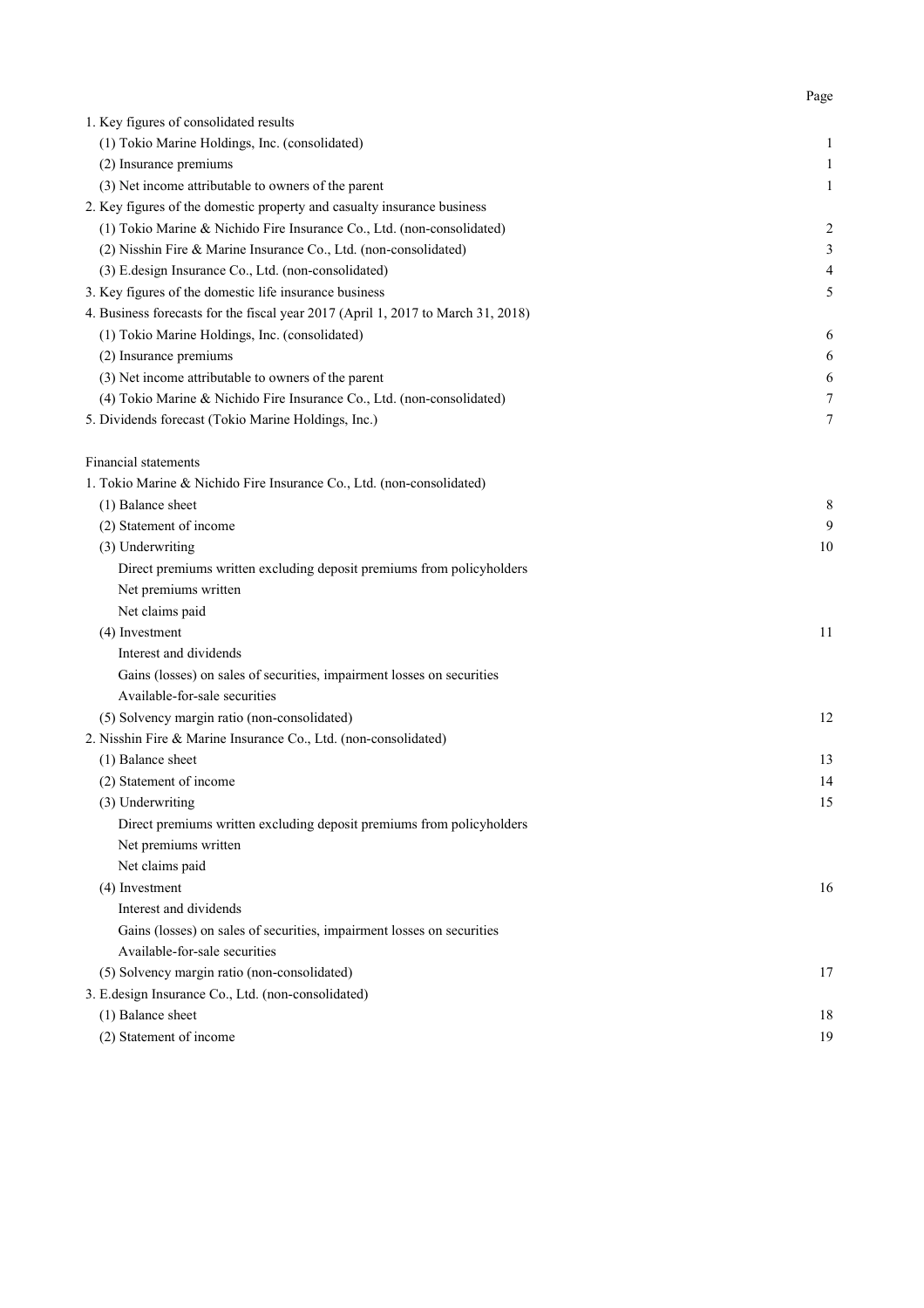| 4. Tokio Marine & Nichido Life Insurance Co., Ltd. (non-consolidated)                           |    |
|-------------------------------------------------------------------------------------------------|----|
| (1) Balance sheet                                                                               | 20 |
| (2) Statement of income                                                                         | 21 |
| Breakdown of ordinary profit (Core operating profit)                                            |    |
| (3) Underwriting (life)                                                                         | 23 |
| Amount of policies                                                                              |    |
| Annualized premiums                                                                             |    |
| (4) Separate account                                                                            | 24 |
| Separate account asset balance                                                                  |    |
| Separate account policies in force                                                              |    |
| (5) Investment (General account)                                                                | 25 |
| Interest and dividends                                                                          |    |
| Gains (losses) on sales of securities, impairment losses on securities                          |    |
| Fair value information on securities (Securities with fair value other than trading securities) |    |
| (6) Solvency margin ratio (non-consolidated)                                                    | 27 |
| Glossary of terminology                                                                         | 28 |
| Supplementary information of business results for the six months ended September 30, 2017       |    |
| • Tokio Marine & Nichido Fire Insurance Co., Ltd. (non-consolidated)                            | 31 |
| • Nisshin Fire & Marine Insurance Co., Ltd. (non-consolidated)                                  | 34 |

Page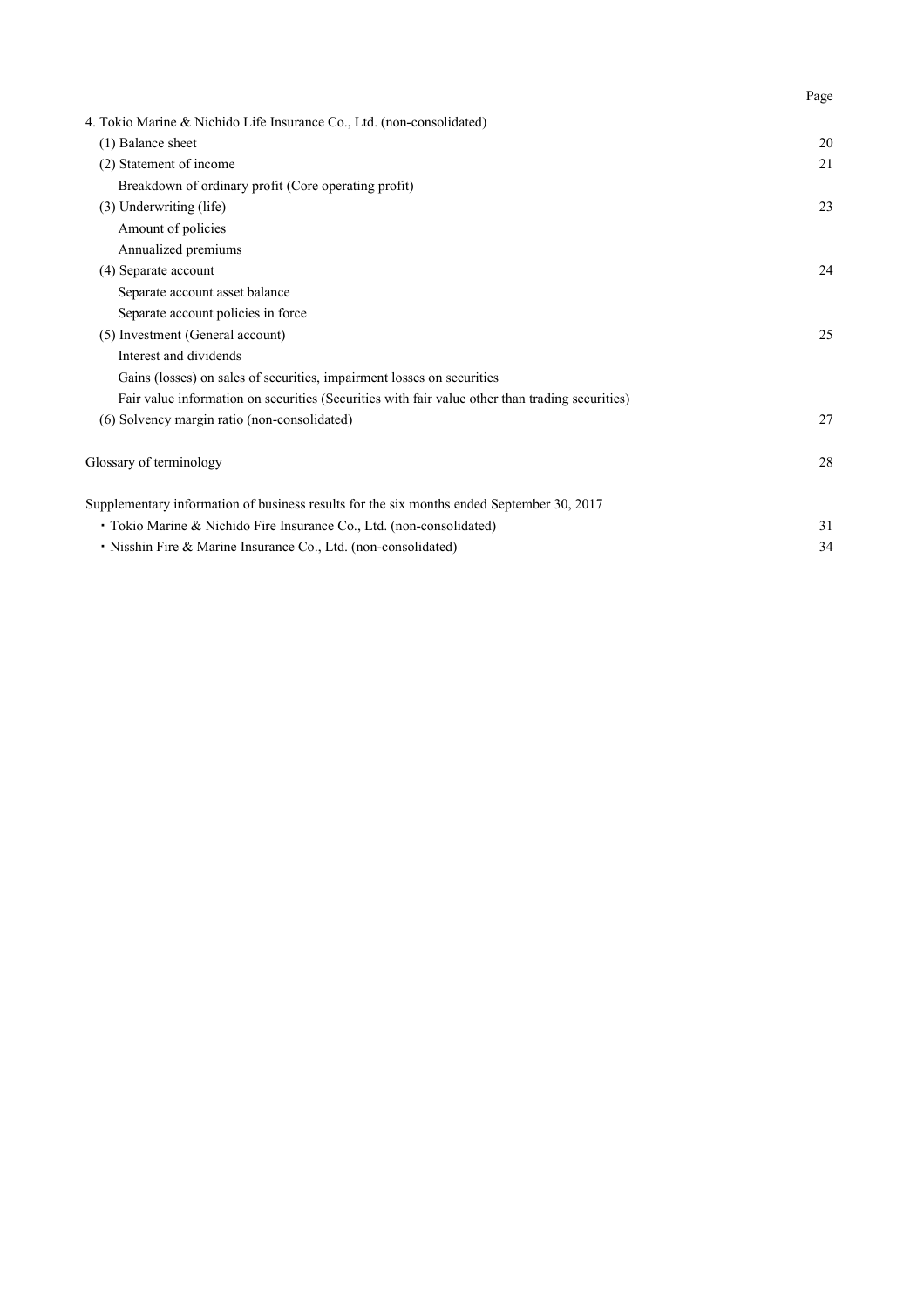# 1. Key figures of consolidated results

| (1) Tokio Marine Holdings, Inc. (consolidated) |  |  |
|------------------------------------------------|--|--|
|                                                |  |  |

|                                                 |                                          |                                        |                        | (Yen in millions) |
|-------------------------------------------------|------------------------------------------|----------------------------------------|------------------------|-------------------|
|                                                 | Six months ended<br>September 30, $2016$ | Six months ended<br>September 30, 2017 | Increase<br>(Decrease) | Rate of change    |
| Ordinary income                                 | 2,587,087                                | 2,732,332                              | 145,245                | 5.6 $%$           |
| Ordinary profit                                 | 213,441                                  | 119,828                                | (93, 612)              | (43.9)            |
| Net income attributable to owners of the parent | 155,297                                  | 76,778                                 | (78,519)               | (50.6)            |

# (2) Insurance premiums

|  |                                 |                                        |                                        |                        | (Yen in millions) |
|--|---------------------------------|----------------------------------------|----------------------------------------|------------------------|-------------------|
|  |                                 | Six months ended<br>September 30, 2016 | Six months ended<br>September 30, 2017 | Increase<br>(Decrease) | Rate of change    |
|  | Insurance premiums              | 2,135,262                              | 2,262,414                              | 127,151                | $6.0\%$           |
|  | Net premiums written (non-life) | 1,700,833                              | 1,806,487                              | 105,653                | 6.2               |
|  | Tokio Marine & Nichido          | 1,058,610                              | 1,085,060                              | 26,450                 | 2.5               |
|  | Nisshin Fire                    | 70,948                                 | 72,058                                 | 1,110                  | 1.6               |
|  | Overseas subsidiaries           | 559,367                                | 635,843                                | 76,476                 | 13.7              |
|  | Others                          | 11,907                                 | 13,524                                 | 1,616                  | 13.6              |
|  | Life insurance premiums         | 434,429                                | 455,927                                | 21,498                 | 4.9               |
|  | Tokio Marine & Nichido Life     | 285,695                                | 300,440                                | 14,744                 | 5.2               |
|  | Overseas subsidiaries           | 146,793                                | 155,576                                | 8,783                  | 6.0               |

(3) Net income attributable to owners of the parent

|                                                 |                                        |                                        |                        | (Yen in millions) |
|-------------------------------------------------|----------------------------------------|----------------------------------------|------------------------|-------------------|
|                                                 | Six months ended<br>September 30, 2016 | Six months ended<br>September 30, 2017 | Increase<br>(Decrease) | Rate of change    |
| Net income attributable to owners of the parent | 155,297                                | 76,778                                 | (78, 519)              | $(50.6)\%$        |
| Tokio Marine & Nichido                          | 124,060                                | 112,401                                | (11,658)               | (9.4)             |
| Nisshin Fire                                    | 2.149                                  | 2,697                                  | 547                    | 25.5              |
| Tokio Marine & Nichido Life                     | 10.615                                 | 6,159                                  | (4,456)                | (42.0)            |
| Overseas subsidiaries                           | 58,754                                 | 63,941                                 | 5.186                  | 8.8               |
| Adjustment related to natural catastrophes (*)  | $\overline{a}$                         | (35,997)                               | (35,997)               |                   |
| Financial and other business subsidiaries       | 1.704                                  | 2,277                                  | 573                    | 33.6              |
| Consolidation adjustment, etc.                  | (41,986)                               | (74,700)                               | (32,714)               |                   |

\*Losses from Hurricanes Harvey, Irma and Maria, and the earthquakes in Mexico incurred in the third quarter (from July1, 2017 to September 30, 2017) of

Overseas subsidiaries are included in the consolidated results for the six months ended September 30, 2017.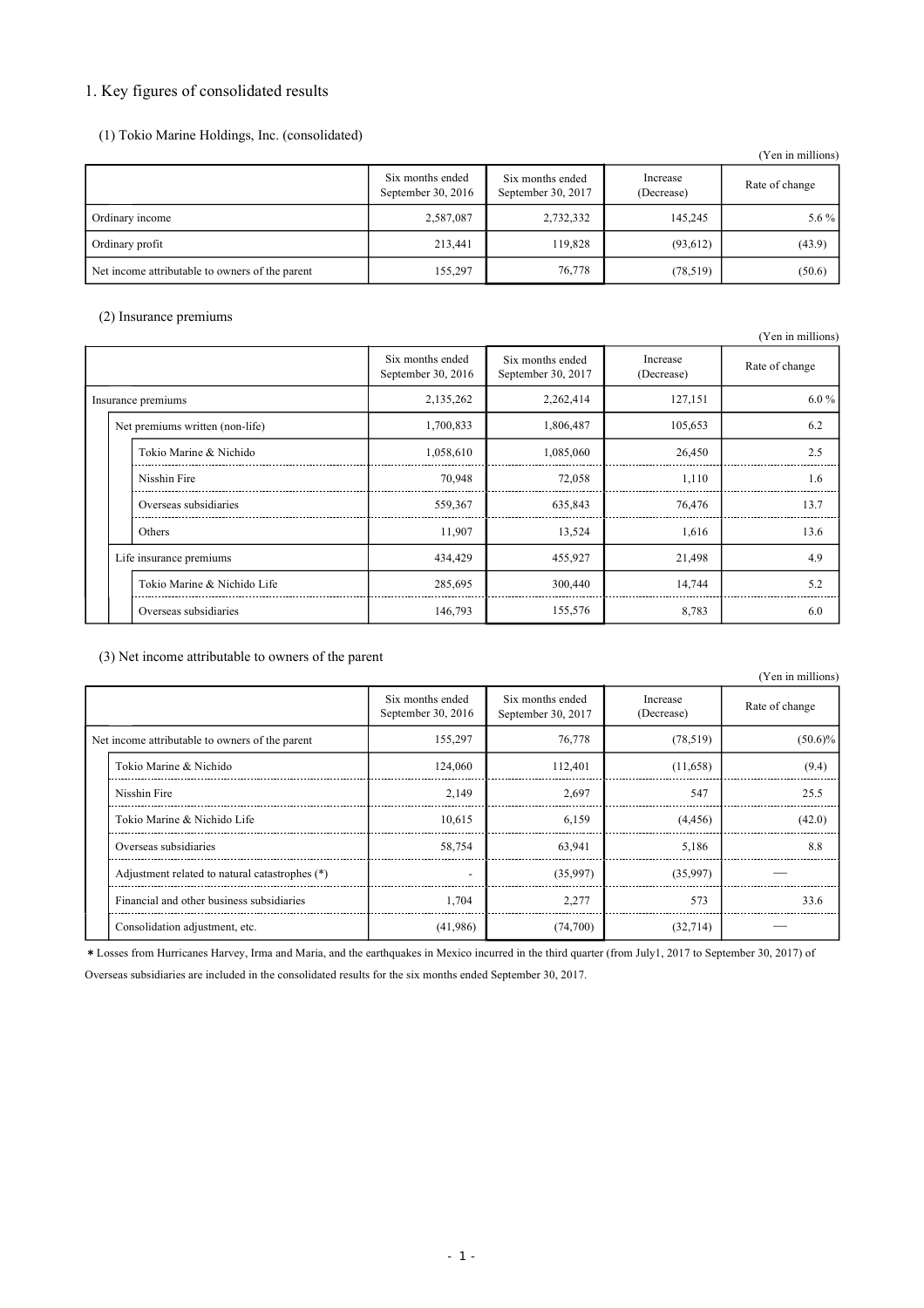# 2. Key figures of the domestic property and casualty insurance business

(1) Tokio Marine & Nichido Fire Insurance Co., Ltd. (non-consolidated)

|                                        |                                                                        |                                        |                                        | (Yen in millions, %)   |
|----------------------------------------|------------------------------------------------------------------------|----------------------------------------|----------------------------------------|------------------------|
|                                        |                                                                        | Six months ended<br>September 30, 2016 | Six months ended<br>September 30, 2017 | Increase<br>(Decrease) |
| Key components of ordinary profit      |                                                                        |                                        |                                        |                        |
|                                        | (+) Net premiums written                                               | 1,058,610                              | 1,085,060                              | 26,450                 |
|                                        | $(-)$ Net claims paid                                                  | 580,264                                | 598,378                                | 18,113                 |
|                                        | $(-)$ Loss adjustment expenses                                         | 52,051                                 | 53,558                                 | 1,506                  |
|                                        | $(-)$ Agency commissions and brokerage                                 | 188,290                                | 193,970                                | 5,679                  |
| Underwriting                           | $(-)$ Operating and general administrative expenses on<br>underwriting | 136,073                                | 135,934                                | (139)                  |
|                                        | (-) Provision for (reversal of) outstanding claims                     | 1,691                                  | 31,879                                 | 30,188                 |
|                                        | $(-)$ Provision for (reversal of) underwriting reserves                | 34,475                                 | 53,779                                 | 19,303                 |
|                                        | Underwriting profit                                                    | 64,910                                 | 10,984                                 | (53, 926)              |
|                                        | (+) Interest and dividends                                             | 66,745                                 | 111,694                                | 44,949                 |
|                                        | $(+)$ Gains (losses) on sales of securities                            | 63,091                                 | 57,773                                 | (5,318)                |
| Investment and                         | $(-)$ Impairment losses on securities                                  | 1,707                                  | 12                                     | (1,694)                |
| other                                  | $(+)$ Gains (losses) on derivatives                                    | 6,267                                  | (1,799)                                | (8,067)                |
|                                        | Net investment income and other                                        | 96,158                                 | 132,847                                | 36,689                 |
| Ordinary profit                        |                                                                        | 159,382                                | 144,390                                | (14,992)               |
| (+) Extraordinary gains                |                                                                        | 9,095                                  | 1,406                                  | (7,689)                |
| $(-)$ Extraordinary losses             |                                                                        | 3,791                                  | 10,065                                 | 6,273                  |
| Net income                             |                                                                        | 124,060                                | 112,401                                | (11,658)               |
| Loss ratio (W/P basis)                 |                                                                        | 59.7                                   | 60.1                                   | 0.4                    |
|                                        | Fire and allied lines<br>--------------                                | 62.6                                   | 54.4                                   | (8.2)                  |
| Voluntary automobile                   |                                                                        | 57.2                                   | 58.0                                   | 0.8                    |
| Expense ratio (W/P basis)              |                                                                        | 30.6                                   | 30.4                                   | (0.2)                  |
| Combined ratio (W/P basis)             |                                                                        | 90.4                                   | 90.5                                   | 0.1                    |
| Loss ratio (private sector, E/I basis) |                                                                        | 56.1                                   | 61.8                                   | 5.8                    |
|                                        | Fire and allied lines                                                  | 58.8                                   | 68.2                                   | 9.4                    |
|                                        | Voluntary automobile                                                   | 58.6                                   | 59.3                                   | 0.7                    |
| Expense ratio (private sector)         |                                                                        | 32.4                                   | 32.2                                   | (0.2)                  |
| Combined ratio (private sector)        |                                                                        | 88.4                                   | 94.0                                   | 5.6                    |
|                                        | Net incurred losses related to natural catastrophe                     | 37,706                                 | 41,806                                 | 4,100                  |
|                                        | Fire and allied lines                                                  | 32,937                                 | 37,175                                 | 4,237                  |
|                                        | Voluntary automobile                                                   | 2,218                                  | 2,843                                  | 624                    |
|                                        | Increase (decrease) in catastrophe loss reserve                        | 34,261                                 | 34,256                                 | (4)                    |
|                                        | Fire and allied lines                                                  | 7,173                                  | 7,686                                  | 512                    |
|                                        | Voluntary automobile                                                   | 16,960                                 | 15,723                                 | (1,236)                |
| Balance of catastrophe loss reserve    |                                                                        | 1,058,299                              | 1,101,269                              | 42,969                 |
|                                        | Reservation ratio of catastrophe loss reserve                          | 57.6                                   | 58.8                                   | 1.2                    |
|                                        | Solvency margin ratio (non-consolidated)                               | 831.5                                  | 904.5                                  | 73.0                   |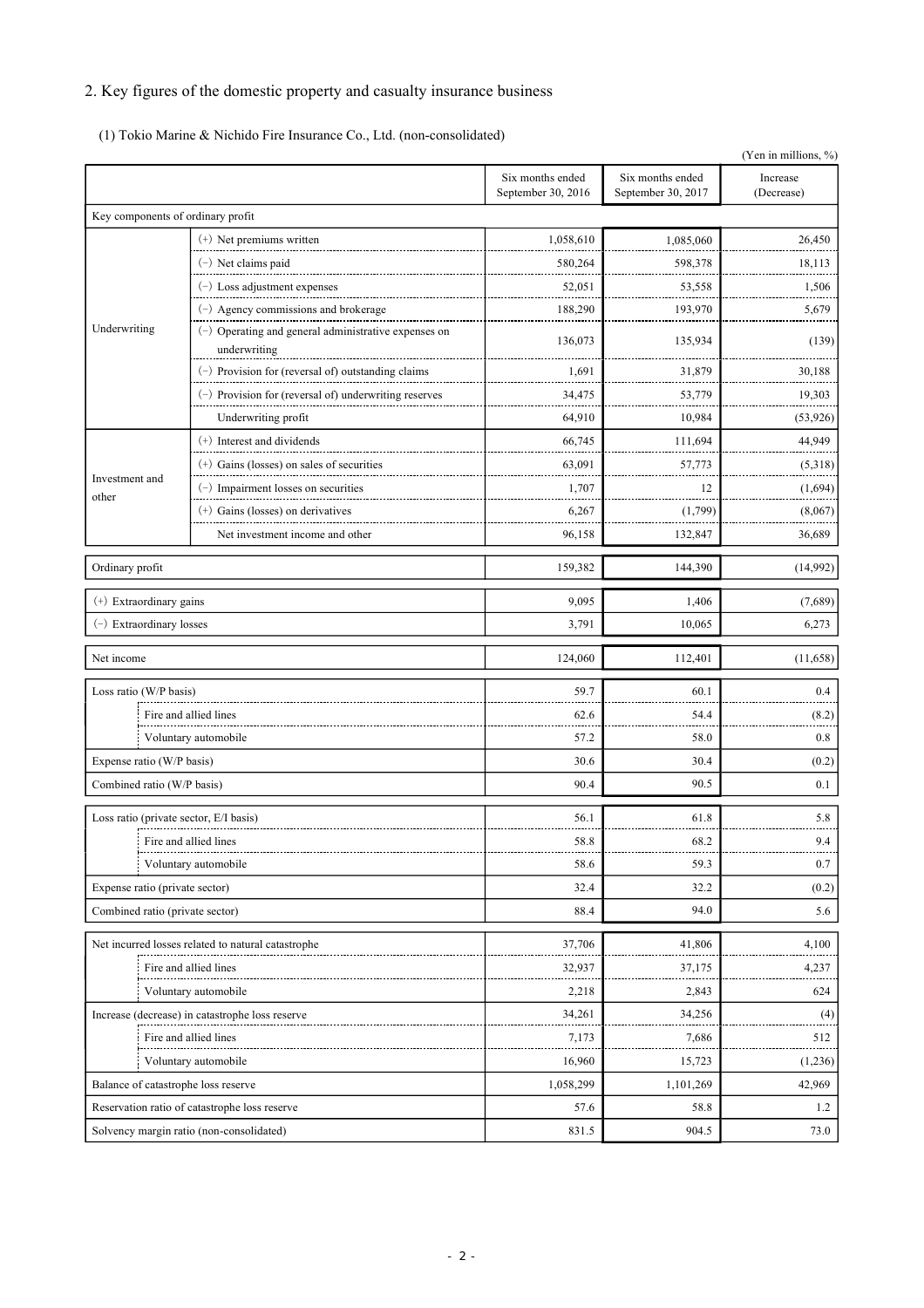# (2) Nisshin Fire & Marine Insurance Co., Ltd. (non-consolidated)

|                                        |                                                                        |                                        |                                        | (Yen in millions, %)   |
|----------------------------------------|------------------------------------------------------------------------|----------------------------------------|----------------------------------------|------------------------|
|                                        |                                                                        | Six months ended<br>September 30, 2016 | Six months ended<br>September 30, 2017 | Increase<br>(Decrease) |
| Key components of ordinary profit      |                                                                        |                                        |                                        |                        |
|                                        | $(+)$ Net premiums written                                             | 70,948                                 | 72,058                                 | 1,110                  |
|                                        | (-) Net claims paid                                                    | 35,469                                 | 36,178                                 | 708                    |
|                                        | $(-)$ Loss adjustment expenses                                         | 5,083                                  | 4,779                                  | (303)                  |
|                                        | (-) Agency commissions and brokerage                                   | 11,743                                 | 12,116                                 | 373                    |
| Underwriting                           | $(-)$ Operating and general administrative expenses on<br>underwriting | 11,539                                 | 11,472                                 | (66)                   |
|                                        | (-) Provision for (reversal of) outstanding claims                     | 2,032                                  | 417                                    | (1,614)                |
|                                        | $(-)$ Provision for (reversal of) underwriting reserves                | 214                                    | 2,714                                  | 2,499                  |
|                                        | Underwriting profit                                                    | 2,674                                  | 3,282                                  | 608                    |
|                                        | (+) Interest and dividends                                             | 2,065                                  | 2,046                                  | (19)                   |
|                                        | $(+)$ Gains (losses) on sales of securities                            | 103                                    | 80                                     | (22)                   |
| Investment and                         | $(-)$ Impairment losses on securities                                  | 30                                     |                                        | (30)                   |
| other                                  | $(+)$ Gains (losses) on derivatives                                    | 69                                     | (145)                                  | (215)                  |
|                                        | Net investment income and other                                        | 565                                    | 954                                    | 388                    |
| Ordinary profit                        |                                                                        | 2,879                                  | 3,807                                  | 928                    |
|                                        |                                                                        |                                        |                                        |                        |
| (+) Extraordinary gains                |                                                                        | 167<br>71                              | 15<br>53                               | (152)                  |
| $(-)$ Extraordinary losses             |                                                                        |                                        |                                        | (17)                   |
| Net income                             |                                                                        | 2,149                                  | 2,697                                  | 547                    |
| Loss ratio (W/P basis)                 |                                                                        | 57.2                                   | 56.8                                   | (0.3)                  |
|                                        | Fire and allied lines                                                  | 59.4                                   | 54.5                                   | (4.9)                  |
|                                        | Voluntary automobile                                                   | 54.8                                   | 55.2                                   | 0.4                    |
| Expense ratio (W/P basis)              |                                                                        | 32.8                                   | 32.7                                   | (0.1)                  |
| Combined ratio (W/P basis)             |                                                                        | 90.0                                   | 89.6                                   | (0.4)                  |
| Loss ratio (private sector, E/I basis) |                                                                        | 56.0                                   | 54.8                                   | (1.2)                  |
|                                        | Fire and allied lines                                                  | 59.5                                   | 60.7                                   | 1.3                    |
|                                        | Voluntary automobile                                                   | 57.4                                   | 53.6                                   | (3.7)                  |
| Expense ratio (private sector)         |                                                                        | 34.3                                   | 34.1                                   | (0.1)                  |
| Combined ratio (private sector)        |                                                                        | 90.2                                   | 88.9                                   | (1.3)                  |
|                                        | Net incurred losses related to natural catastrophe                     | 1,709                                  | 1,224                                  | (485)                  |
|                                        | Fire and allied lines                                                  | 1,444                                  | 1,107                                  | (337)                  |
|                                        | Voluntary automobile                                                   | 177                                    | 67                                     | (110)                  |
|                                        | Increase (decrease) in catastrophe loss reserve                        | 2,969                                  | 3,019                                  | 50                     |
|                                        | Fire and allied lines                                                  | 408                                    | 454                                    | 46                     |
|                                        | Voluntary automobile                                                   | 2,081                                  | 2,056                                  | (24)                   |
| Balance of catastrophe loss reserve    |                                                                        | 56,853                                 | 62,750                                 | 5,896                  |
|                                        | Reservation ratio of catastrophe loss reserve                          | 46.6                                   | 50.6                                   | 4.0                    |
|                                        | Solvency margin ratio (non-consolidated)                               | 1,400.8                                | 1,394.6                                | (6.2)                  |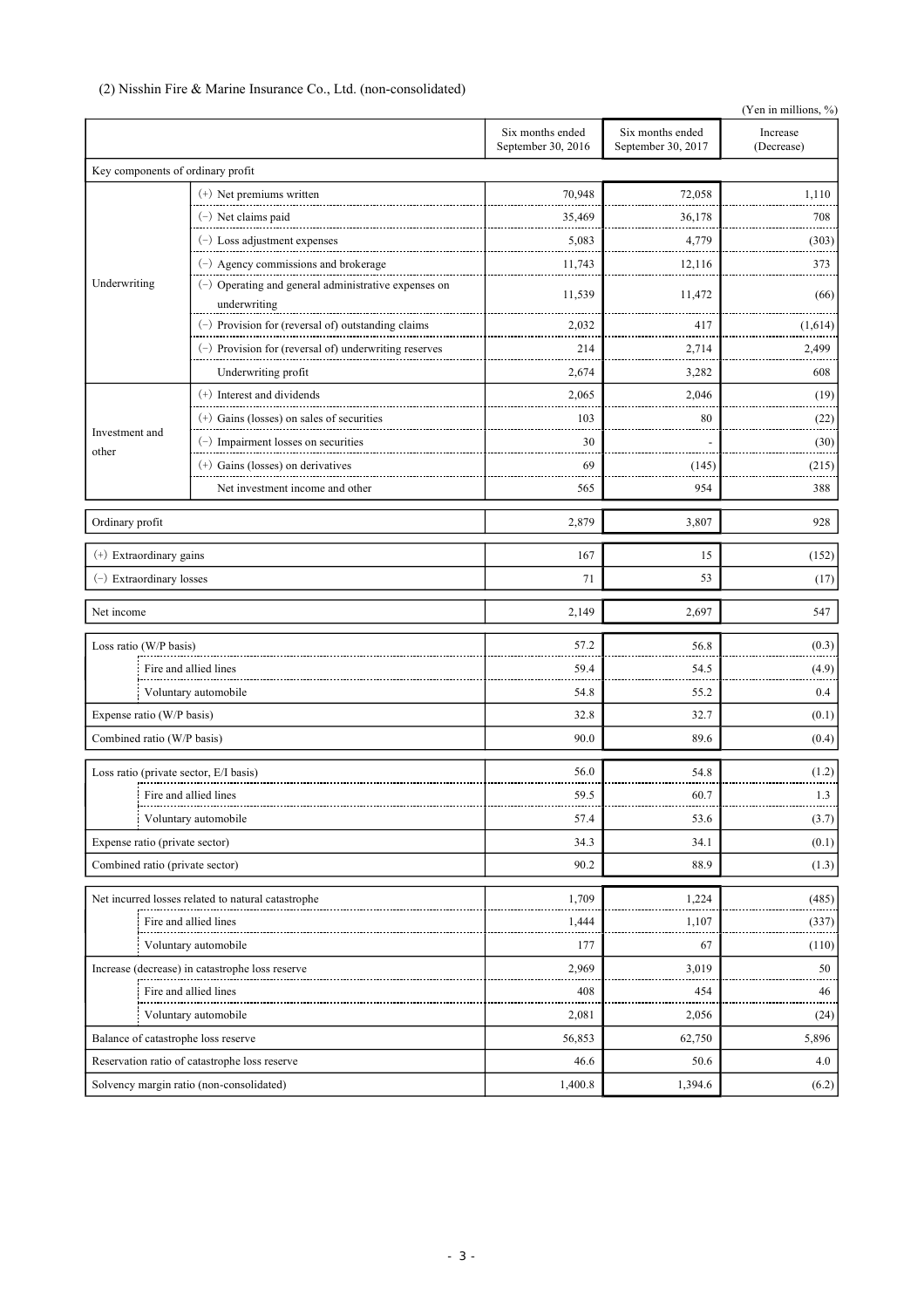# (3) E.design Insurance Co., Ltd. (non-consolidated)

|                                        |                                                                      |                                        |                                        | (Yen in millions, %)   |
|----------------------------------------|----------------------------------------------------------------------|----------------------------------------|----------------------------------------|------------------------|
|                                        |                                                                      | Six months ended<br>September 30, 2016 | Six months ended<br>September 30, 2017 | Increase<br>(Decrease) |
| Key components of ordinary profit      |                                                                      |                                        |                                        |                        |
|                                        | $(+)$ Net premiums written                                           | 12,139                                 | 13,787                                 | 1,647                  |
|                                        | $(-)$ Net claims paid                                                | 6,300                                  | 7,361                                  | 1,060                  |
|                                        | $(-)$ Loss adjustment expenses                                       | 791                                    | 957                                    | 166                    |
|                                        | $(-)$ Agency commissions and brokerage                               | 8                                      | 17                                     | 9                      |
| Underwriting                           | (-) Operating and general administrative expenses on<br>underwriting | 3,477                                  | 3,492                                  | 15                     |
|                                        | (-) Provision for (reversal of) outstanding claims                   | 2,333                                  | 1,555                                  | (777)                  |
|                                        | $(-)$ Provision for (reversal of) underwriting reserves              | 1,211                                  | 509                                    | (702)                  |
|                                        | Underwriting profit (loss)                                           | (1,976)                                | (101)                                  | 1,875                  |
|                                        | (+) Interest and dividends                                           | 3                                      | $\mathbf{1}$                           | (2)                    |
|                                        | $(+)$ Gains (losses) on sales of securities                          |                                        |                                        |                        |
| Investment and                         | $(-)$ Impairment losses on securities                                |                                        |                                        |                        |
| other                                  | $(+)$ Gains (losses) on derivatives                                  |                                        |                                        |                        |
|                                        | Net investment income and other                                      | $\boldsymbol{0}$                       | (3)                                    | (4)                    |
| Ordinary profit (loss)                 |                                                                      | (3,889)                                | (2,017)                                | 1,871                  |
| (+) Extraordinary gains                |                                                                      |                                        |                                        |                        |
| (-) Extraordinary losses               |                                                                      |                                        | $\overline{0}$                         | $\overline{0}$         |
| Net income (loss)                      |                                                                      | (3,895)                                | (2,024)                                | 1,871                  |
| Loss ratio (W/P basis)                 |                                                                      | 58.4                                   | 60.3                                   | 1.9                    |
|                                        | Fire and allied lines                                                |                                        |                                        |                        |
|                                        | Voluntary automobile                                                 | 58.3                                   | 60.2                                   | 1.9                    |
| Expense ratio (W/P basis)              |                                                                      | 28.7                                   | 25.5                                   | (3.3)                  |
| Combined ratio (W/P basis)             |                                                                      | 87.1                                   | 85.8                                   | (1.3)                  |
| Loss ratio (private sector, E/I basis) |                                                                      | 85.1                                   | 74.4                                   | (10.6)                 |
|                                        | Fire and allied lines                                                |                                        |                                        |                        |
|                                        | Voluntary automobile                                                 | 85.1                                   | 74.4                                   | (10.6)                 |
| Expense ratio (private sector)         |                                                                      | 29.1                                   | 25.8                                   | (3.3)                  |
| Combined ratio (private sector)        |                                                                      | 114.1                                  | 100.2                                  | (13.9)                 |
|                                        | Net incurred losses related to natural catastrophe                   | 30                                     | 61                                     | 31                     |
|                                        | Fire and allied lines                                                |                                        |                                        |                        |
|                                        | Voluntary automobile                                                 | 30                                     | 61                                     | 31                     |
|                                        | Increase (decrease) in catastrophe loss reserve                      | 126                                    | (60)                                   | (187)                  |
|                                        | Fire and allied lines                                                |                                        |                                        |                        |
|                                        | Voluntary automobile                                                 | 126                                    | (60)                                   | (187)                  |
| Balance of catastrophe loss reserve    |                                                                      | 895                                    | 755                                    | (140)                  |
|                                        | Reservation ratio of catastrophe loss reserve                        | 3.7                                    | 2.8                                    | (1.0)                  |
|                                        | Solvency margin ratio (non-consolidated)                             | 507.4                                  | 388.4                                  | (119.0)                |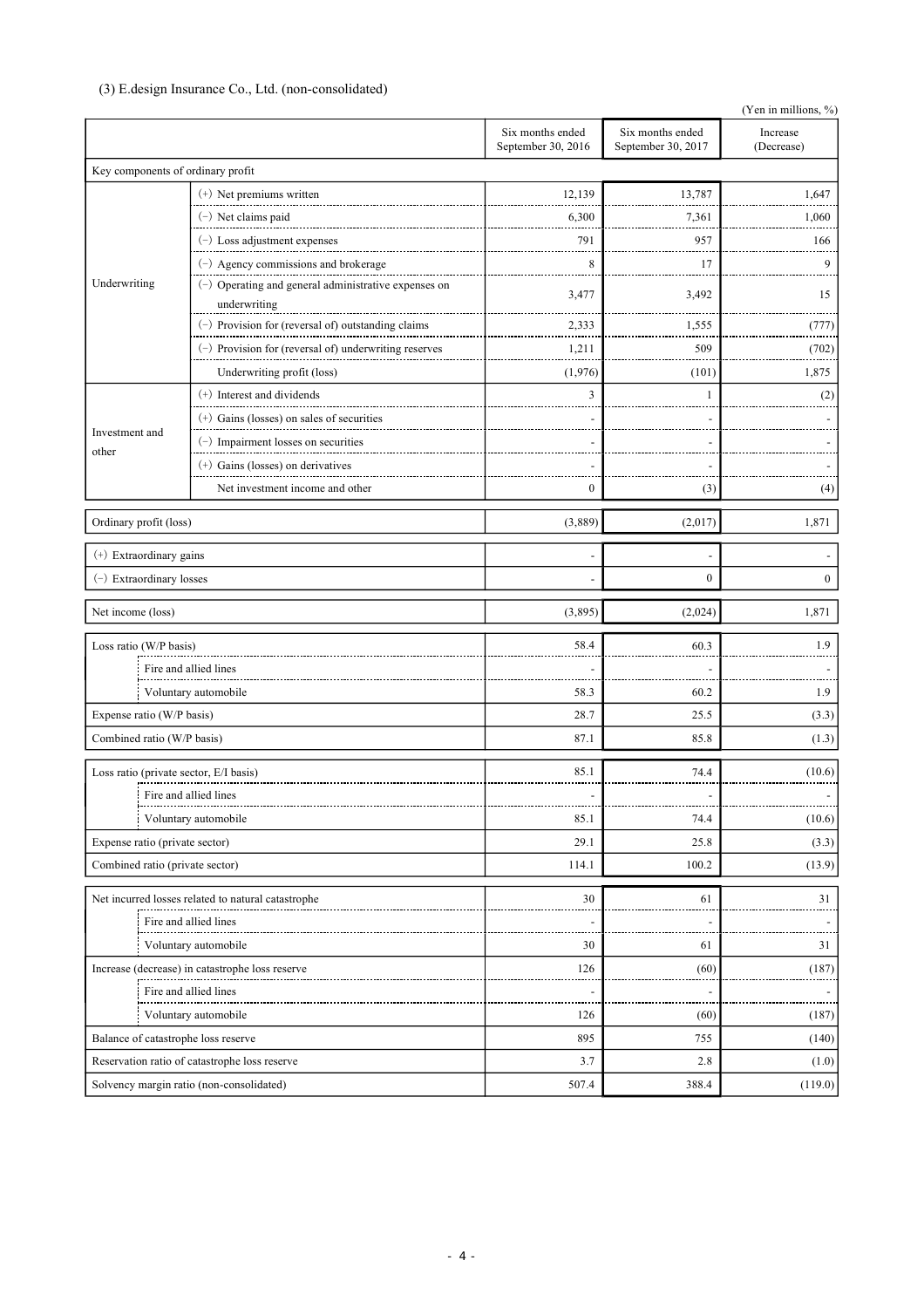# 3. Key figures of the domestic life insurance business

| Tokio Marine & Nichido Life Insurance Co., Ltd. (non-consolidated) |
|--------------------------------------------------------------------|
|--------------------------------------------------------------------|

|                                                       |                                        |                                        |                        | (Yen in millions) |
|-------------------------------------------------------|----------------------------------------|----------------------------------------|------------------------|-------------------|
|                                                       | Six months ended<br>September 30, 2016 | Six months ended<br>September 30, 2017 | Increase<br>(Decrease) | Rate of change    |
| Annualized premiums                                   |                                        |                                        |                        |                   |
| Policies in force                                     | 810,933                                | 841,274                                | 30,340                 | 3.7%              |
| Individual insurance                                  | 592,936                                | 661,428                                | 68,492                 | 11.6              |
| Medical coverage, accelerated death benefits,<br>etc. | 153,754                                | 169,987                                | 16,232                 | 10.6              |
| Medical and cancer                                    | 132,768                                | 145,660                                | 12,891                 | 9.7               |
| Individual annuities                                  | 217,997                                | 179,846                                | (38, 151)              | (17.5)            |
| New policies                                          | 53,393                                 | 47,514                                 | (5,878)                | (11.0)            |
| Individual insurance                                  | 49,361                                 | 47,514                                 | (1, 846)               | (3.7)             |
| Medical coverage, accelerated death benefits,<br>etc. | 11,690                                 | 10,874                                 | (815)                  | (7.0)             |
| Medical and cancer                                    | 10,446                                 | 9,046                                  | (1,400)                | (13.4)            |
| Individual annuities                                  | 4,031                                  | $\overline{\phantom{a}}$               | (4,031)                | (100.0)           |
| Net income                                            | 10,615                                 | 6,159                                  | (4, 456)               | (42.0)            |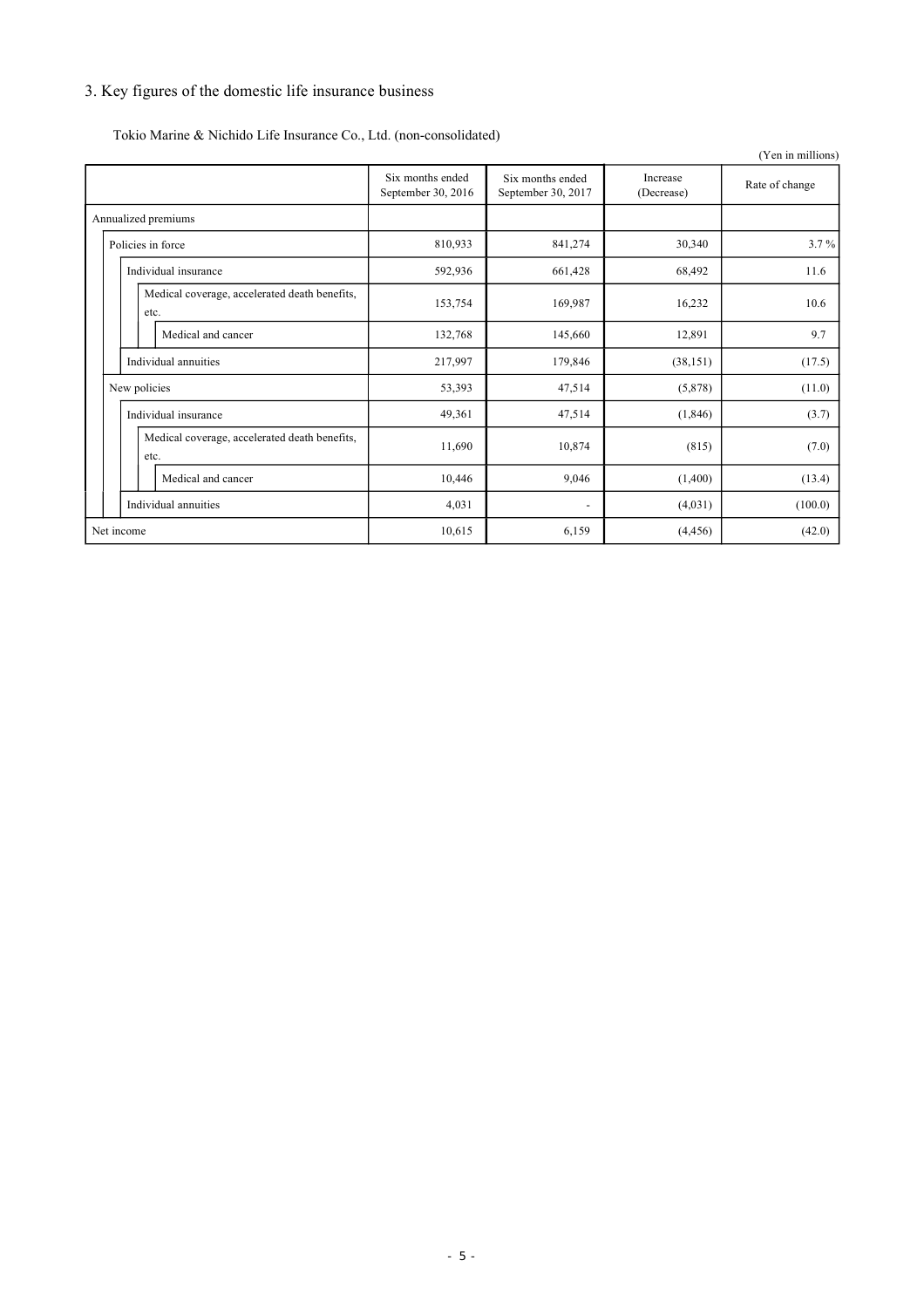# 4. Business forecasts for the fiscal year 2017 (April 1, 2017 to March 31, 2018)

# (1) Tokio Marine Holdings, Inc. (consolidated)

|                                                    |                                            |                                                           |                       |                         | (Yen in millions) |
|----------------------------------------------------|--------------------------------------------|-----------------------------------------------------------|-----------------------|-------------------------|-------------------|
|                                                    |                                            | Forecasts for the fiscal year 2017                        |                       | Increase                | Rate of change    |
|                                                    | Actual results for<br>the fiscal year 2016 | (A) Original forecasts<br>at the beginning<br>of the year | (B) Revised forecasts | (Decrease)<br>$(B)-(A)$ |                   |
| Insurance premiums                                 | 4,384,896                                  | 4,380,000                                                 | 4,450,000             | 70,000                  | $1.6\%$           |
| Ordinary profit                                    | 387,659                                    | 405,000                                                   | 340,000               | (65,000)                | (16.0)            |
| Net income attributable to owners of the<br>parent | 273,856                                    | 280,000                                                   | 230,000               | (50,000)                | (17.9)            |

# (2) Insurance premiums

|                    |                                 |                                                                                                         |                                    |                       |                                     | (Yen in millions) |
|--------------------|---------------------------------|---------------------------------------------------------------------------------------------------------|------------------------------------|-----------------------|-------------------------------------|-------------------|
|                    |                                 |                                                                                                         | Forecasts for the fiscal year 2017 |                       |                                     |                   |
|                    |                                 | Actual results for<br>(A) Original forecasts<br>the fiscal year 2016<br>at the beginning<br>of the year |                                    | (B) Revised forecasts | Increase<br>(Decrease)<br>$(B)-(A)$ |                   |
| Insurance premiums |                                 | 4,384,896                                                                                               | 4,380,000                          | 4,450,000             | 70,000                              | $1.6\%$           |
|                    | Net premiums written (non-life) | 3,480,478                                                                                               | 3,490,000                          | 3,540,000             | 50,000                              | 1.4               |
|                    | Tokio Marine & Nichido          | 2,116,121                                                                                               | 2,140,000                          | 2,145,000             | 5,000                               | 0.2               |
|                    | Nisshin Fire                    | 140,118                                                                                                 | 141,500                            | 141,300               | (200)                               | (0.1)             |
|                    | Overseas subsidiaries           | 1,198,818                                                                                               | 1,181,000                          | 1,225,000             | 44,000                              | 3.7               |
|                    | Others                          | 25,419                                                                                                  | 27,500                             | 28,700                | 1,200                               | 4.4               |
|                    | Life insurance premiums         | 904,418                                                                                                 | 890,000                            | 910,000               | 20,000                              | 2.2               |
|                    | Tokio Marine & Nichido Life     | 582,020                                                                                                 | 588,400                            | 599,200               | 10,800                              | 1.8               |
|                    | Overseas subsidiaries           | 319,475                                                                                                 | 303,000                            | 313,000               | 10,000                              | 3.3               |

(3) Net income attributable to owners of the parent

|                                                    |                                              |                                                                                                         |                                    |                       |                                     | (Yen in millions) |
|----------------------------------------------------|----------------------------------------------|---------------------------------------------------------------------------------------------------------|------------------------------------|-----------------------|-------------------------------------|-------------------|
|                                                    |                                              |                                                                                                         | Forecasts for the fiscal year 2017 |                       |                                     |                   |
|                                                    |                                              | Actual results for<br>(A) Original forecasts<br>the fiscal year 2016<br>at the beginning<br>of the year |                                    | (B) Revised forecasts | Increase<br>(Decrease)<br>$(B)-(A)$ | Rate of change    |
| Net income attributable to owners of the<br>parent |                                              | 273,856                                                                                                 | 280,000                            | 230,000               | (50,000)                            | (17.9)%           |
|                                                    | Tokio Marine & Nichido                       | 248,632                                                                                                 | 270,000                            | 250,000               | (20,000)                            | (7.4)             |
|                                                    | Nisshin Fire                                 | 6,579                                                                                                   | 4,500                              | 4,900                 | 400                                 | 8.9               |
|                                                    | Tokio Marine & Nichido Life                  | 8.796                                                                                                   | 23,900                             | 16,300                | (7,600)                             | (31.8)            |
|                                                    | Overseas subsidiaries                        | 135,654                                                                                                 | 127,000                            | 90,000                | (37,000)                            | (29.1)            |
|                                                    | Financial and other business<br>subsidiaries | 4,078                                                                                                   | 3,800                              | 3,800                 | $\overline{\phantom{0}}$            |                   |
|                                                    | Consolidation adjustment, etc.               | (129, 885)                                                                                              | (149,200)                          | (135,000)             | 14,200                              |                   |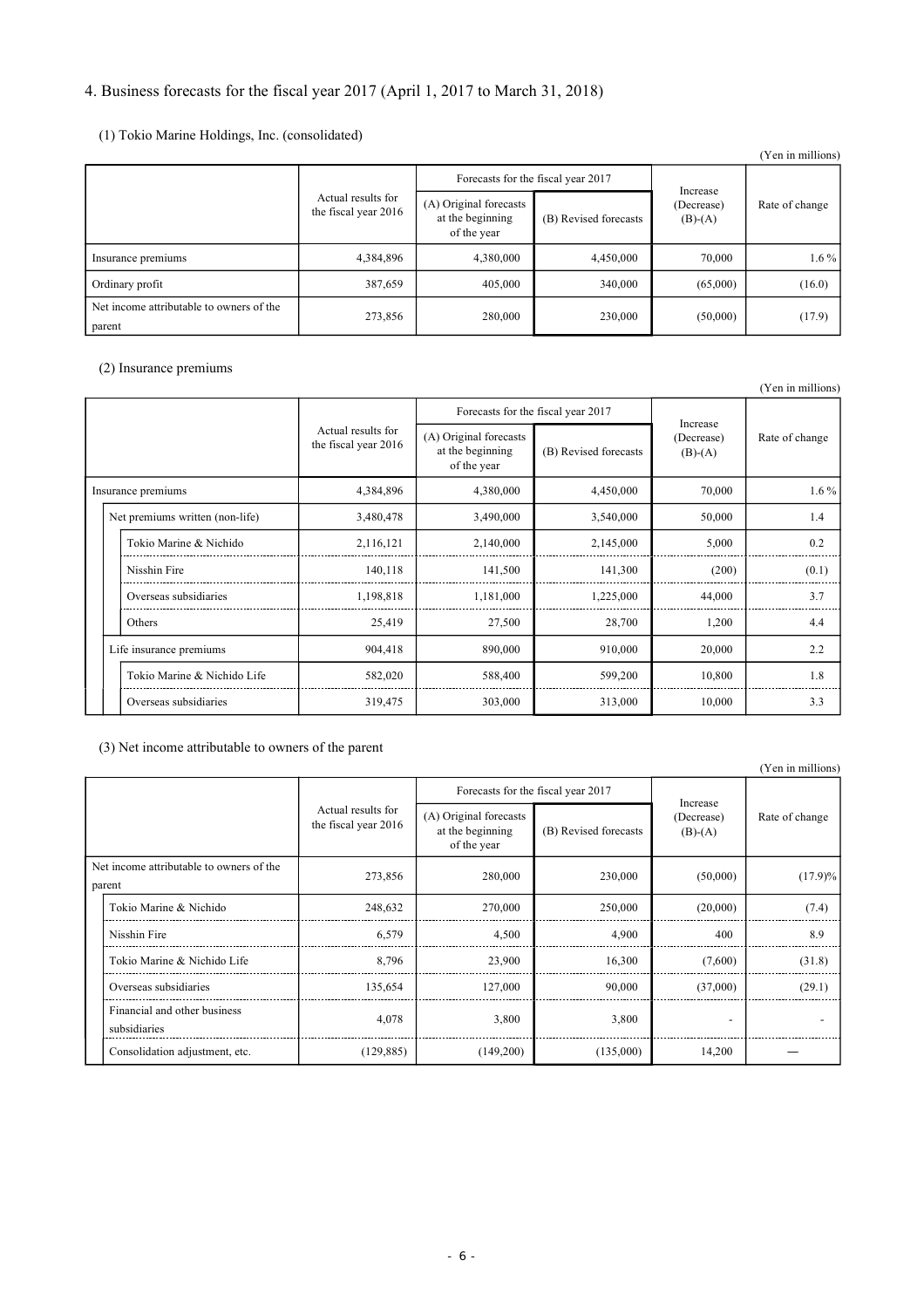# (4) Tokio Marine & Nichido Fire Insurance Co., Ltd. (non-consolidated)

|                                 |                                            |                                                           |                       |                         | (Yen in millions) |
|---------------------------------|--------------------------------------------|-----------------------------------------------------------|-----------------------|-------------------------|-------------------|
|                                 |                                            | Forecasts for the fiscal year 2017                        |                       | Increase                |                   |
|                                 | Actual results for<br>the fiscal year 2016 | (A) Original forecasts<br>at the beginning<br>of the year | (B) Revised forecasts | (Decrease)<br>$(B)-(A)$ | Rate of change    |
| Net premiums written (non-life) | 2,116,121                                  | 2,140,000                                                 | 2,145,000             | 5,000                   | $0.2\%$           |
| Ordinary profit                 | 312,436                                    | 339,000                                                   | 322,000               | (17,000)                | (5.0)             |
| Net income                      | 248,632                                    | 270,000                                                   | 250,000               | (20,000)                | (7.4)             |

# 5. Dividends forecast (Tokio Marine Holdings, Inc.)

(Yen)

|  |                            |                      |                    | $1 \vee 11$          |  |
|--|----------------------------|----------------------|--------------------|----------------------|--|
|  |                            | Actual results for   | Fiscal year 2017   |                      |  |
|  |                            | the fiscal year 2016 | Dividends declared | Forecasted dividends |  |
|  | Annual dividends per share | 140.00               | 160.00             |                      |  |
|  | Interim dividends          | 67.50                | 80.00              |                      |  |
|  | Year-end dividends         | 72.50                |                    | 80.00                |  |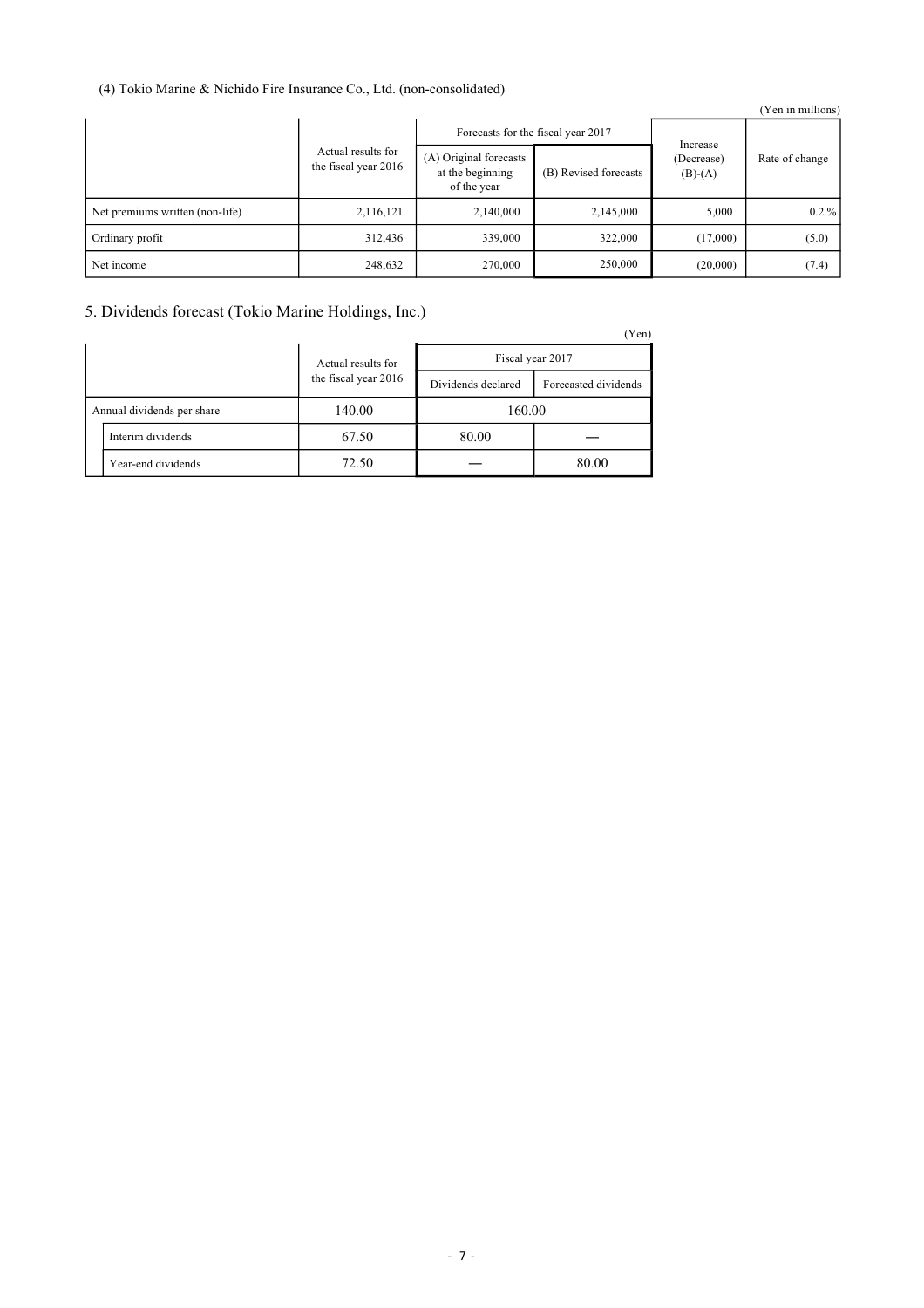# **Financial statements**

1. Tokio Marine & Nichido Fire Insurance Co., Ltd. (non-consolidated)

(1) Balance sheet

|                                                            |                      |                      |                          |                      | (Yen in millions)      |
|------------------------------------------------------------|----------------------|----------------------|--------------------------|----------------------|------------------------|
|                                                            | As of March 31, 2017 |                      | As of September 30, 2017 |                      |                        |
|                                                            | Amount               | Composition<br>ratio | Amount                   | Composition<br>ratio | Increase<br>(Decrease) |
| <b>Assets</b>                                              |                      | $\%$                 |                          | $\%$                 |                        |
| Cash and bank deposits                                     | 179,160              | 1.88                 | 218,588                  | 2.25                 | 39,428                 |
| Call loans                                                 | 220,800              | 2.32                 | 154,400                  | 1.59                 | (66, 400)              |
| Receivables under resale agreements                        | 34,999               | 0.37                 | 19,999                   | 0.21                 | (14,999)               |
| Receivables under securities borrowing transactions        |                      |                      | 99,217                   | 1.02                 | 99,217                 |
| Monetary receivables bought                                | 44,271               | 0.46                 | 43,334                   | 0.45                 | (936)                  |
| Money trusts                                               | 101,650              | 1.07                 | 115,220                  | 1.19                 | 13,569                 |
| Securities                                                 | 7,441,093            | 78.13                | 7,769,324                | 80.00                | 328,231                |
| Loans                                                      | 606,487              | 6.37                 | 453,985                  | 4.67                 | (152, 502)             |
| Tangible fixed assets                                      | 207,908              | 2.18                 | 206,410                  | 2.13                 | (1, 497)               |
| Intangible fixed assets                                    | 523                  | 0.01                 | 523                      | 0.01                 | (0)                    |
| Other assets                                               | 682,206              | 7.16                 | 624,821                  | 6.43                 | (57, 384)              |
| Other assets                                               | 682,206              |                      | 624,821                  |                      | (57, 384)              |
| Prepaid pension costs                                      | 6,303                | 0.07                 | 6,776                    | 0.07                 | 472                    |
| Customers' liabilities under acceptances and guarantees    | 2,465                | 0.03                 | 2,345                    | 0.02                 | (119)                  |
| Allowance for doubtful accounts                            | (3,405)              | (0.04)               | (3, 128)                 | (0.03)               | 276                    |
| <b>Total assets</b>                                        | 9,524,466            | 100.00               | 9,711,821                | 100.00               | 187,355                |
| <b>Liabilities</b>                                         |                      |                      |                          |                      |                        |
| Insurance liabilities                                      | 5,389,029            | 56.58                | 5,473,776                | 56.36                | 84,747                 |
| Outstanding claims                                         | 899,652              |                      | 930,620                  |                      | 30,967                 |
| Underwriting reserves                                      | 4,489,376            |                      | 4,543,156                |                      | 53,779                 |
| Corporate bonds                                            | 15,190               | 0.16                 | 12,190                   | 0.13                 | (3,000)                |
| Other liabilities                                          | 865,852              | 9.09                 | 694,233                  | 7.15                 | (171, 619)             |
| Income taxes payable                                       | 38,198               |                      | 38,979                   |                      | 780                    |
| Lease obligations                                          | 2,510                |                      | 3,307                    |                      | 796                    |
| Asset retirement obligations                               | 3,345                |                      | 3,371                    |                      | 26                     |
| Other liabilities                                          | 821,798              |                      | 648,574                  |                      | (173, 223)             |
| Provision for retirement benefits                          | 203,252              | 2.13                 | 206,944                  | 2.13                 | 3,692                  |
| Provision for employees' bonus                             | 21,266               | 0.22                 | 25,641                   | 0.26                 | 4,375                  |
| Reserves under special laws                                | 86,090               | 0.90                 | 88,697                   | 0.91                 | 2,607                  |
| Price fluctuation reserve                                  | 86,090               |                      | 88,697                   |                      | 2,607                  |
| Deferred tax liabilities                                   | 147,475              | 1.55                 | 181,188                  | 1.87                 | 33,712                 |
| Acceptances and guarantees                                 | 2,465                | 0.03                 | 2,345                    | 0.02                 | (119)                  |
| <b>Total liabilities</b>                                   | 6,730,622            | 70.67                | 6,685,018                | 68.83                | (45, 603)              |
| Net assets                                                 |                      |                      |                          |                      |                        |
| Share capital                                              | 101,994              | 1.07                 | 101,994                  | 1.05                 |                        |
| Capital surplus                                            | 133,625              | $1.40\,$             | 133,625                  | 1.38                 |                        |
| Additional paid-in capital                                 | 123,521              |                      | 123,521                  |                      |                        |
| Other capital surplus                                      | 10,104               |                      | 10,104                   |                      | $\Omega$               |
| Retained earnings                                          | 1,111,511            | 11.67                | 1,207,950                | 12.44                | 96,439                 |
| Surplus reserve                                            | 81,099               |                      | 81,099                   |                      |                        |
| Other retained earnings                                    | 1,030,411            |                      | 1,126,851                |                      | 96,439                 |
| Reserve for special depreciation                           | 20                   |                      | 20                       |                      |                        |
| Advanced depreciation reserve for fixed assets             | 25,409               |                      | 25,409                   |                      |                        |
| Special reserves                                           | 235,426              |                      | 235,426                  |                      |                        |
| Retained earnings carried forward                          | 769,556              |                      | 865,996                  |                      | 96,439                 |
| Total shareholders' equity                                 | 1,347,131            | 14.14                | 1,443,571                | 14.86                | 96,439                 |
| Unrealized gains (losses) on available-for-sale securities | 1,456,974            | 15.30                | 1,594,978                | 16.42                | 138,003                |
| Deferred gains (losses) on hedge transactions              | (10, 262)            | (0.11)               | (11,746)                 | (0.12)               | (1, 483)               |
| Total valuation and translation adjustments                | 1,446,712            | 15.19                | 1,583,231                | 16.30                | 136,519                |
| <b>Total net assets</b>                                    | 2,793,844            | 29.33                | 3,026,803                | 31.17                | 232,959                |
| <b>Total liabilities and net assets</b>                    | 9,524,466            | 100.00               | 9,711,821                | 100.00               | 187,355                |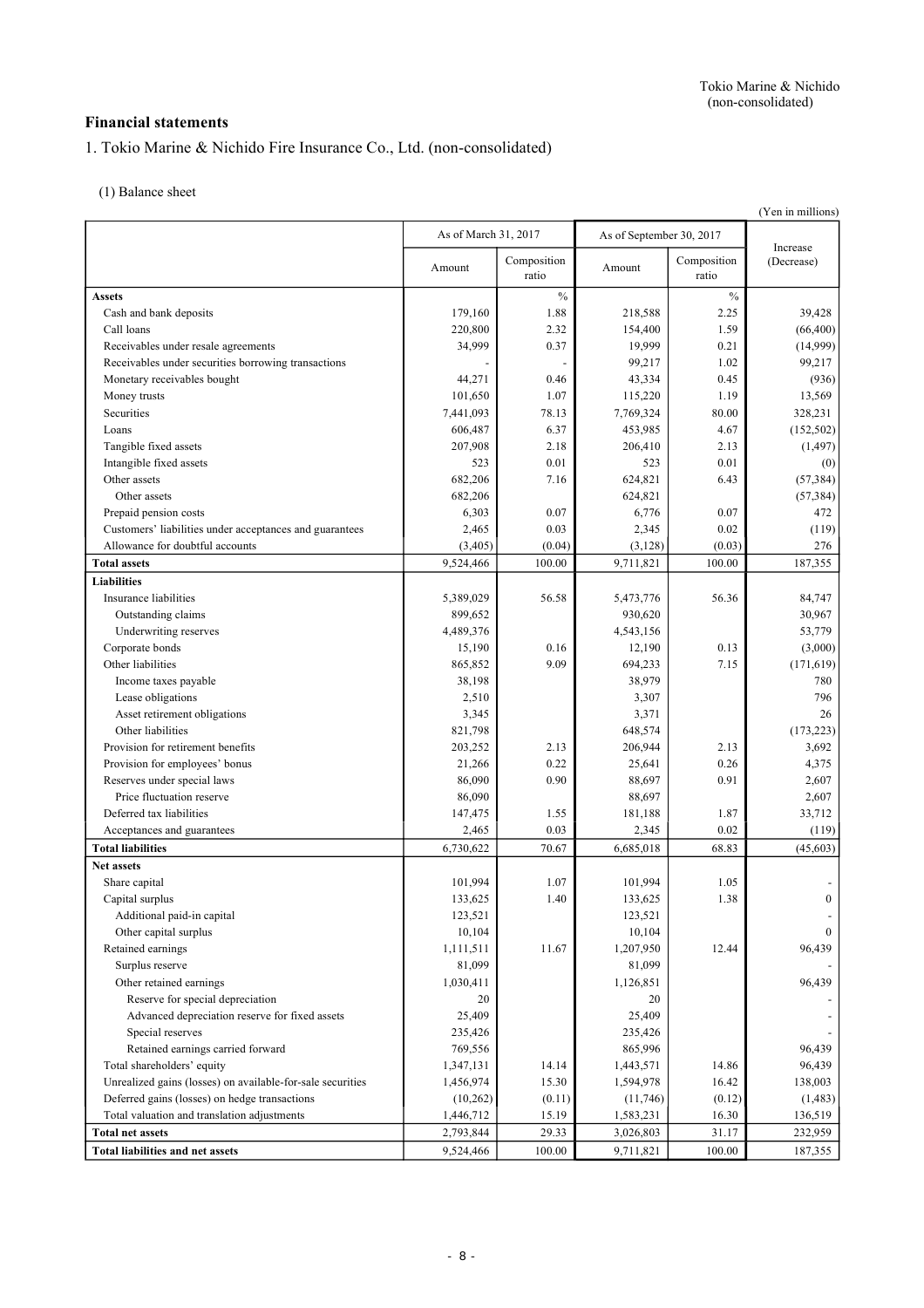(2) Statement of income

(Yen in millions)

|                                                                | Six months ended<br>September 30, 2016<br>(April 1, 2016 to<br>September 30, 2016) | Six months ended<br>September 30, 2017<br>(April 1, 2017 to<br>September 30, 2017) | Increase<br>(Decrease) |
|----------------------------------------------------------------|------------------------------------------------------------------------------------|------------------------------------------------------------------------------------|------------------------|
| <b>Ordinary</b> income                                         | 1,268,468                                                                          | 1,316,135                                                                          | 47,666                 |
| <b>Underwriting income</b>                                     | 1,146,187                                                                          | 1,157,044                                                                          | 10,856                 |
| Net premiums written                                           | 1,058,610                                                                          | 1,085,060                                                                          | 26,450                 |
| Deposit premiums from policyholders                            | 63,432                                                                             | 49,758                                                                             | (13, 673)              |
| Investment income on deposit premiums                          | 24,059                                                                             | 21,767                                                                             | (2,292)                |
| <b>Investment</b> income                                       | 116,804                                                                            | 153,779                                                                            | 36,975                 |
| Interest and dividends                                         | 66,745                                                                             | 111,694                                                                            | 44,949                 |
| Gains on money trusts                                          | 2,992                                                                              | 2,953                                                                              | (38)                   |
| Gains on sales of securities                                   | 64,427                                                                             | 57,950                                                                             | (6, 477)               |
| Transfer of investment income on deposit premiums              | (24,059)                                                                           | (21,767)                                                                           | 2,292                  |
| Other ordinary income                                          | 5,476                                                                              | 5,311                                                                              | (165)                  |
| <b>Ordinary expenses</b>                                       | 1,109,086                                                                          | 1,171,745                                                                          | 62,659                 |
| <b>Underwriting expenses</b>                                   | 946,890                                                                            | 1,009,568                                                                          | 62,677                 |
| Net claims paid                                                | 580,264                                                                            | 598,378                                                                            | 18,113                 |
| Loss adjustment expenses                                       | 52,051                                                                             | 53,558                                                                             | 1,506                  |
| Agency commissions and brokerage                               | 188,290                                                                            | 193,970                                                                            | 5,679                  |
| Maturity refunds to policyholders                              | 85,577                                                                             | 77,786                                                                             | (7,790)                |
| Provision for outstanding claims                               | 1,691                                                                              | 31,879                                                                             | 30,188                 |
| Provision for underwriting reserves                            | 34,475                                                                             | 53,779                                                                             | 19,303                 |
| <b>Investment expenses</b>                                     | 11,615                                                                             | 6,926                                                                              | (4,689)                |
| Losses on money trusts                                         | 1,091                                                                              | 4,741                                                                              | 3,650                  |
| Losses on sales of securities                                  | 1,335                                                                              | 176                                                                                | (1, 159)               |
| Impairment losses on securities                                | 1,707                                                                              | 12                                                                                 | (1,694)                |
| Operating and general administrative expenses                  | 147,976                                                                            | 151,885                                                                            | 3,908                  |
| Other ordinary expenses                                        | 2,603                                                                              | 3,365                                                                              | 762                    |
| Interest expenses                                              | 2,476                                                                              | 3,014                                                                              | 538                    |
| Ordinary profit                                                | 159,382                                                                            | 144,390                                                                            | (14,992)               |
| <b>Extraordinary gains</b>                                     | 9,095                                                                              | 1,406                                                                              | (7,689)                |
| Gains on disposal of fixed assets                              | 7,599                                                                              | 23                                                                                 | (7,575)                |
| Gains on liquidation of subsidiaries and affiliates            | 1,496                                                                              | 1,383                                                                              | (113)                  |
| <b>Extraordinary losses</b>                                    | 3,791                                                                              | 10,065                                                                             | 6,273                  |
| Losses on disposal of fixed assets                             | 673                                                                                | 324                                                                                | (349)                  |
| Impairment losses on fixed assets                              | 625                                                                                | $\boldsymbol{0}$                                                                   | (625)                  |
| Provision for reserves under special laws                      | 2,491                                                                              | 2,607                                                                              | 115                    |
| Provision for price fluctuation reserve                        | 2,491                                                                              | 2,607                                                                              | 115                    |
| Impairment losses on investment in subsidiaries and affiliates |                                                                                    | 7,133                                                                              | 7,133                  |
| Income before income taxes                                     | 164,686                                                                            | 135,731                                                                            | (28, 955)              |
| Income taxes - current                                         | 42,492                                                                             | 42,131                                                                             | (361)                  |
| <b>Income taxes - deferred</b>                                 | (1, 866)                                                                           | (18, 800)                                                                          | (16, 934)              |
| <b>Total income taxes</b>                                      | 40,626                                                                             | 23,330                                                                             | (17,296)               |
| Net income                                                     | 124,060                                                                            | 112,401                                                                            | (11, 658)              |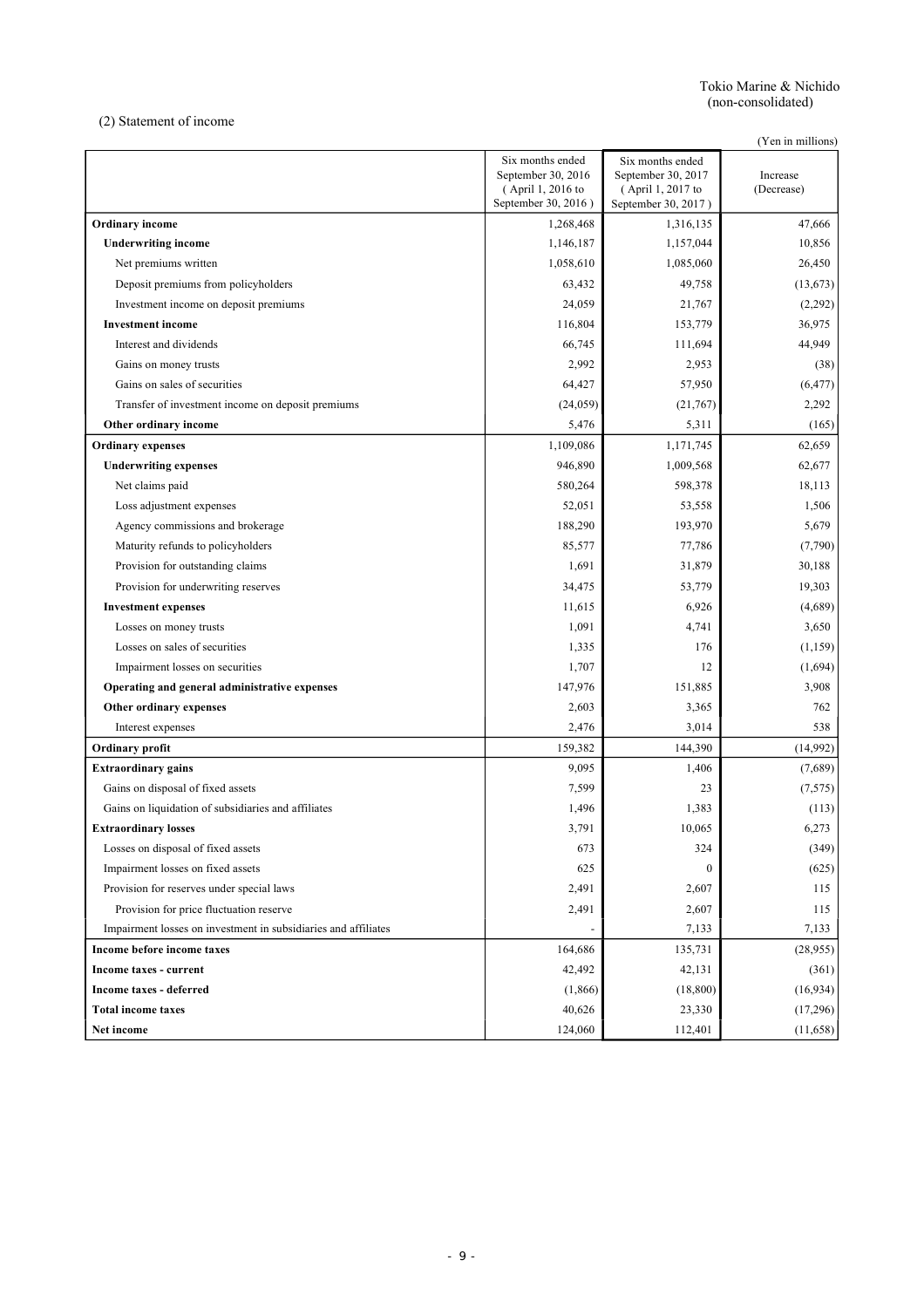#### (3) Underwriting

Direct premiums written excluding deposit premiums from policyholders

|                                     |                                                                              |                   |                |           |                                                                              | (Yen in millions) |
|-------------------------------------|------------------------------------------------------------------------------|-------------------|----------------|-----------|------------------------------------------------------------------------------|-------------------|
|                                     | Six months ended September 30, 2016<br>(April 1, 2016 to September 30, 2016) |                   |                |           | Six months ended September 30, 2017<br>(April 1, 2017 to September 30, 2017) |                   |
|                                     | Amount                                                                       | Composition ratio | Rate of change | Amount    | Composition ratio                                                            | Rate of change    |
|                                     |                                                                              | $\frac{0}{0}$     | $\frac{0}{0}$  |           | $\frac{0}{0}$                                                                | $\frac{0}{0}$     |
| Fire and allied lines               | 156,417                                                                      | 13.6              | (15.0)         | 160,733   | 13.6                                                                         | 2.8               |
| Hull and cargo                      | 31,105                                                                       | 2.7               | (10.9)         | 31,960    | 2.7                                                                          | 2.7               |
| Personal accident                   | 105,326                                                                      | 9.2               | 2.7            | 99,929    | 8.5                                                                          | (5.1)             |
| Voluntary automobile                | 524,689                                                                      | 45.6              | 2.3            | 532,575   | 45.1                                                                         | 1.5               |
| Compulsory automobile liability     | 134,505                                                                      | 11.7              | (1.9)          | 134,264   | 11.4                                                                         | (0.2)             |
| Others                              | 197,378                                                                      | 17.2              | 6.0            | 222,679   | 18.8                                                                         | 12.8              |
| Total                               | 1,149,423                                                                    | 100.0             | (0.7)          | 1,182,144 | 100.0                                                                        | 2.8               |
| Deposit premiums from policyholders | 63,432                                                                       |                   | (0.2)          | 49,758    |                                                                              | (21.6)            |

Net premiums written

Six months ended September 30, 2016 ( April 1, 2016 to September 30, 2016 ) Six months ended September 30, 2017 ( April 1, 2017 to September 30, 2017 ) Amount Composition ratio Rate of change Amount Composition ratio Rate of change  $\%$  %  $\%$ Fire and allied lines 124,461 11.8 (18.5) 129,627 11.9 11.9 4.2 Hull and cargo 2.3 (2.3) 30,338 2.9 (13.1) 29,626 2.7 (2.3) Personal accident  $102,582$  9.7 2.6 97,148 9.0 9.0 (5.3) Voluntary automobile 522,998 49.4 2.3 531,056 48.9 48.9 1.5 Compulsory automobile liability 139,567 13.2 (3.8) 148,805 13.7 6.6 Others 138,661 13.1 (0.6) 148,795 13.7 13.7 Total 1,058,610 100.0 (2.3) 1,085,060 100.0 2.5

Net claims paid

(Yen in millions) Six months ended September 30, 2016 ( April 1, 2016 to September 30, 2016 ) Six months ended September 30, 2017 ( April 1, 2017 to September 30, 2017 ) Amount Rate of change Loss ratio Amount Rate of change Loss ratio  $\%$  %  $\%$ Fire and allied lines 75,083 23.4 62.6 67,531 (10.1) 54.4 Hull and cargo 16,085 (1.1) 57.1 16,279 1.2 58.6 Personal accident 1000 1 40,186 0.1 43.5 39,847 (0.8) 45.7 Voluntary automobile 269,514 1.9 57.2 277,274 2.9 58.0 Compulsory automobile liability 105,882 (0.8) 82.9 103,209 (2.5) 75.7 Others 28.2 | 73,512 16.8 56.1 94,235 28.2 56.5

(Note) Loss ratio is calculated on W/P basis.

(Yen in millions)

Total 580,264 580,264 5.2 598,378 598,378 3.1 60.1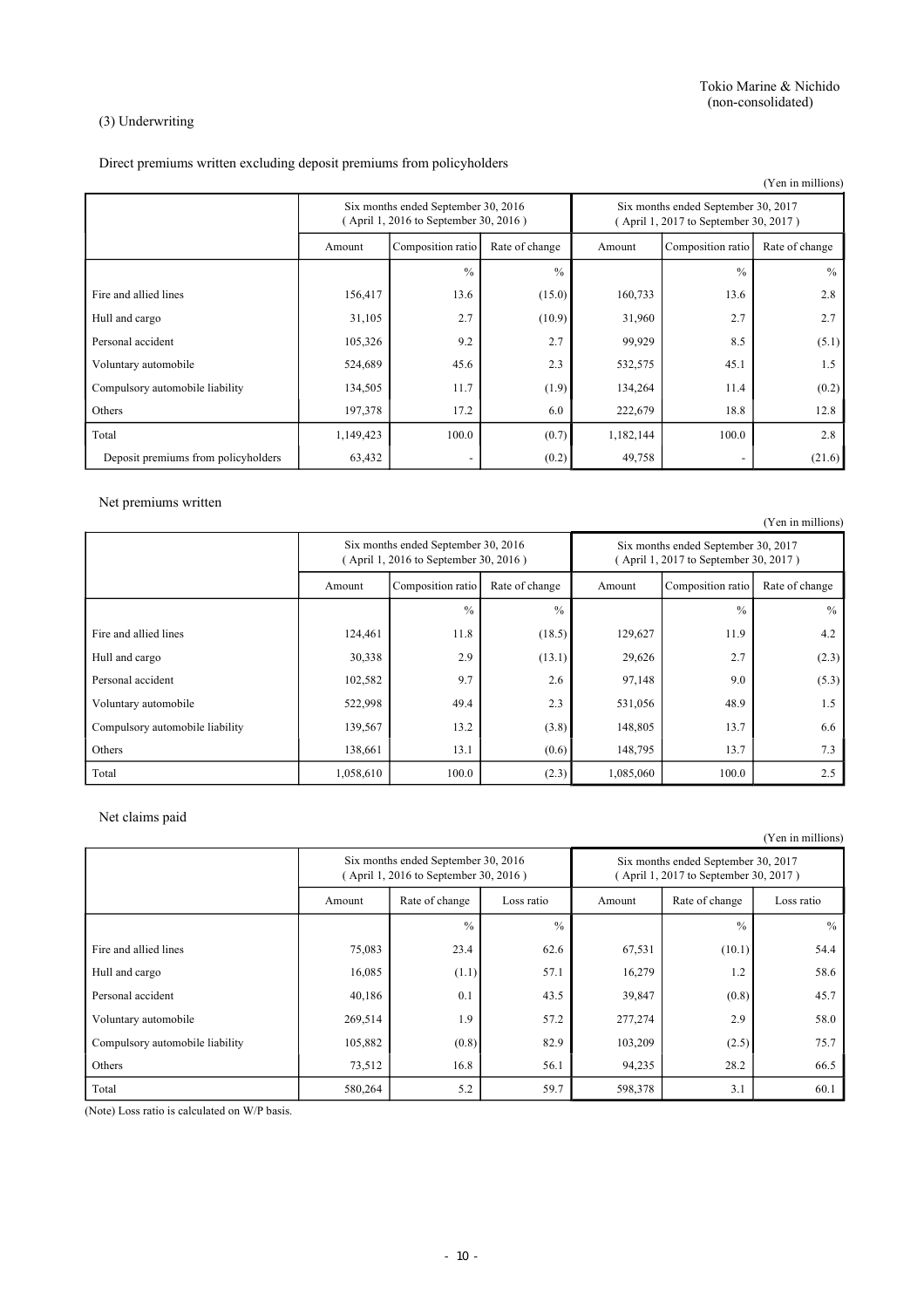#### (4) Investment

### Interest and dividends

|                                                      |                                     |                                                                                    |                                                                                    | (Yen in millions)      |
|------------------------------------------------------|-------------------------------------|------------------------------------------------------------------------------------|------------------------------------------------------------------------------------|------------------------|
|                                                      |                                     | Six months ended<br>September 30, 2016<br>(April 1, 2016 to<br>September 30, 2016) | Six months ended<br>September 30, 2017<br>(April 1, 2017 to<br>September 30, 2017) | Increase<br>(Decrease) |
|                                                      | Bank deposits                       | 192                                                                                | 145                                                                                | (46)                   |
|                                                      | Call loans                          | $\mathbf{0}$                                                                       | $\overline{\phantom{0}}$                                                           | (0)                    |
|                                                      | Receivables under resale agreements | $\mathbf{0}$                                                                       | 0                                                                                  | (0)                    |
| Receivables under security<br>borrowing transactions |                                     | 46                                                                                 | 65                                                                                 | 18                     |
| Monetary receivables bought                          |                                     | 9                                                                                  | 9                                                                                  | (0)                    |
|                                                      | Securities                          | 61,100                                                                             | 106,194                                                                            | 45,094                 |
|                                                      | Domestic debt securities            | 13,089                                                                             | 12,121                                                                             | (968)                  |
|                                                      | Domestic equity securities          | 29,871                                                                             | 31,691                                                                             | 1,820                  |
|                                                      | Foreign securities                  | 17,080                                                                             | 62,229                                                                             | 45,149                 |
|                                                      | Others                              | 1,059                                                                              | 152                                                                                | (906)                  |
| Loans                                                |                                     | 948                                                                                | 698                                                                                | (249)                  |
| Land and buildings                                   |                                     | 4,192                                                                              | 4,307                                                                              | 114                    |
| Others                                               |                                     | 254                                                                                | 272                                                                                | 17                     |
| Total                                                |                                     | 66,745                                                                             | 111,694                                                                            | 44,949                 |

Gains (losses) on sales of securities, impairment losses on securities

|                            |                                                                                                                                                                             |                                    |                            |                                    |                            | (Yen in millions)                  |
|----------------------------|-----------------------------------------------------------------------------------------------------------------------------------------------------------------------------|------------------------------------|----------------------------|------------------------------------|----------------------------|------------------------------------|
|                            | Six months ended<br>Six months ended<br>September 30, 2016<br>September 30, 2017<br>(April 1, 2016 to<br>$($ April 1, 2017 to<br>September 30, 2016)<br>September 30, 2017) |                                    | Increase<br>(Decrease)     |                                    |                            |                                    |
|                            | Gains (losses)<br>on sales                                                                                                                                                  | Impairment losses<br>on securities | Gains (losses)<br>on sales | Impairment losses<br>on securities | Gains (losses)<br>on sales | Impairment losses<br>on securities |
| Domestic debt securities   | 7,636                                                                                                                                                                       |                                    | 1,251                      |                                    | (6,385)                    |                                    |
| Domestic equity securities | 54,780                                                                                                                                                                      | 1,707                              | 52,783                     | 12                                 | (1,997)                    | (1,694)                            |
| Foreign securities         | 656                                                                                                                                                                         |                                    | 3,738                      | -                                  | 3,081                      |                                    |
| Others                     | 17                                                                                                                                                                          |                                    | $\overline{\phantom{a}}$   |                                    | (17)                       |                                    |
| Total                      | 63,091                                                                                                                                                                      | 1,707                              | 57,773                     | 12                                 | (5,318)                    | (1,694)                            |

#### Available-for-sale securities

(Yen in millions)

|                            | As of March 31, 2017 |                                      |            | As of September 30, 2017 |                                      |            |
|----------------------------|----------------------|--------------------------------------|------------|--------------------------|--------------------------------------|------------|
|                            | Cost                 | Fair value shown<br>on balance sheet | Difference | Cost                     | Fair value shown<br>on balance sheet | Difference |
| Domestic debt securities   | 2,107,218            | 2,237,478                            | 130,259    | 2,147,346                | 2,271,917                            | 124,570    |
| Domestic equity securities | 545,226              | 2,368,289                            | 1,823,062  | 530,964                  | 2,550,330                            | 2,019,365  |
| Foreign securities         | 503,375              | 549.996                              | 46,621     | 497,942                  | 560,680                              | 62,738     |
| Others                     | 79,347               | 79.247                               | (99)       | 91,914                   | 91,474                               | (439)      |
| Total                      | 3,235,167            | 5,235,012                            | 1,999,845  | 3,268,167                | 5,474,402                            | 2,206,234  |

(Note) The table above shows Available-for-sale securities with fair value, which includes Monetary receivables bought, etc. on the balance sheet.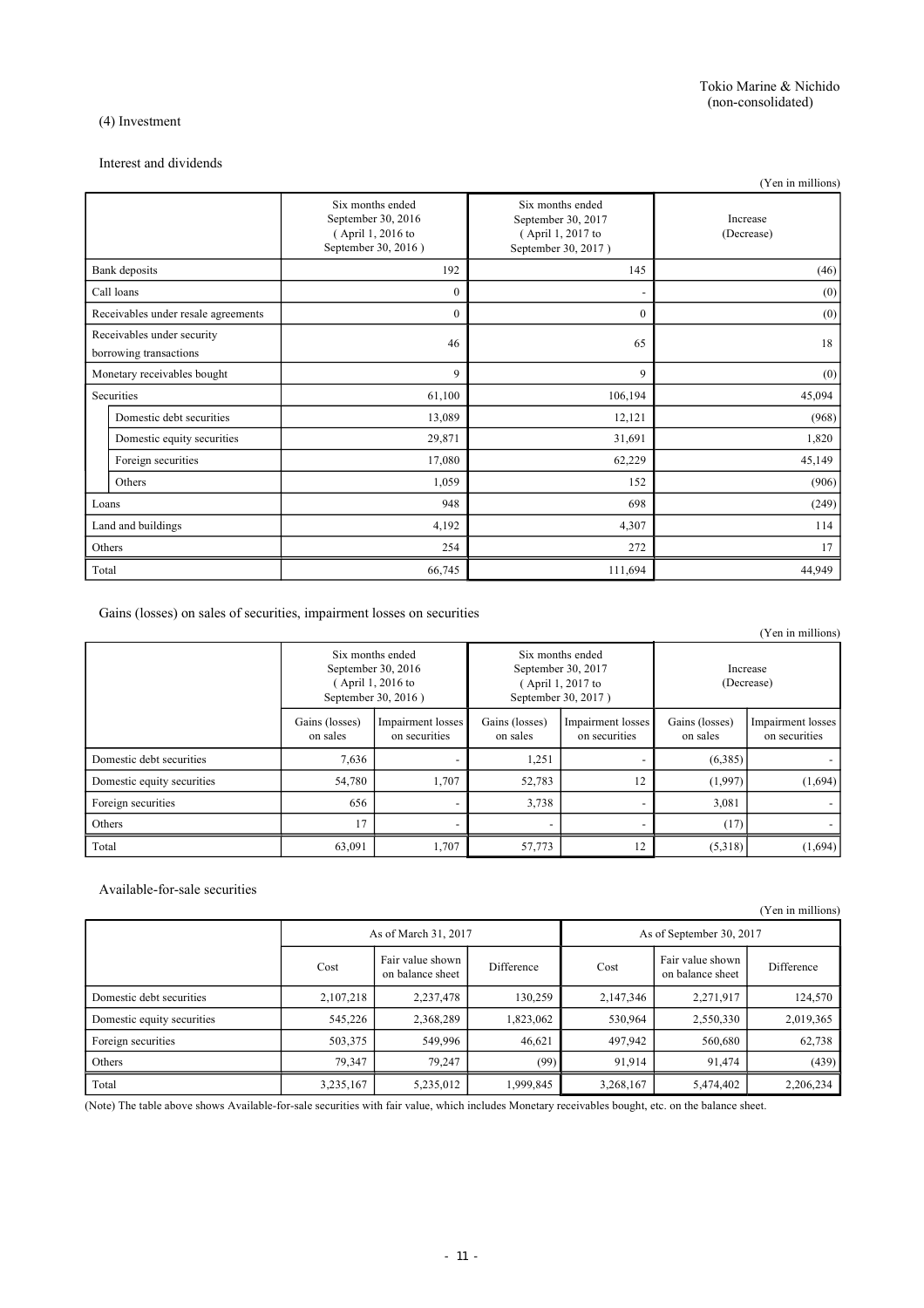Tokio Marine & Nichido (non-consolidated)

(5) Solvency margin ratio (non-consolidated)

|                                                                                                                                                |                      | (Yen in millions)        |
|------------------------------------------------------------------------------------------------------------------------------------------------|----------------------|--------------------------|
|                                                                                                                                                | As of March 31, 2017 | As of September 30, 2017 |
| (A) Total amount of solvency margin                                                                                                            | 4,898,941            | 5,293,367                |
| Shareholders' equity less adjusting items                                                                                                      | 1,331,170            | 1,443,571                |
| Price fluctuation reserve                                                                                                                      | 86,090               | 88,697                   |
| Contingency reserve                                                                                                                            | 3,178                | 3,354                    |
| Catastrophe loss reserve                                                                                                                       | 1,084,279            | 1,119,049                |
| General allowance for doubtful accounts                                                                                                        | 263                  | 233                      |
| Unrealized gains (losses) on available-for-sale securities and deferred gains (losses)<br>on hedge transactions (before tax effect deductions) | 1,811,890            | 1,983,789                |
| Unrealized gains (losses) on land                                                                                                              | 190,461              | 209,470                  |
| Excess of policyholders' contract deposits                                                                                                     |                      |                          |
| Subordinated debt, etc.                                                                                                                        |                      |                          |
| Amounts within "Excess of policyholders' contract deposits" and                                                                                |                      |                          |
| "Subordinated debt, etc." not calculated into the margin                                                                                       |                      |                          |
| Deductions                                                                                                                                     | 10,014               |                          |
| Others                                                                                                                                         | 401,622              | 445,200                  |
| $(R_1+R_2)^2+(R_3+R_4)^2+R_5+R_6$<br>(B) Total amount of risks                                                                                 | 1,138,044            | 1,170,328                |
| (R <sub>1</sub> )<br>General insurance risk                                                                                                    | 173,456              | 176,100                  |
| (R <sub>2</sub> )<br>Third sector insurance risk                                                                                               |                      |                          |
| (R <sub>3</sub> )<br>Assumed interest rate risk                                                                                                | 23,020               | 22,723                   |
| (R <sub>4</sub> )<br>Asset management risk                                                                                                     | 915,169              | 950,968                  |
| Business administration risk<br>(R <sub>5</sub> )                                                                                              | 25,403               | 26,090                   |
| (R <sub>6</sub> )<br>Catastrophe risk                                                                                                          | 158,550              | 154,748                  |
| (C) Solvency margin ratio<br>$[(A)/{(B)} \times 1/2] \times 100$                                                                               | 860.9%               | 904.5%                   |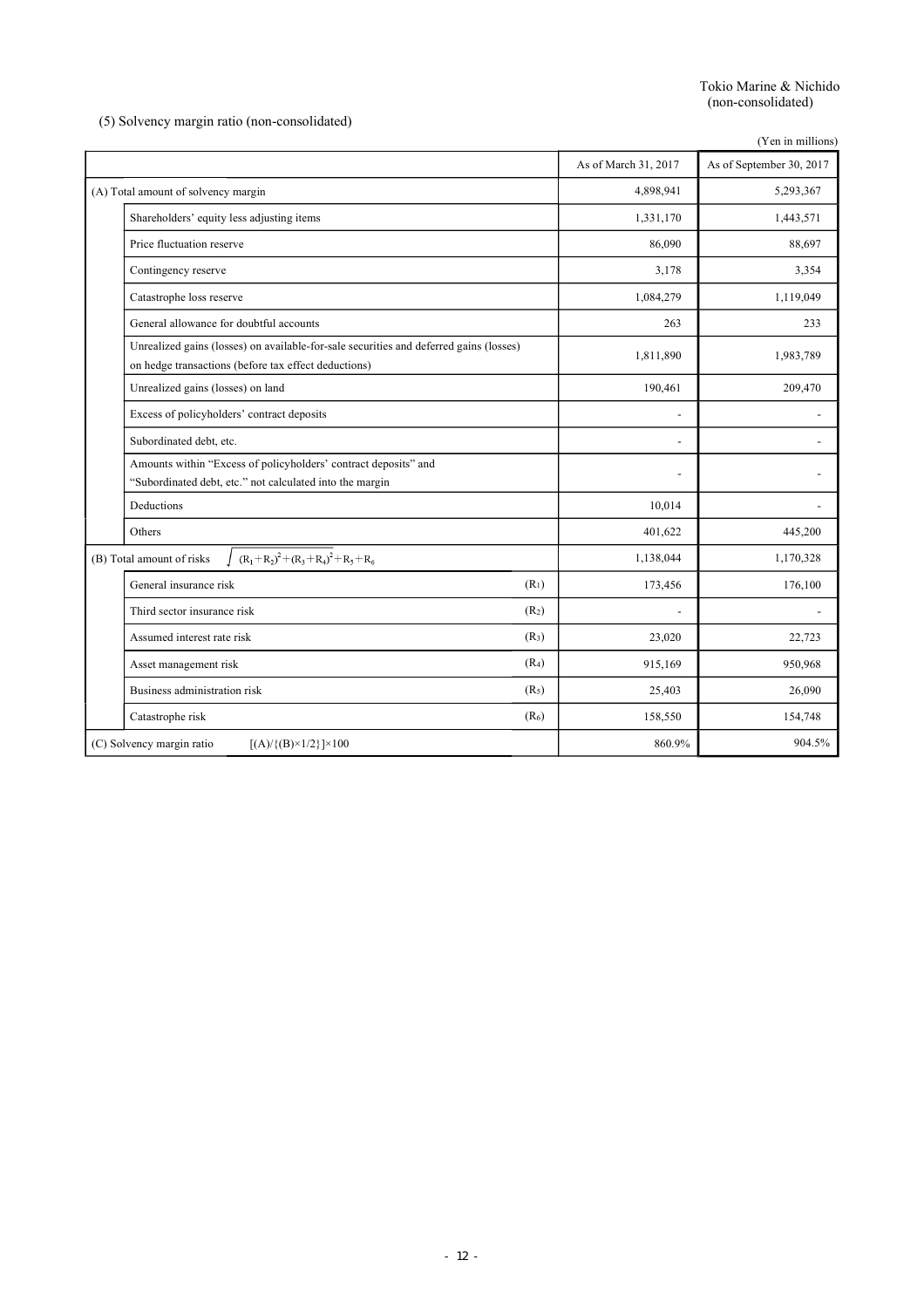# 2. Nisshin Fire & Marine Insurance Co., Ltd. (non-consolidated)

(1) Balance sheet

|                                                            |                      |                      |                          |                      | (Yen in millions)      |
|------------------------------------------------------------|----------------------|----------------------|--------------------------|----------------------|------------------------|
|                                                            | As of March 31, 2017 |                      | As of September 30, 2017 |                      |                        |
|                                                            | Amount               | Composition<br>ratio | Amount                   | Composition<br>ratio | Increase<br>(Decrease) |
| <b>Assets</b>                                              |                      | $\frac{0}{0}$        |                          | $\frac{0}{0}$        |                        |
| Cash and bank deposits                                     | 39,852               | 9.54                 | 43,579                   | 10.47                | 3,727                  |
| Securities                                                 | 310,291              | 74.25                | 308,753                  | 74.16                | (1, 538)               |
| Loans                                                      | 275                  | 0.07                 | 249                      | 0.06                 | (26)                   |
| Tangible fixed assets                                      | 28,960               | 6.93                 | 28,801                   | 6.92                 | (159)                  |
| Intangible fixed assets                                    | 91                   | 0.02                 | 91                       | 0.02                 |                        |
| Other assets                                               | 24,084               | 5.76                 | 20,188                   | 4.85                 | (3,895)                |
| Other assets                                               | 24,084               |                      | 20,188                   |                      | (3,895)                |
| Prepaid pension costs                                      | 1,569                | 0.38                 | 1,487                    | 0.36                 | (81)                   |
| Deferred tax assets                                        | 12,902               | 3.09                 | 13,274                   | 3.19                 | 371                    |
| Allowance for doubtful accounts                            | (109)                | (0.03)               | (107)                    | (0.03)               | 1                      |
| <b>Total assets</b>                                        | 417,919              | 100.00               | 416,317                  | 100.00               | (1,601)                |
| <b>Liabilities</b>                                         |                      |                      |                          |                      |                        |
| Insurance liabilities                                      | 293,812              | 70.30                | 296,943                  | 71.33                | 3,131                  |
| Outstanding claims                                         | 48,262               |                      | 48,680                   |                      | 417                    |
| Underwriting reserves                                      | 245,549              |                      | 248,263                  |                      | 2,714                  |
| Other liabilities                                          | 16,497               | 3.95                 | 16,163                   | 3.88                 | (334)                  |
| Income taxes payable                                       | 1,632                |                      | 3,027                    |                      | 1,395                  |
| Lease obligations                                          | 1                    |                      | $\mathbf{0}$             |                      | (1)                    |
| Asset retirement obligations                               | 11                   |                      | 11                       |                      | (0)                    |
| Other liabilities                                          | 14,852               |                      | 13,124                   |                      | (1, 727)               |
| Provision for retirement benefits                          | 2,156                | 0.52                 | 2,252                    | 0.54                 | 96                     |
| Provision for employees' bonus                             | 540                  | 0.13                 | 568                      | 0.14                 | 28                     |
| Reserves under special laws                                | 1,104                | 0.26                 | 1,157                    | 0.28                 | 53                     |
| Price fluctuation reserve                                  | 1,104                |                      | 1,157                    |                      | 53                     |
| <b>Total liabilities</b>                                   | 314,110              | 75.16                | 317,086                  | 76.16                | 2,975                  |
| <b>Net assets</b>                                          |                      |                      |                          |                      |                        |
| Share capital                                              | 20,389               | 4.88                 | 20,389                   | 4.90                 |                        |
| Capital surplus                                            | 15,518               | 3.71                 | 15,518                   | 3.73                 |                        |
| Additional paid-in capital                                 | 12,620               |                      | 12,620                   |                      |                        |
| Other capital surplus                                      | 2,898                |                      | 2,898                    |                      |                        |
| Retained earnings                                          | 32,077               | 7.68                 | 23,873                   | 5.73                 | (8,203)                |
| Surplus reserve                                            | 7,769                |                      | 7,769                    |                      |                        |
| Other retained earnings                                    | 24,307               |                      | 16,103                   |                      | (8,203)                |
| Special reserves                                           | 8,840                |                      | 8,840                    |                      |                        |
| Advanced depreciation reserve for fixed assets             | 1,778                |                      | 1,778                    |                      |                        |
| Retained earnings carried forward                          | 13,689               |                      | 5,485                    |                      | (8,203)                |
| Total shareholders' equity                                 | 67,985               | 16.27                | 59,781                   | 14.36                | (8,203)                |
| Unrealized gains (losses) on available-for-sale securities | 35,823               | 8.57                 | 39,449                   | 9.48                 | 3,626                  |
| Total valuation and translation adjustments                | 35,823               | 8.57                 | 39,449                   | 9.48                 | 3,626                  |
| <b>Total net assets</b>                                    | 103,808              | 24.84                | 99,231                   | 23.84                | (4,576)                |
| <b>Total liabilities and net assets</b>                    | 417,919              | 100.00               | 416,317                  | 100.00               | (1,601)                |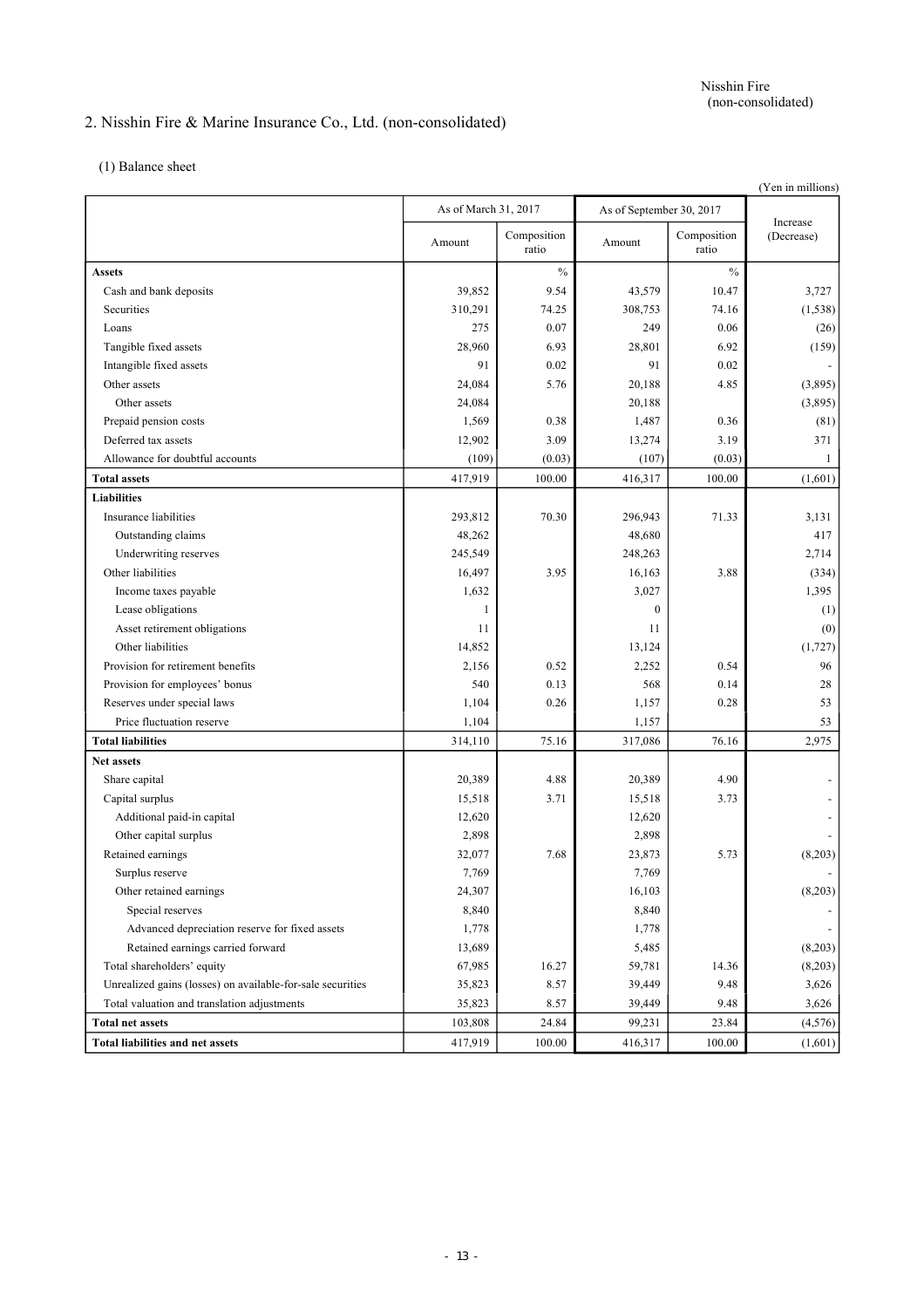Nisshin Fire (non-consolidated)

(2) Statement of income

(Yen in millions)

|                                                   | Six months ended<br>September 30, 2016<br>(April 1, 2016 to<br>September 30, 2016) | Six months ended<br>September 30, 2017<br>(April 1, 2017 to<br>September 30, 2017) | Increase<br>(Decrease) |
|---------------------------------------------------|------------------------------------------------------------------------------------|------------------------------------------------------------------------------------|------------------------|
| <b>Ordinary</b> income                            | 74,289                                                                             | 75,196                                                                             | 906                    |
| <b>Underwriting income</b>                        | 73,031                                                                             | 73,868                                                                             | 836                    |
| Net premiums written                              | 70,948                                                                             | 72,058                                                                             | 1,110                  |
| Deposit premiums from policyholders               | 1,048                                                                              | 920                                                                                | (128)                  |
| Investment income on deposit premiums             | 1,025                                                                              | 885                                                                                | (139)                  |
| <b>Investment</b> income                          | 1,221                                                                              | 1,274                                                                              | 53                     |
| Interest and dividends                            | 2,065                                                                              | 2,046                                                                              | (19)                   |
| Gains on sales of securities                      | 106                                                                                | 81                                                                                 | (25)                   |
| Transfer of investment income on deposit premiums | (1,025)                                                                            | (885)                                                                              | 139                    |
| Other ordinary income                             | 36                                                                                 | 53                                                                                 | 16                     |
| <b>Ordinary expenses</b>                          | 71,410                                                                             | 71,388                                                                             | (21)                   |
| <b>Underwriting expenses</b>                      | 59,178                                                                             | 59,542                                                                             | 364                    |
| Net claims paid                                   | 35,469                                                                             | 36,178                                                                             | 708                    |
| Loss adjustment expenses                          | 5,083                                                                              | 4,779                                                                              | (303)                  |
| Agency commissions and brokerage                  | 11,743                                                                             | 12,116                                                                             | 373                    |
| Maturity refunds to policyholders                 | 4,493                                                                              | 3,241                                                                              | (1,251)                |
| Provision for outstanding claims                  | 2,032                                                                              | 417                                                                                | (1,614)                |
| Provision for underwriting reserves               | 214                                                                                | 2,714                                                                              | 2,499                  |
| <b>Investment expenses</b>                        | 431                                                                                | 152                                                                                | (279)                  |
| Losses on sales of securities                     | $\overline{c}$                                                                     | $\bf{0}$                                                                           | (2)                    |
| Impairment losses on securities                   | 30                                                                                 |                                                                                    | (30)                   |
| Operating and general administrative expenses     | 11,713                                                                             | 11,649                                                                             | (64)                   |
| Other ordinary expenses                           | 87                                                                                 | 44                                                                                 | (42)                   |
| Ordinary profit                                   | 2,879                                                                              | 3,807                                                                              | 928                    |
| <b>Extraordinary gains</b>                        | 167                                                                                | 15                                                                                 | (152)                  |
| Gains on disposal of fixed assets                 | 1                                                                                  | 15                                                                                 | 13                     |
| Reversal of reserves under special laws           | 165                                                                                |                                                                                    | (165)                  |
| Reversal of price fluctuation reserve             | 165                                                                                | $\overline{\phantom{a}}$                                                           | (165)                  |
| <b>Extraordinary losses</b>                       | 71                                                                                 | 53                                                                                 | (17)                   |
| Losses on disposal of fixed assets                | 71                                                                                 | $\overline{0}$                                                                     | (71)                   |
| Provision for reserves under special laws         |                                                                                    | 53                                                                                 | 53                     |
| Provision for price fluctuation reserve           |                                                                                    | 53                                                                                 | 53                     |
| Income before income taxes                        | 2,975                                                                              | 3,769                                                                              | 793                    |
| Income taxes - current                            | 1,737                                                                              | 2,774                                                                              | 1,037                  |
| Income taxes - deferred                           | (911)                                                                              | (1,702)                                                                            | (790)                  |
| <b>Total income taxes</b>                         | 826                                                                                | 1,072                                                                              | 246                    |
| Net income                                        | 2,149                                                                              | 2,697                                                                              | 547                    |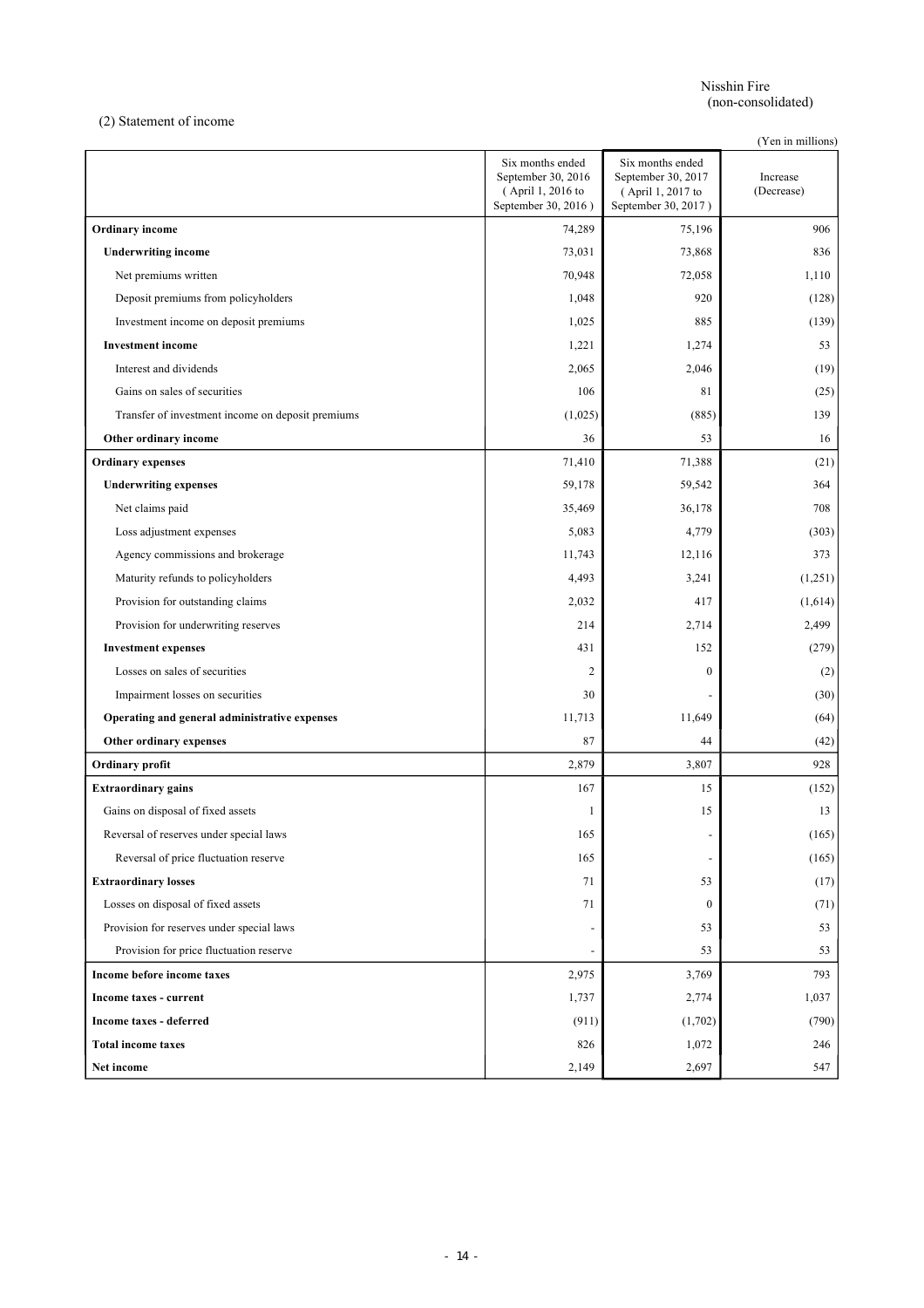### (3) Underwriting

Direct premiums written excluding deposit premiums from policyholders

|                                     |                                                                              |                          |                |                                                                              |                   | (Yen in millions) |
|-------------------------------------|------------------------------------------------------------------------------|--------------------------|----------------|------------------------------------------------------------------------------|-------------------|-------------------|
|                                     | Six months ended September 30, 2016<br>(April 1, 2016 to September 30, 2016) |                          |                | Six months ended September 30, 2017<br>(April 1, 2017 to September 30, 2017) |                   |                   |
|                                     | Amount                                                                       | Composition ratio        | Rate of change | Amount                                                                       | Composition ratio | Rate of change    |
|                                     |                                                                              | $\frac{0}{0}$            | $\frac{0}{0}$  |                                                                              | $\frac{0}{0}$     | $\%$              |
| Fire and allied lines               | 12,212                                                                       | 16.1                     | (13.7)         | 13,160                                                                       | 17.3              | 7.8               |
| Hull and cargo                      |                                                                              |                          |                |                                                                              |                   |                   |
| Personal accident                   | 4,937                                                                        | 6.5                      | (2.7)          | 4,246                                                                        | 5.6               | (14.0)            |
| Voluntary automobile                | 43,023                                                                       | 56.9                     | 0.6            | 42,828                                                                       | 56.3              | (0.5)             |
| Compulsory automobile liability     | 10,205                                                                       | 13.5                     | (7.4)          | 9,671                                                                        | 12.7              | (5.2)             |
| Others                              | 5,299                                                                        | 7.0                      | 2.0            | 6,197                                                                        | 8.1               | 16.9              |
| Total                               | 75,679                                                                       | 100.0                    | (3.3)          | 76,103                                                                       | 100.0             | 0.6               |
| Deposit premiums from policyholders | 1,048                                                                        | $\overline{\phantom{a}}$ | (8.4)          | 920                                                                          |                   | (12.3)            |

Net premiums written

(Yen in millions) Six months ended September 30, 2016 ( April 1, 2016 to September 30, 2016 ) Six months ended September 30, 2017 ( April 1, 2017 to September 30, 2017 ) Amount Composition ratio Rate of change Amount Composition ratio Rate of change  $\%$  %  $\%$ Fire and allied lines 8,052 11.3 (1.8) 9,014 12.5 11.9 Hull and cargo  $4 \mid 0.0 \mid 67.9$   $2 \mid 0.0 \mid 48.4$ Personal accident 4,895 6.9 (2.5) 4,205 5.8 (14.1) Voluntary automobile 42,941 60.5 0.6 42,733 59.3 59.3 (0.5) Compulsory automobile liability 1.6 (6.5) 10,061 14.0 1.6 Others 5,146 7.3 2.1 6,041 8.4 17.4 Total 100.0 | 70,948 | 100.0 | 72,058 | 100.0 | 1.6

Net claims paid

(Yen in millions)

|                                 | Six months ended September 30, 2016<br>(April 1, 2016 to September 30, 2016) |                |               | Six months ended September 30, 2017<br>(April 1, 2017 to September 30, 2017) |                |               |
|---------------------------------|------------------------------------------------------------------------------|----------------|---------------|------------------------------------------------------------------------------|----------------|---------------|
|                                 | Amount                                                                       | Rate of change | Loss ratio    | Amount                                                                       | Rate of change | Loss ratio    |
|                                 |                                                                              | $\frac{0}{0}$  | $\frac{0}{0}$ |                                                                              | $\frac{0}{0}$  | $\frac{0}{0}$ |
| Fire and allied lines           | 4,497                                                                        | 2.6            | 59.4          | 4,656                                                                        | 3.6            | 54.5          |
| Hull and cargo                  | 6                                                                            | (62.4)         | 142.5         |                                                                              | 10.8           | 319.2         |
| Personal accident               | 1,886                                                                        | (10.7)         | 42.3          | 1,981                                                                        | 5.0            | 51.3          |
| Voluntary automobile            | 19,866                                                                       | 1.4            | 54.8          | 20,090                                                                       | 1.1            | 55.2          |
| Compulsory automobile liability | 7,482                                                                        | (1.7)          | 82.7          | 7,198                                                                        | (3.8)          | 77.8          |
| Others                          | 1,730                                                                        | (6.8)          | 38.0          | 2,245                                                                        | 29.7           | 40.9          |
| Total                           | 35,469                                                                       | (0.3)          | 57.2          | 36,178                                                                       | 2.0            | 56.8          |

(Note) Loss ratio is calculated on W/P basis.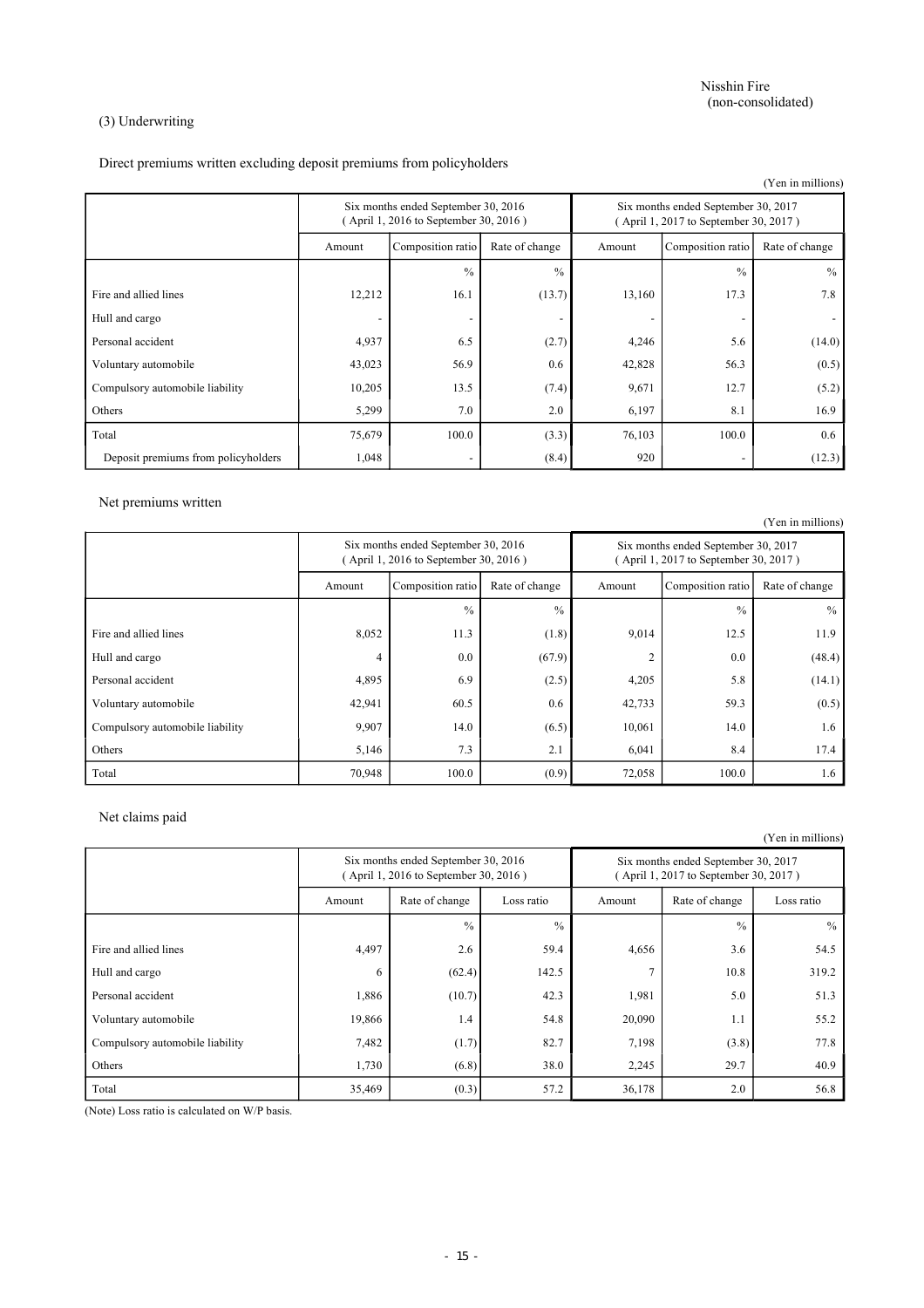### (4) Investment

#### Interest and dividends

|                    |                            |                                                                                    |                                                                                    | (Yen in millions)      |
|--------------------|----------------------------|------------------------------------------------------------------------------------|------------------------------------------------------------------------------------|------------------------|
|                    |                            | Six months ended<br>September 30, 2016<br>(April 1, 2016 to<br>September 30, 2016) | Six months ended<br>September 30, 2017<br>(April 1, 2017 to<br>September 30, 2017) | Increase<br>(Decrease) |
|                    | Bank deposits              | $\overline{c}$                                                                     |                                                                                    | (0)                    |
| Securities         |                            | 1,950                                                                              | 1,909                                                                              | (41)                   |
|                    | Domestic debt securities   | 1,307                                                                              | 1,211                                                                              | (96)                   |
|                    | Domestic equity securities | 343                                                                                | 387                                                                                | 44                     |
|                    | Foreign securities         | 272                                                                                | 282                                                                                | 9                      |
|                    | Others                     | 27                                                                                 | 28                                                                                 |                        |
| Loans              |                            | 6                                                                                  | 5                                                                                  | (0)                    |
| Land and buildings |                            | 102                                                                                | 128                                                                                | 25                     |
| Others             |                            | $\overline{c}$                                                                     |                                                                                    | (1)                    |
| Total              |                            | 2,065                                                                              | 2,046                                                                              | (19)                   |

Gains (losses) on sales of securities, impairment losses on securities

|                            |                                                                                    |                                    |                                                                                    |                                    |                            | (Yen in millions)                  |
|----------------------------|------------------------------------------------------------------------------------|------------------------------------|------------------------------------------------------------------------------------|------------------------------------|----------------------------|------------------------------------|
|                            | Six months ended<br>September 30, 2016<br>(April 1, 2016 to<br>September 30, 2016) |                                    | Six months ended<br>September 30, 2017<br>(April 1, 2017 to<br>September 30, 2017) |                                    | Increase<br>(Decrease)     |                                    |
|                            | Gains (losses)<br>on sales                                                         | Impairment losses<br>on securities | Gains (losses)<br>on sales                                                         | Impairment losses<br>on securities | Gains (losses)<br>on sales | Impairment losses<br>on securities |
| Domestic debt securities   | 101                                                                                |                                    | 13                                                                                 |                                    | (88)                       |                                    |
| Domestic equity securities | $\overline{c}$                                                                     | 30                                 | 66                                                                                 |                                    | 64                         | (30)                               |
| Foreign securities         | $\overline{\phantom{0}}$                                                           |                                    | $\overline{0}$                                                                     |                                    | $\theta$                   |                                    |
| Others                     |                                                                                    |                                    | $\overline{\phantom{0}}$                                                           |                                    |                            |                                    |
| Total                      | 103                                                                                | 30                                 | 80                                                                                 |                                    | (22)                       | (30)                               |

Available-for-sale securities

|                            |                      |                                      |            |                          |                                      | (Yen in millions) |
|----------------------------|----------------------|--------------------------------------|------------|--------------------------|--------------------------------------|-------------------|
|                            | As of March 31, 2017 |                                      |            | As of September 30, 2017 |                                      |                   |
|                            | Cost                 | Fair value shown<br>on balance sheet | Difference | Cost                     | Fair value shown<br>on balance sheet | Difference        |
| Domestic debt securities   | 211,548              | 231,535                              | 19,987     | 206,603                  | 225,915                              | 19,311            |
| Domestic equity securities | 24,744               | 48,314                               | 23,569     | 24,707                   | 53,631                               | 28,924            |
| Foreign securities         | 19,089               | 22,230                               | 3,140      | 17,892                   | 21,156                               | 3,263             |
| Others                     | 2,560                | 4,318                                | 1,757      | 1,585                    | 3,670                                | 2,085             |
| Total                      | 257,943              | 306,398                              | 48,455     | 250,789                  | 304,374                              | 53,585            |

(Note) The table above shows Available-for-sale securities with fair value, which includes part of Cash and bank deposits on the balance sheet.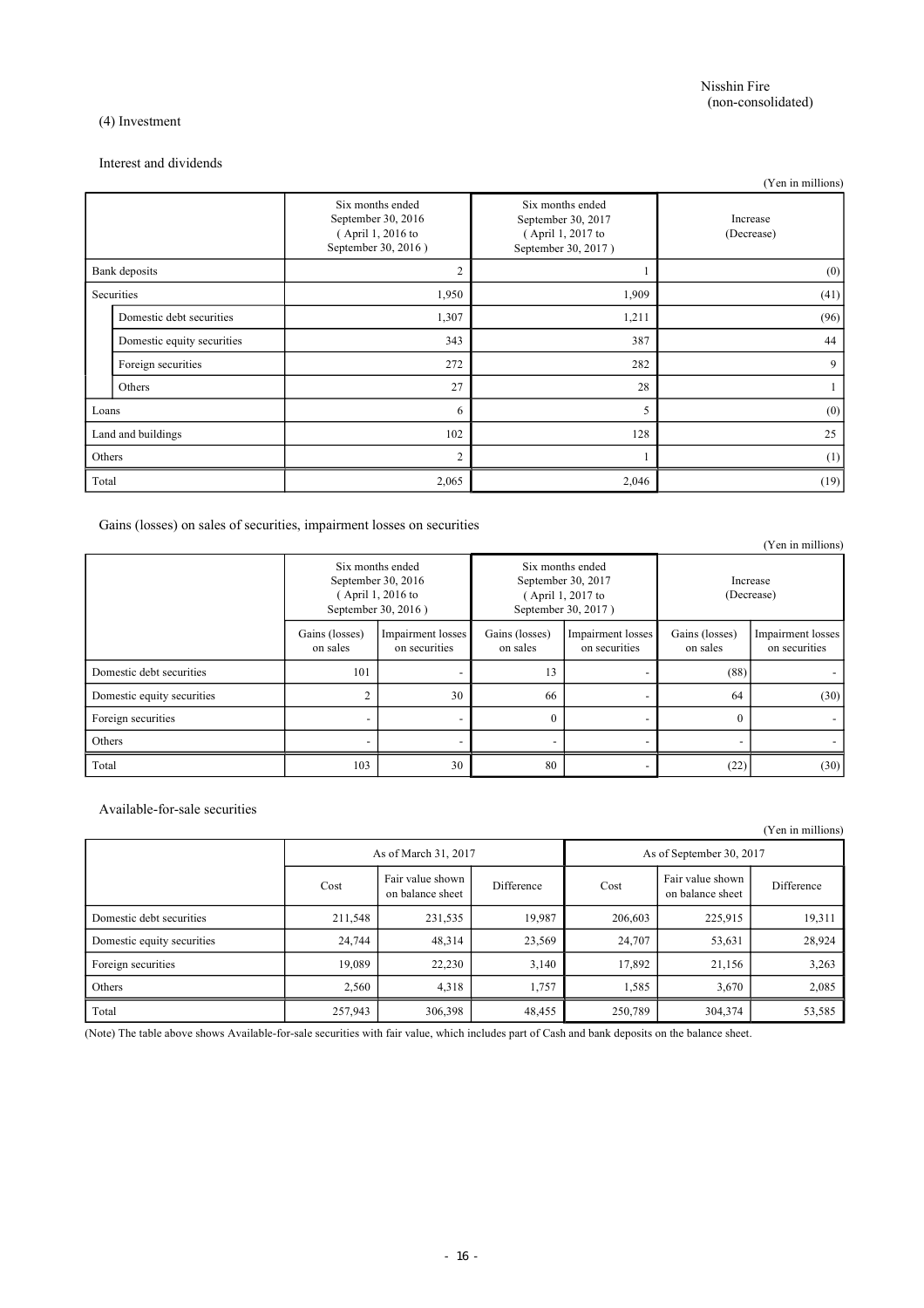Nisshin Fire (non-consolidated)

(5) Solvency margin ratio (non-consolidated)

|                                                                                                                                                |                      | (Yen in millions)        |
|------------------------------------------------------------------------------------------------------------------------------------------------|----------------------|--------------------------|
|                                                                                                                                                | As of March 31, 2017 | As of September 30, 2017 |
| (A) Total amount of solvency margin                                                                                                            | 168,146              | 179,624                  |
| Shareholders' equity less adjusting items                                                                                                      | 57,084               | 59,781                   |
| Price fluctuation reserve                                                                                                                      | 1,104                | 1,157                    |
| Contingency reserve                                                                                                                            |                      |                          |
| Catastrophe loss reserve                                                                                                                       | 60,938               | 63,997                   |
| General allowance for doubtful accounts                                                                                                        | 5                    | $\overline{2}$           |
| Unrealized gains (losses) on available-for-sale securities and deferred gains (losses)<br>on hedge transactions (before tax effect deductions) | 43,617               | 48,079                   |
| Unrealized gains (losses) on land                                                                                                              | 40                   | 207                      |
| Excess of policyholders' contract deposits                                                                                                     |                      |                          |
| Subordinated debt, etc.                                                                                                                        |                      |                          |
| Amounts within "Excess of policyholders' contract deposits" and                                                                                |                      |                          |
| "Subordinated debt, etc." not calculated into the margin                                                                                       |                      |                          |
| Deductions                                                                                                                                     | $\overline{a}$       |                          |
| Others                                                                                                                                         | 5,356                | 6,397                    |
| $(R_1+R_2)^2+(R_3+R_4)^2+R_5+R_6$<br>(B) Total amount of risks                                                                                 | 25,370               | 25,759                   |
| (R <sub>1</sub> )<br>General insurance risk                                                                                                    | 12,180               | 12,207                   |
| Third sector insurance risk<br>(R <sub>2</sub> )                                                                                               |                      |                          |
| (R <sub>3</sub> )<br>Assumed interest rate risk                                                                                                | 1,045                | 1,014                    |
| (R <sub>4</sub> )<br>Asset management risk                                                                                                     | 13,476               | 14,393                   |
| Business administration risk<br>(R <sub>5</sub> )                                                                                              | 649                  | 661                      |
| (R <sub>6</sub> )<br>Catastrophe risk                                                                                                          | 5,766                | 5,440                    |
| (C) Solvency margin ratio<br>$[(A)/{(B)} \times 1/2] \times 100$                                                                               | 1,325.5%             | 1,394.6%                 |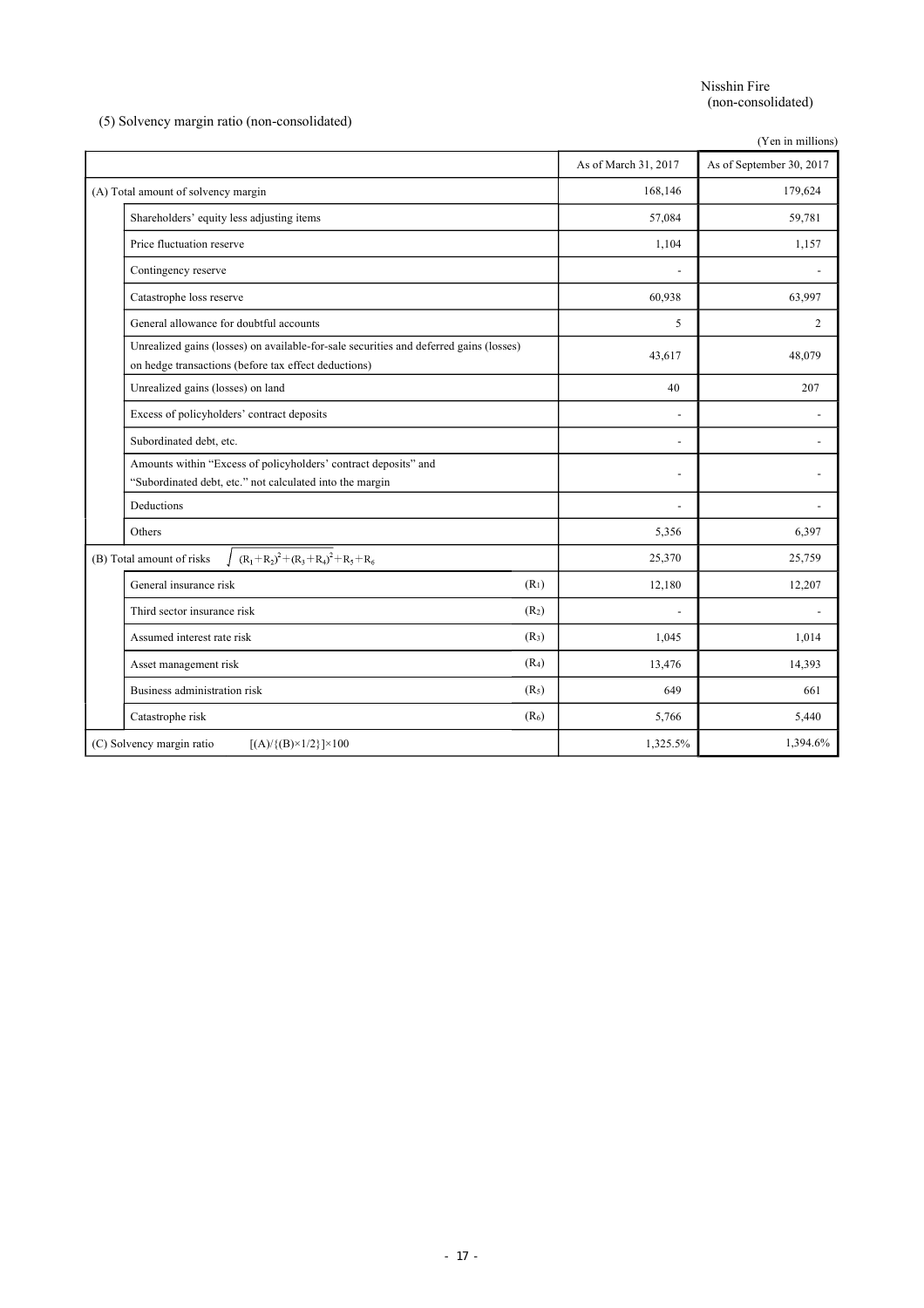# 3. E.design Insurance Co., Ltd. (non-consolidated)

(1) Balance sheet

| (Yen in millions)                                                  |                      |                      |                  |                          |                        |  |
|--------------------------------------------------------------------|----------------------|----------------------|------------------|--------------------------|------------------------|--|
|                                                                    | As of March 31, 2017 |                      |                  | As of September 30, 2017 |                        |  |
|                                                                    | Amount               | Composition<br>ratio | Amount           | Composition<br>ratio     | Increase<br>(Decrease) |  |
| <b>Assets</b>                                                      |                      | $\frac{0}{0}$        |                  | $\%$                     |                        |  |
| Cash and bank deposits                                             | 32,622               | 73.30                | 35,881           | 78.95                    | 3,258                  |  |
| Tangible fixed assets                                              | 138                  | 0.31                 | 134              | 0.30                     | (3)                    |  |
| Intangible fixed assets                                            | $\mathbf{0}$         | 0.00                 | $\boldsymbol{0}$ | 0.00                     |                        |  |
| Other assets                                                       | 11,743               | 26.39                | 9,432            | 20.75                    | (2,311)                |  |
| Deferred assets under Article 113 of the Insurance Business<br>Act | 7,653                |                      | 5,740            |                          | (1, 913)               |  |
| Other assets                                                       | 4,090                |                      | 3,692            |                          | (397)                  |  |
| <b>Total assets</b>                                                | 44,505               | 100.00               | 45,448           | 100.00                   | 943                    |  |
| <b>Liabilities</b>                                                 |                      |                      |                  |                          |                        |  |
| Insurance liabilities                                              | 27,097               | 60.89                | 29,162           | 64.17                    | 2,065                  |  |
| Outstanding claims                                                 | 11,604               |                      | 13,160           |                          | 1,555                  |  |
| Underwriting reserves                                              | 15,492               |                      | 16,002           |                          | 509                    |  |
| Other liabilities                                                  | 4,214                | 9.47                 | 3,574            | 7.87                     | (639)                  |  |
| Income taxes payable                                               | 35                   |                      | 27               |                          | (8)                    |  |
| Suspense receipts                                                  | 2,971                |                      | 2,631            |                          | (340)                  |  |
| Lease obligations                                                  | 34                   |                      | 30               |                          | (4)                    |  |
| Asset retirement obligations                                       | 49                   |                      | 49               |                          | $\mathbf{0}$           |  |
| Other liabilities                                                  | 1,123                |                      | 836              |                          | (286)                  |  |
| Provision for retirement benefits                                  | 132                  | 0.30                 | 158              | 0.35                     | 26                     |  |
| Provision for employees' bonus                                     | 152                  | 0.34                 | 167              | 0.37                     | 15                     |  |
| Deferred tax liabilities                                           | 1                    | 0.00                 | 1                | 0.00                     | (0)                    |  |
| <b>Total liabilities</b>                                           | 31,597               | 71.00                | 33,065           | 72.75                    | 1,467                  |  |
| Net assets                                                         |                      |                      |                  |                          |                        |  |
| Share capital                                                      | 25,903               | 58.20                | 26,653           | 58.65                    | 749                    |  |
| Capital surplus                                                    | 25,903               | 58.20                | 26,653           | 58.65                    | 749                    |  |
| Additional paid-in capital                                         | 25,903               |                      | 26,653           |                          | 749                    |  |
| Retained earnings                                                  | (38, 899)            | (87.40)              | (40,923)         | (90.04)                  | (2,024)                |  |
| Other retained earnings                                            | (38, 899)            |                      | (40, 923)        |                          | (2,024)                |  |
| Retained earnings carried forward                                  | (38, 899)            |                      | (40, 923)        |                          | (2,024)                |  |
| Total shareholders' equity                                         | 12,907               | 29.00                | 12,383           | 27.25                    | (524)                  |  |
| <b>Total net assets</b>                                            | 12,907               | 29.00                | 12,383           | 27.25                    | (524)                  |  |
| <b>Total liabilities and net assets</b>                            | 44,505               | 100.00               | 45,448           | 100.00                   | 943                    |  |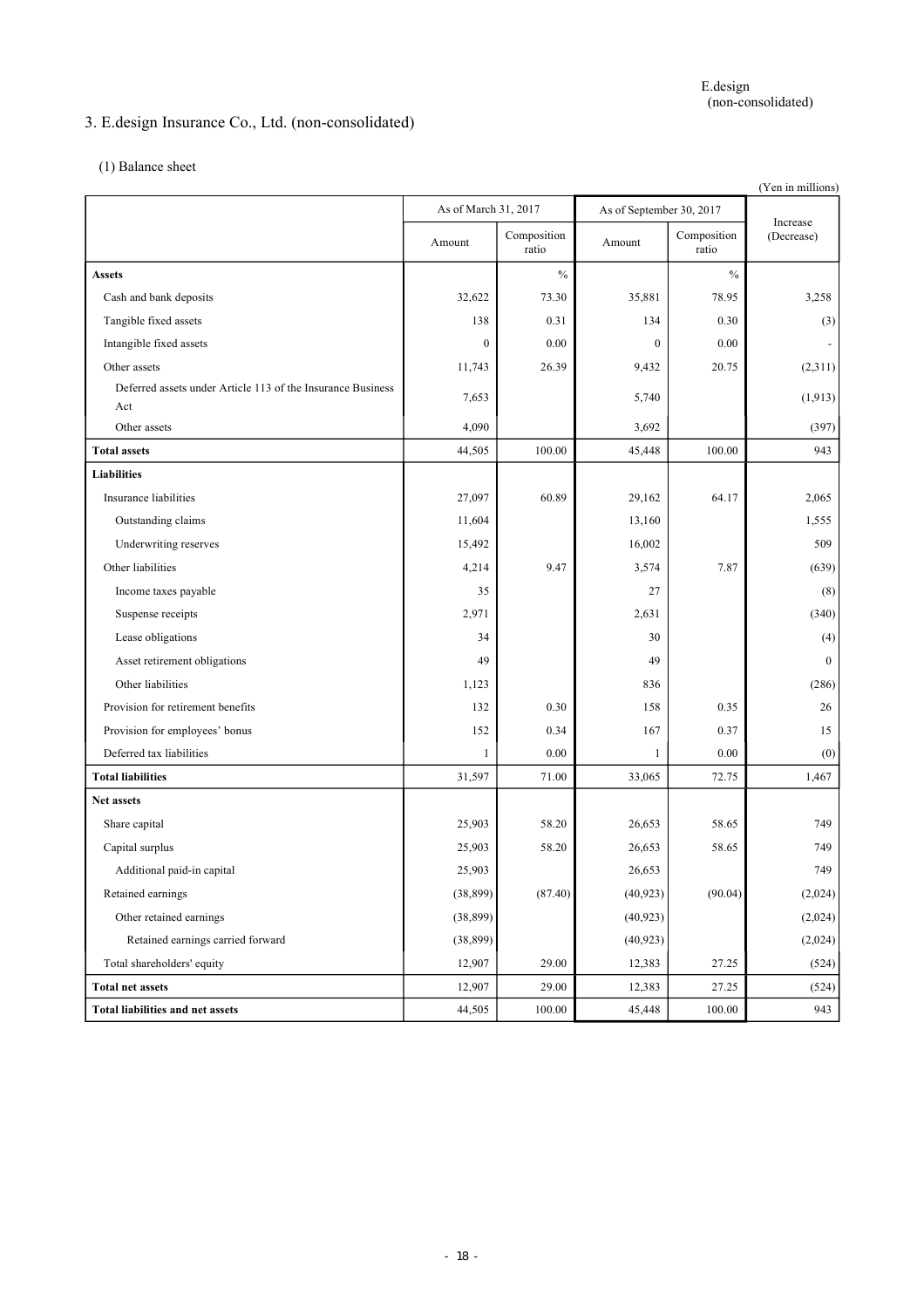E.design (non-consolidated)

(2) Statement of income

(Yen in millions)

|                                                                                    | Six months ended<br>September 30, 2016<br>(April 1, 2016 to<br>September 30, 2016) | Six months ended<br>September 30, 2017<br>(April 1, 2017 to<br>September 30, 2017) | Increase<br>(Decrease) |
|------------------------------------------------------------------------------------|------------------------------------------------------------------------------------|------------------------------------------------------------------------------------|------------------------|
| <b>Ordinary</b> income                                                             | 12,148                                                                             | 13,791                                                                             | 1,643                  |
| <b>Underwriting income</b>                                                         | 12,146                                                                             | 13,793                                                                             | 1,647                  |
| Net premiums written                                                               | 12,139                                                                             | 13,787                                                                             | 1,647                  |
| Investment income on deposit premiums                                              | 6                                                                                  | 6                                                                                  | (0)                    |
| <b>Investment</b> income                                                           | (3)                                                                                | (5)                                                                                | (2)                    |
| Interest and dividends                                                             | 3                                                                                  | $\mathbf{1}$                                                                       | (2)                    |
| Transfer of investment income on deposit premiums                                  | (6)                                                                                | (6)                                                                                | $\mathbf{0}$           |
| Other ordinary income                                                              | 5                                                                                  | $\overline{2}$                                                                     | (2)                    |
| <b>Ordinary expenses</b>                                                           | 16,037                                                                             | 15,809                                                                             | (228)                  |
| <b>Underwriting expenses</b>                                                       | 10,645                                                                             | 10,401                                                                             | (243)                  |
| Net claims paid                                                                    | 6,300                                                                              | 7,361                                                                              | 1,060                  |
| Loss adjustment expenses                                                           | 791                                                                                | 957                                                                                | 166                    |
| Agency commissions and brokerage                                                   | 8                                                                                  | 17                                                                                 | $\mathbf{Q}$           |
| Provision for outstanding claims                                                   | 2,333                                                                              | 1,555                                                                              | (777)                  |
| Provision for underwriting reserves                                                | 1,211                                                                              | 509                                                                                | (702)                  |
| Operating and general administrative expenses                                      | 3,477                                                                              | 3,492                                                                              | 15                     |
| Other ordinary expenses                                                            | 1,914                                                                              | 1,914                                                                              | (0)                    |
| Interest expenses                                                                  | $\boldsymbol{0}$                                                                   | $\mathbf{0}$                                                                       | (0)                    |
| Amortization of deferred assets under Article 113 of the Insurance Business<br>Act | 1,913                                                                              | 1,913                                                                              |                        |
| <b>Ordinary profit (loss)</b>                                                      | (3,889)                                                                            | (2,017)                                                                            | 1,871                  |
| <b>Extraordinary losses</b>                                                        | $\overline{a}$                                                                     | $\mathbf{0}$                                                                       | $\mathbf{0}$           |
| Losses on disposal of fixed assets                                                 | $\overline{a}$                                                                     | $\theta$                                                                           | $\mathbf{0}$           |
| Income (loss) before income taxes                                                  | (3,889)                                                                            | (2,018)                                                                            | 1,871                  |
| Income taxes - current                                                             | 6                                                                                  | 6                                                                                  |                        |
| <b>Income taxes - deferred</b>                                                     |                                                                                    | (0)                                                                                | (0)                    |
| <b>Total income taxes</b>                                                          | 6                                                                                  | 5                                                                                  | (0)                    |
| Net income (loss)                                                                  | (3,895)                                                                            | (2,024)                                                                            | 1,871                  |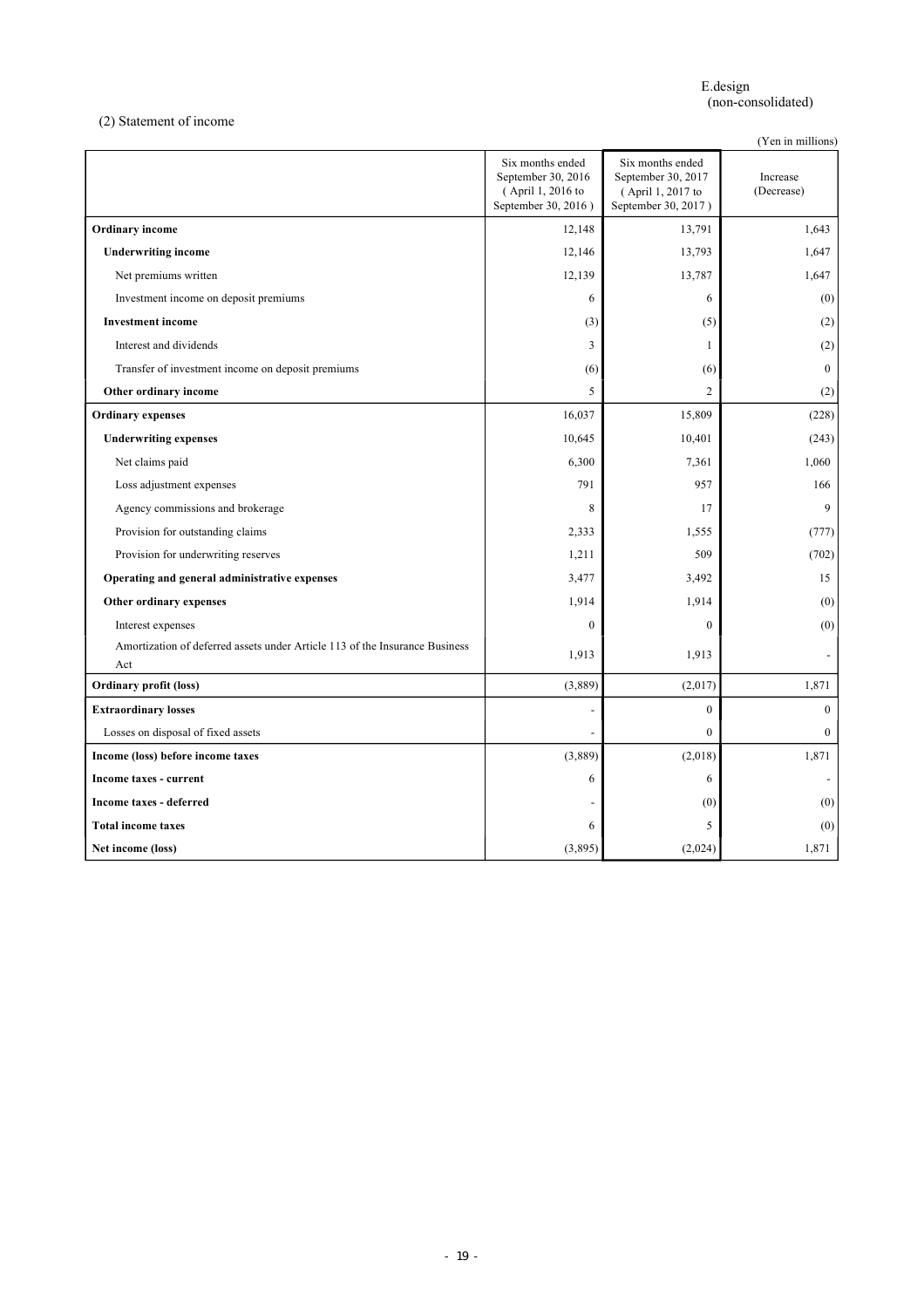# 4. Tokio Marine & Nichido Life Insurance Co., Ltd. (non-consolidated)

(1) Balance sheet

|                                                            |                      |                      |           |                          | (Yen in millions)      |  |
|------------------------------------------------------------|----------------------|----------------------|-----------|--------------------------|------------------------|--|
|                                                            | As of March 31, 2017 |                      |           | As of September 30, 2017 |                        |  |
|                                                            | Amount               | Composition<br>ratio | Amount    | Composition<br>ratio     | Increase<br>(Decrease) |  |
| <b>Assets</b>                                              |                      | $\frac{0}{0}$        |           | $\frac{0}{0}$            |                        |  |
| Cash and bank deposits                                     | 152,726              | 2.08                 | 89,574    | 1.23                     | (63, 152)              |  |
| Receivables under securities borrowing transactions        | 21,809               | 0.30                 | 27,317    | 0.38                     | 5,508                  |  |
| Monetary receivables bought                                | 160,996              | 2.20                 | 153,997   | 2.11                     | (6,999)                |  |
| Securities                                                 | 6,765,267            | 92.24                | 6,804,640 | 93.43                    | 39,372                 |  |
| Domestic government bonds                                  | 5,747,646            |                      | 5,823,046 |                          | 75,399                 |  |
| Domestic municipal bonds                                   | 11,593               |                      | 16,852    |                          | 5,258                  |  |
| Domestic corporate bonds                                   | 97,734               |                      | 142,325   |                          | 44,590                 |  |
| Domestic equity securities                                 | 258                  |                      | 258       |                          |                        |  |
| Foreign securities                                         | 479,769              |                      | 554,164   |                          | 74,395                 |  |
| Others                                                     | 428,265              |                      | 267,994   |                          | (160, 271)             |  |
| Loans                                                      | 84,666               | 1.15                 | 87,530    | 1.20                     | 2,863                  |  |
| Policy loans                                               | 84,666               |                      | 87,530    |                          | 2,863                  |  |
| Tangible fixed assets                                      | 1,352                | 0.02                 | 1,267     | 0.02                     | (85)                   |  |
| Intangible fixed assets                                    | 27                   | 0.00                 | 27        | 0.00                     |                        |  |
| Agency accounts receivable                                 | 268                  | 0.00                 | 266       | 0.00                     | (1)                    |  |
| Reinsurance accounts receivable                            | 3,356                | 0.05                 | 1,595     | 0.02                     | (1,761)                |  |
| Other assets                                               | 144,943              | 1.98                 | 117,506   | 1.61                     | (27, 437)              |  |
| Other assets                                               | 144,943              |                      | 117,506   |                          | (27, 437)              |  |
| Allowance for doubtful accounts                            | (780)                | (0.01)               | (723)     | (0.01)                   | 57                     |  |
| <b>Total assets</b>                                        | 7,334,636            | 100.00               | 7,283,001 | 100.00                   | (51, 634)              |  |
| <b>Liabilities</b>                                         |                      |                      |           |                          |                        |  |
| Insurance liabilities                                      | 5,905,770            | 80.52                | 6,043,260 | 82.98                    | 137,490                |  |
| Outstanding claims                                         | 48,736               |                      | 58,475    |                          | 9,739                  |  |
| Underwriting reserves                                      | 5,753,886            |                      | 5,882,881 |                          | 128,994                |  |
| Reserve for dividends to policyholders                     | 103,147              |                      | 101,903   |                          | (1,243)                |  |
| Agency accounts payable                                    | 8,728                | 0.12                 | 4,977     | 0.07                     | (3,750)                |  |
| Reinsurance accounts payable                               | 3,046                | 0.04                 | 2,197     | 0.03                     | (849)                  |  |
| Other liabilities                                          | 1,103,516            | 15.05                | 919,091   | 12.62                    | (184, 424)             |  |
| Payables under securities lending transactions             | 951,334              |                      | 760,283   |                          | (191, 050)             |  |
| Income taxes payable                                       | 838                  |                      | 285       |                          | (552)                  |  |
| Lease obligations                                          | 212                  |                      | 182       |                          | (30)                   |  |
| Other liabilities                                          | 151,130              |                      | 158,339   |                          | 7,209                  |  |
| Provision for retirement benefits                          | 5,560                | 0.08                 | 6,049     | 0.08                     | 488                    |  |
| Reserves under special laws                                | 6,451                | 0.09                 | 7,259     | 0.10                     | 808                    |  |
| Price fluctuation reserve                                  | 6,451                |                      | 7,259     |                          | 808                    |  |
| Deferred tax liabilities                                   | 4,158                | 0.06                 | 6,197     | 0.09                     | 2,039                  |  |
| <b>Total liabilities</b>                                   | 7,037,231            | 95.95                | 6,989,033 | 95.96                    | (48, 197)              |  |
| Net assets                                                 |                      |                      |           |                          |                        |  |
| Share capital                                              | 55,000               | 0.75                 | 55,000    | 0.76                     |                        |  |
| Capital surplus                                            | 55,095               | 0.75                 | 55,095    | 0.76                     |                        |  |
| Additional paid-in capital                                 | 41,860               |                      | 41,860    |                          |                        |  |
| Other capital surplus                                      | 13,235               |                      | 13,235    |                          |                        |  |
| Retained earnings                                          | 32,390               | 0.44                 | 25,049    | 0.34                     | (7,340)                |  |
| Surplus reserve                                            | 10,300               |                      | 13,000    |                          | 2,700                  |  |
| Other retained earnings                                    | 22,090               |                      | 12,049    |                          | (10,040)               |  |
| Retained earnings carried forward                          | 22,090               |                      | 12,049    |                          | (10,040)               |  |
| Total shareholders' equity                                 | 142,486              | 1.94                 | 135,145   | 1.86                     | (7,340)                |  |
| Unrealized gains (losses) on available-for-sale securities | 148,180              | 2.02                 | 152,188   | 2.09                     | 4,007                  |  |
| Deferred gains (losses) on hedge transactions              | 6,738                | 0.09                 | 6,634     | 0.09                     | (103)                  |  |
| Total valuation and translation adjustments                | 154,918              | 2.11                 | 158,822   | 2.18                     | 3,903                  |  |
| <b>Total net assets</b>                                    | 297,405              | 4.05                 | 293,967   | 4.04                     | (3, 437)               |  |
| <b>Total liabilities and net assets</b>                    | 7,334,636            | 100.00               | 7,283,001 | 100.00                   | (51, 634)              |  |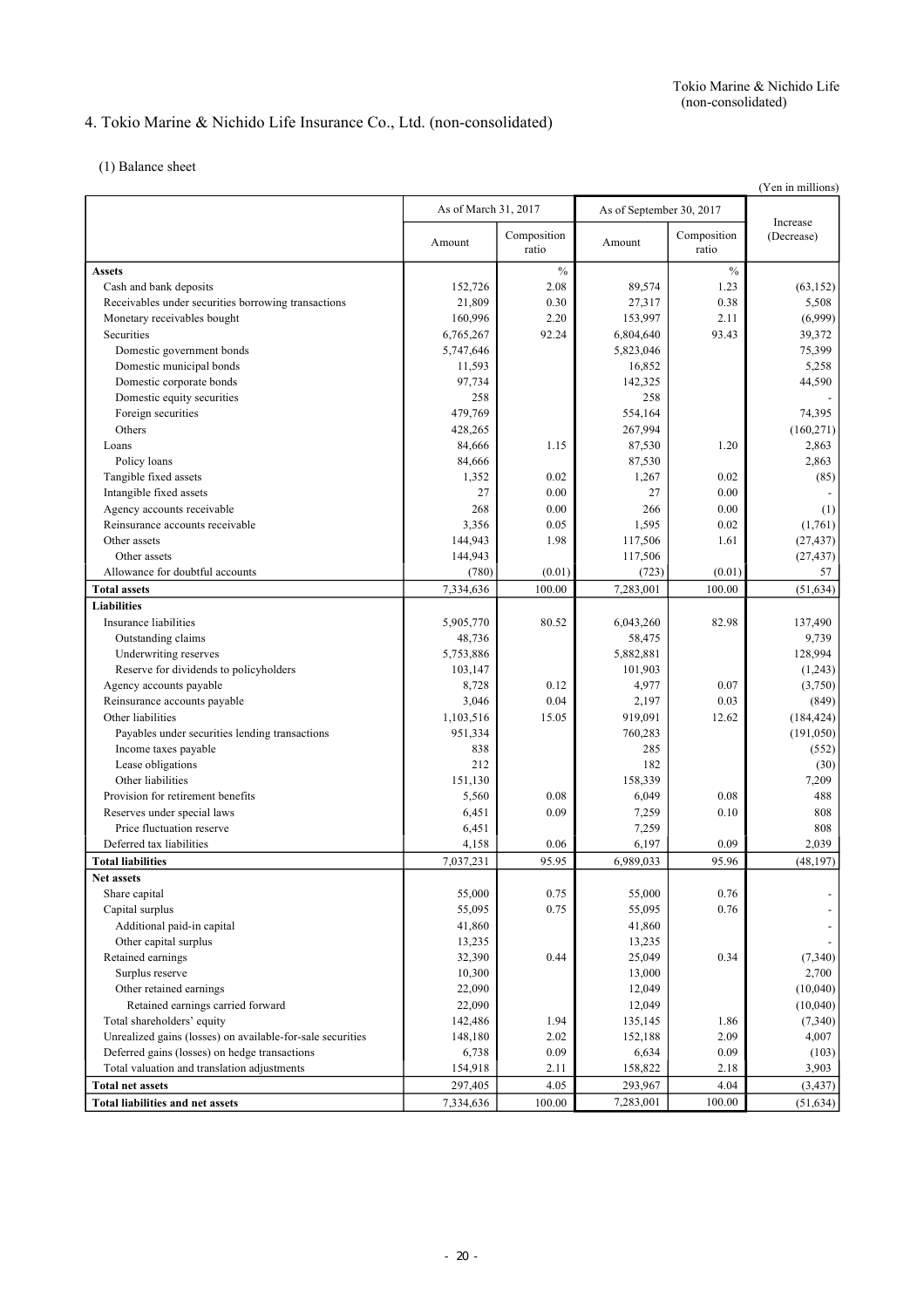Tokio Marine & Nichido Life (non-consolidated)

(2) Statement of income

(Yen in millions)

|                                                      | Six months ended<br>September 30, 2016<br>(April 1, 2016 to<br>September 30, 2016) | Six months ended<br>September 30, 2017<br>(April 1, 2017 to<br>September 30, 2017) | Increase<br>(Decrease) |
|------------------------------------------------------|------------------------------------------------------------------------------------|------------------------------------------------------------------------------------|------------------------|
| <b>Ordinary</b> income                               | 503,843                                                                            | 549,258                                                                            | 45,414                 |
| Insurance premiums and other                         | 414,723                                                                            | 434,123                                                                            | 19,400                 |
| Insurance premiums                                   | 405,328                                                                            | 426,496                                                                            | 21,167                 |
| <b>Investment</b> income                             | 86,888                                                                             | 113,075                                                                            | 26,186                 |
| Interest and dividends                               | 45,725                                                                             | 48,137                                                                             | 2,412                  |
| Gains on sales of securities                         | 2,468                                                                              | 328                                                                                | (2,140)                |
| Gains on derivatives                                 | 38,584                                                                             |                                                                                    | (38, 584)              |
| Foreign exchange gains                               |                                                                                    | 40,842                                                                             | 40,842                 |
| Investment gains on separate accounts                |                                                                                    | 23,686                                                                             | 23,686                 |
| Other ordinary income                                | 2,231                                                                              | 2,059                                                                              | (172)                  |
| <b>Ordinary expenses</b>                             | 485,912                                                                            | 538,684                                                                            | 52,772                 |
| Insurance claims and other                           | 315,794                                                                            | 292,689                                                                            | (23, 105)              |
| Insurance claims                                     | 25,387                                                                             | 24,152                                                                             | (1,235)                |
| Annuity payments                                     | 25,620                                                                             | 32,035                                                                             | 6,415                  |
| <b>Benefits</b>                                      | 140,810                                                                            | 107,491                                                                            | (33,319)               |
| Surrender benefits                                   | 103,313                                                                            | 114,420                                                                            | 11,107                 |
| Other refunds                                        | 7,871                                                                              | 6,860                                                                              | (1,010)                |
| Provision for underwriting reserves and other        | 40,549                                                                             | 138,734                                                                            | 98,185                 |
| Provision for outstanding claims                     | 2,747                                                                              | 9,739                                                                              | 6,992                  |
| Provision for underwriting reserves                  | 37,801                                                                             | 128,994                                                                            | 91,193                 |
| Interest on reserve for dividends to policyholders   | $\boldsymbol{0}$                                                                   | $\boldsymbol{0}$                                                                   | $\mathbf{0}$           |
| <b>Investment expenses</b>                           | 64,475                                                                             | 41,789                                                                             | (22, 686)              |
| Interest expenses                                    | 284                                                                                | 728                                                                                | 443                    |
| Losses on sales of securities                        | 76                                                                                 | 39                                                                                 | (37)                   |
| Losses on derivatives                                |                                                                                    | 41,020                                                                             | 41,020                 |
| Foreign exchange losses                              | 42,206                                                                             |                                                                                    | (42, 206)              |
| Investment losses on separate accounts               | 21,906                                                                             |                                                                                    | (21,906)               |
| <b>Operating expenses</b>                            | 60,713                                                                             | 60,843                                                                             | 129                    |
| Other ordinary expenses                              | 4,379                                                                              | 4,627                                                                              | 248                    |
| Ordinary profit                                      | 17,931                                                                             | 10,573                                                                             | (7, 357)               |
| <b>Extraordinary losses</b>                          | 409                                                                                | 810                                                                                | 401                    |
| Provision for reserve for dividends to policyholders | 2,559                                                                              | 907                                                                                | (1,652)                |
| Income before income taxes                           | 14,961                                                                             | 8,855                                                                              | (6,106)                |
| Income taxes - current                               | 4,022                                                                              | 2,175                                                                              | (1, 847)               |
| Income taxes - deferred                              | 323                                                                                | 521                                                                                | 197                    |
| <b>Total income taxes</b>                            | 4,346                                                                              | 2,696                                                                              | (1,649)                |
| Net income                                           | 10,615                                                                             | 6,159                                                                              | (4, 456)               |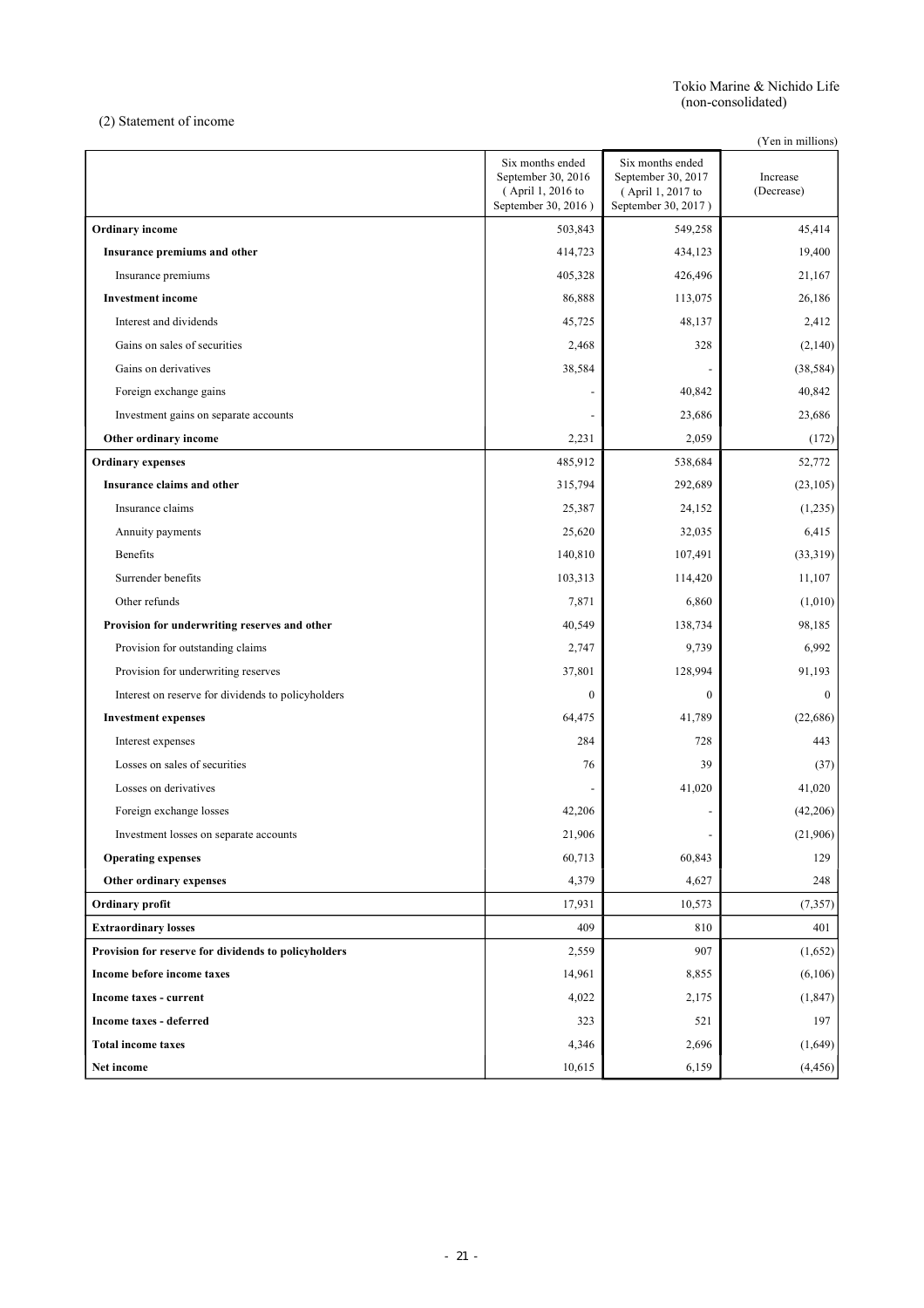Breakdown of ordinary profit (Core operating profit)

|                                                            |               |                                                                                    |                                                                                    | (Yen in millions)      |
|------------------------------------------------------------|---------------|------------------------------------------------------------------------------------|------------------------------------------------------------------------------------|------------------------|
|                                                            |               | Six months ended<br>September 30, 2016<br>(April 1, 2016 to<br>September 30, 2016) | Six months ended<br>September 30, 2017<br>(April 1, 2017 to<br>September 30, 2017) | Increase<br>(Decrease) |
| Core operating profit                                      | A             | 16,619                                                                             | 14,253                                                                             | (2,366)                |
| Capital gains                                              |               | 43,057                                                                             | 41,171                                                                             | (1,886)                |
| Gains on sales of securities                               |               | 2,468                                                                              | 328                                                                                | (2,140)                |
| Gains on derivatives                                       |               | 37,598                                                                             |                                                                                    | (37, 598)              |
| Foreign exchange gains                                     |               |                                                                                    | 40,842                                                                             | 40,842                 |
| Other capital gains                                        |               | 2,990                                                                              |                                                                                    | (2,990)                |
| Capital losses                                             |               | 42,283                                                                             | 42,098                                                                             | (185)                  |
| Losses on sales of securities                              |               | 76                                                                                 | 39                                                                                 | (37)                   |
| Losses on derivatives                                      |               |                                                                                    | 41,989                                                                             | 41,989                 |
| Foreign exchange losses                                    |               | 42,206                                                                             |                                                                                    | (42, 206)              |
| Other capital losses                                       |               |                                                                                    | 68                                                                                 | 68                     |
| Net capital gains (losses)                                 | B             | 774                                                                                | (927)                                                                              | (1,701)                |
| Core operating profit including net capital gains (losses) | $A + B$       | 17,393                                                                             | 13,326                                                                             | (4,067)                |
| Non-recurring income                                       |               | 537                                                                                |                                                                                    | (537)                  |
| Reversal of contingency reserves                           |               | 534                                                                                |                                                                                    | (534)                  |
| Decrease in specific allowance for doubtful accounts       |               | $\overline{c}$                                                                     |                                                                                    | (2)                    |
| Non-recurring losses                                       |               | $\overline{a}$                                                                     | 2,752                                                                              | 2,752                  |
| Provision for contingency reserves                         |               |                                                                                    | 2,703                                                                              | 2,703                  |
| Increase in specific allowance for doubtful accounts       |               |                                                                                    | 48                                                                                 | 48                     |
| Net non-recurring income (losses)                          | $\mathcal{C}$ | 537                                                                                | (2,752)                                                                            | (3,289)                |
| Ordinary profit                                            | $A+B+C$       | 17,931                                                                             | 10,573                                                                             | (7, 357)               |

(Note) 1. Net gains of interest received/paid on interest rate swaps of 986 million yen and 969 million yen presented as Gains/Losses on derivatives on the statement of income are included in Core operating profit for the six months ended September 30, 2016 and September 30, 2017, respectively.

2. Other capital gains/losses represent decrease/increase in underwriting reserves for foreign-currency denominated insurance contracts due to exchange rate fluctuations, and they are included in Provision for underwriting reserves on the statement of income.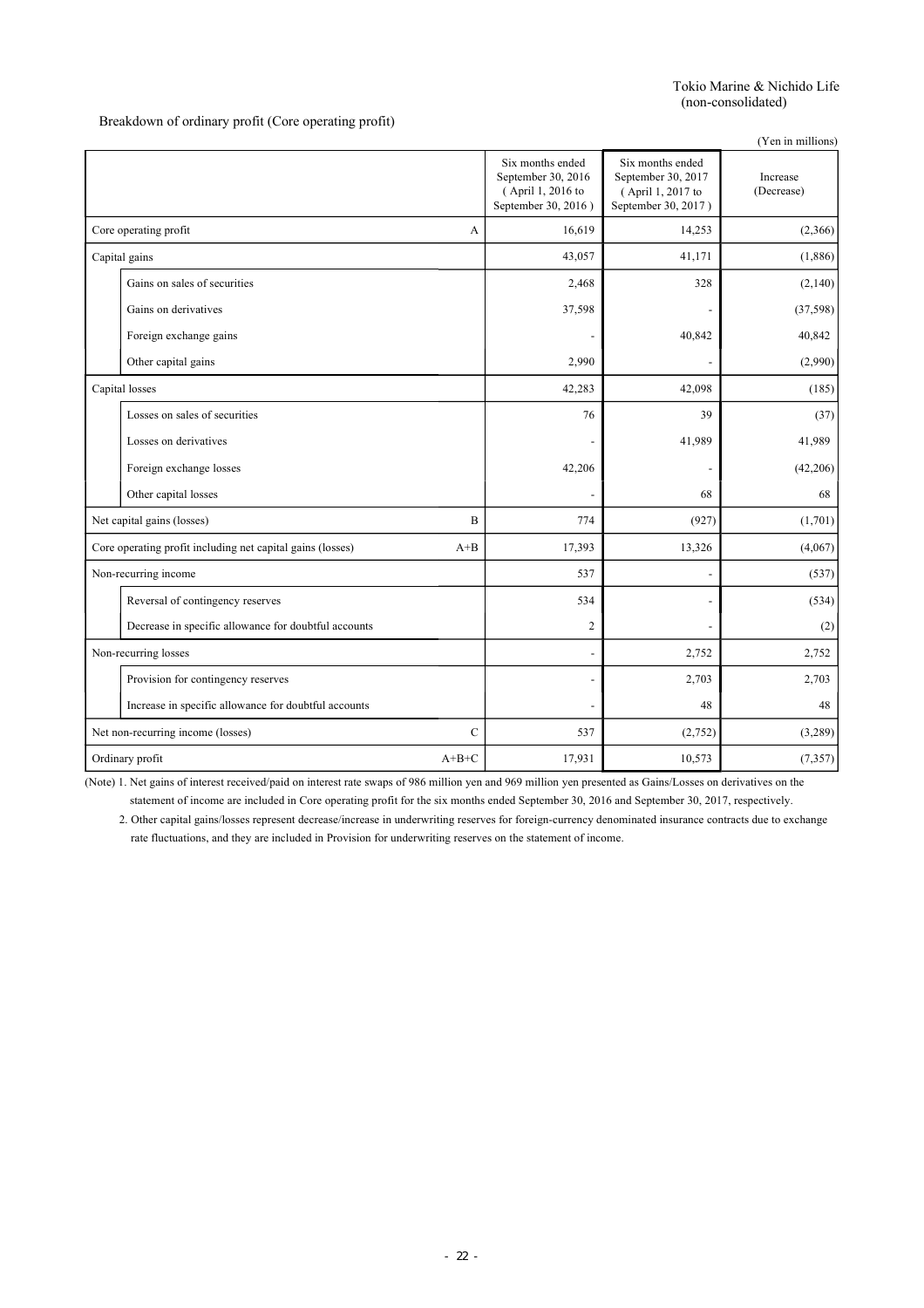# (3) Underwriting (life)

# Amount of policies

## Policies in force

### (Number in thousands, yen in 100 millions)

|                      |                          | As of March 31, 2017     |         |                          | As of September 30, 2017 |                          |         |                          |  |        |
|----------------------|--------------------------|--------------------------|---------|--------------------------|--------------------------|--------------------------|---------|--------------------------|--|--------|
|                      |                          | Number of policies       |         | Amount                   |                          | Number of policies       |         |                          |  | Amount |
|                      |                          | $%$ to<br>March 31, 2016 |         | $%$ to<br>March 31, 2016 |                          | $%$ to<br>March 31, 2017 |         | $%$ to<br>March 31, 2017 |  |        |
| Individual insurance | 4,917                    | 106.9                    | 266,187 | 108.2                    | 5,019                    | 102.1                    | 271,279 | 101.9                    |  |        |
| Individual annuities | 638                      | 90.5                     | 28,138  | 87.9                     | 607                      | 95.1                     | 26,307  | 93.5                     |  |        |
| Group insurance      | $\overline{\phantom{0}}$ | -                        | 25,482  | 97.8                     | -                        | $\overline{\phantom{a}}$ | 25,143  | 98.7                     |  |        |
| Group annuities      | $\overline{\phantom{0}}$ | -                        | 33      | 98.0                     | -                        | $\overline{\phantom{a}}$ | 32      | 96.6                     |  |        |

# New policies

(Number in thousands, yen in 100 millions)

|                      | Six months ended September 30, 2016<br>(April 1, 2016 to September 30, 2016) |                                 |        |                                 | Six months ended September 30, 2017<br>April 1, 2017 to September 30, 2017) |                                 |                    |                                 |        |
|----------------------|------------------------------------------------------------------------------|---------------------------------|--------|---------------------------------|-----------------------------------------------------------------------------|---------------------------------|--------------------|---------------------------------|--------|
|                      |                                                                              | Number of policies              |        | Amount                          |                                                                             |                                 | Number of policies |                                 | Amount |
|                      |                                                                              | $%$ to<br>September 30,<br>2015 |        | $%$ to<br>September 30,<br>2015 |                                                                             | $%$ to<br>September 30,<br>2016 |                    | $%$ to<br>September 30,<br>2016 |        |
| Individual insurance | 263                                                                          | 101.1                           | 15,307 | 112.3                           | 216                                                                         | 82.3                            | 15.281             | 99.8                            |        |
| Individual annuities | 13                                                                           | 26.8                            | 722    | 29.7                            | $\overline{\phantom{0}}$                                                    | $\overline{\phantom{0}}$        |                    |                                 |        |
| Group insurance      | $\overline{\phantom{0}}$                                                     |                                 | 183    | 58.2                            |                                                                             |                                 | 112                | 61.3                            |        |
| Group annuities      | $\overline{\phantom{0}}$                                                     |                                 |        | -                               |                                                                             | $\overline{\phantom{0}}$        |                    |                                 |        |

# Annualized premiums

## Policies in force

|                      |                                                       |       |                      |                          | (Yen in 100 millions) |  |
|----------------------|-------------------------------------------------------|-------|----------------------|--------------------------|-----------------------|--|
|                      |                                                       |       | As of March 31, 2017 | As of September 30, 2017 |                       |  |
|                      |                                                       |       | % to March 31, 2016  |                          | % to March 31, 2017   |  |
| Individual insurance |                                                       | 6,369 | 112.7                | 6,614                    | 103.8                 |  |
| Individual annuities |                                                       | 1.944 | 83.9                 | 1,798                    | 92.5                  |  |
| Total                |                                                       | 8,313 | 104.4                | 8,412                    | 101.2                 |  |
|                      | Medical coverage, accelerated<br>death benefits, etc. | 1,632 | 111.7                | 1,699                    | 104.1                 |  |
|                      | Medical and cancer                                    | 1,401 | 111.3                | 1,456                    | 103.9                 |  |

## New policies

|                      |                                                       |                                                                              |                           |     | (Yen in 100 millions)                                                        |
|----------------------|-------------------------------------------------------|------------------------------------------------------------------------------|---------------------------|-----|------------------------------------------------------------------------------|
|                      |                                                       | Six months ended September 30, 2016<br>(April 1, 2016 to September 30, 2016) |                           |     | Six months ended September 30, 2017<br>(April 1, 2017 to September 30, 2017) |
|                      |                                                       |                                                                              | $%$ to September 30, 2015 |     | $%$ to September 30, 2016                                                    |
| Individual insurance |                                                       | 493                                                                          | 107.1                     | 475 | 96.3                                                                         |
|                      | Individual annuities                                  | 40                                                                           | 37.8                      |     |                                                                              |
| Total                |                                                       | 533                                                                          | 94.1                      | 475 | 89.0                                                                         |
|                      | Medical coverage, accelerated<br>death benefits, etc. | 116                                                                          | 101.5                     | 108 | 93.0                                                                         |
|                      | Medical and cancer                                    | 104                                                                          | 99.8                      | 90  | 86.6                                                                         |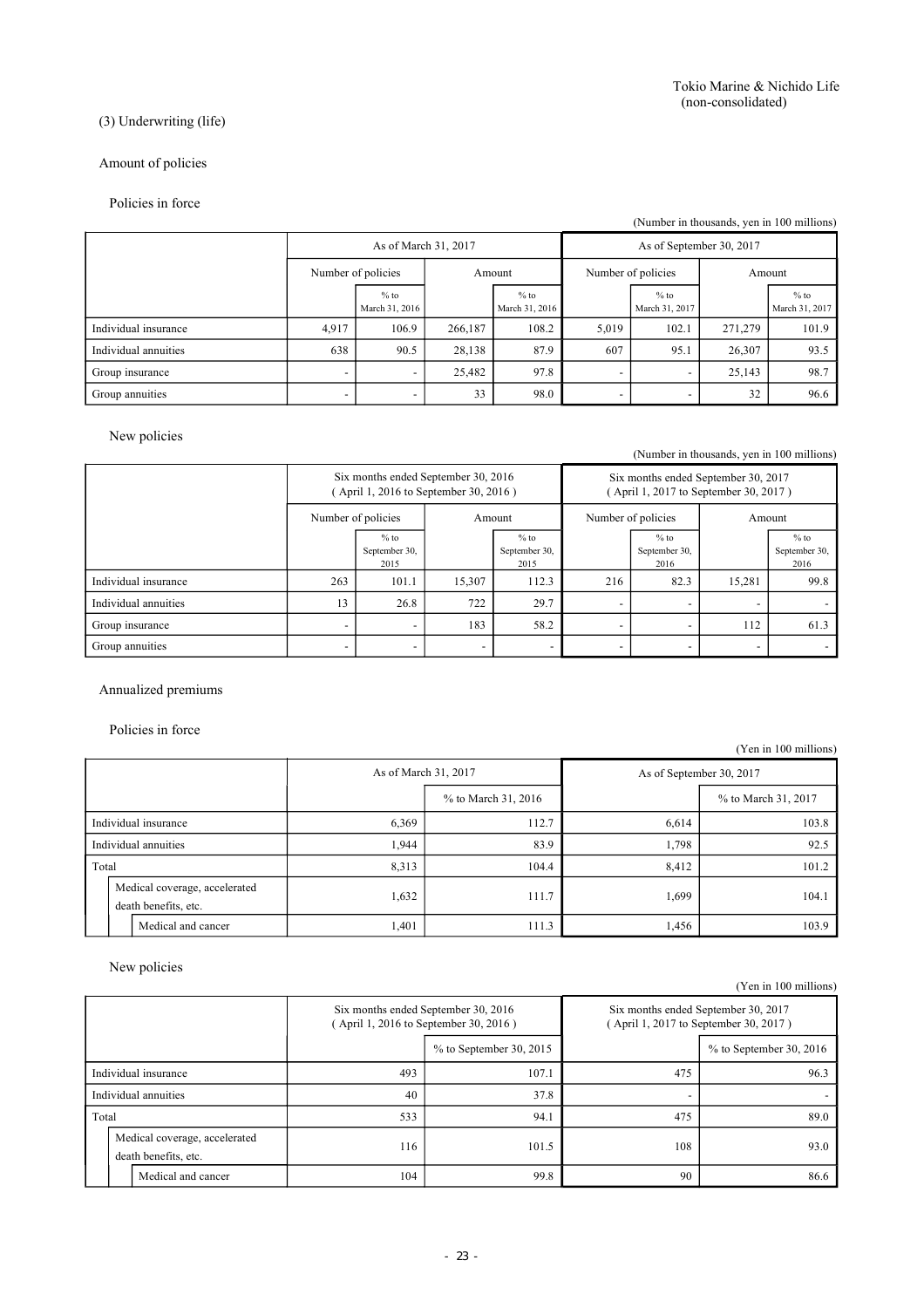### (4) Separate account

## Separate account asset balance

|                               |                      | (Yen in 100 millions)    |
|-------------------------------|----------------------|--------------------------|
|                               | As of March 31, 2017 | As of September 30, 2017 |
| Individual variable insurance | 647                  | 702                      |
| Individual variable annuities | 4,184                | 2,452                    |
| Group annuities               |                      |                          |
| Separate account total        | 4,831                | 3,154                    |

Separate account policies in force

Individual variable insurance

(Number in thousands, yen in 100 millions)

|                                        | As of March 31, 2017 |        | As of September 30, 2017 |        |
|----------------------------------------|----------------------|--------|--------------------------|--------|
|                                        | Number of policies   | Amount | Number of policies       | Amount |
| Variable insurance (defined term type) |                      | 105    |                          | 238    |
| Variable insurance (whole life type)   | 28                   | 2,278  | 28                       | 2,338  |
| Total                                  | 30                   | 2,383  | 31                       | 2,576  |

Individual variable annuities

(Number in thousands, yen in 100 millions)

|                               | As of March 31, 2017         |       | As of September 30, 2017 |        |
|-------------------------------|------------------------------|-------|--------------------------|--------|
|                               | Number of policies<br>Amount |       | Number of policies       | Amount |
| Individual variable annuities | 77                           | 4,226 | 41                       | 2,434  |
| Total                         | 77                           | 4,226 | 41                       | 2,434  |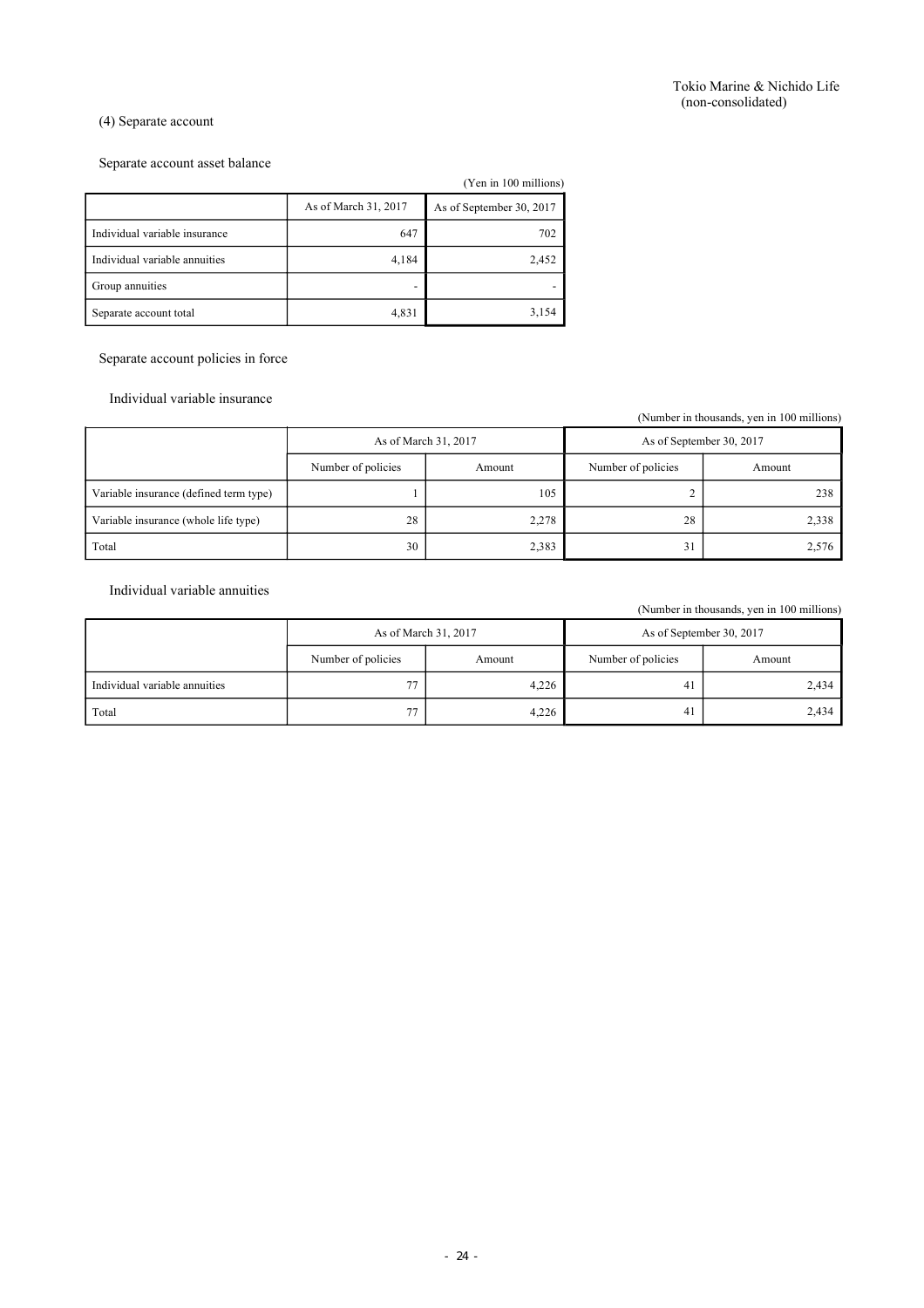## (5) Investment (General account)

#### Interest and dividends

|                                                     |                                                                                    |                                                                                    | (Yen in millions)      |
|-----------------------------------------------------|------------------------------------------------------------------------------------|------------------------------------------------------------------------------------|------------------------|
|                                                     | Six months ended<br>September 30, 2016<br>(April 1, 2016 to<br>September 30, 2016) | Six months ended<br>September 30, 2017<br>(April 1, 2017 to<br>September 30, 2017) | Increase<br>(Decrease) |
| Bank deposits                                       | 8                                                                                  |                                                                                    | (6)                    |
| Call loans                                          | $\theta$                                                                           | $\theta$                                                                           | $\mathbf{0}$           |
| Receivables under resale agreements                 | $\overline{a}$                                                                     |                                                                                    |                        |
| Receivables under securities borrowing transactions | 1                                                                                  | $\overline{c}$                                                                     | $\mathbf{0}$           |
| Monetary receivables bought                         | 23                                                                                 | 9                                                                                  | (13)                   |
| Securities                                          | 44,522                                                                             | 46,869                                                                             | 2,347                  |
| Domestic debt securities                            | 41,814                                                                             | 42,409                                                                             | 595                    |
| Domestic equity securities                          | 19                                                                                 | 29                                                                                 | 9                      |
| Foreign securities                                  | 2,689                                                                              | 4,431                                                                              | 1,742                  |
| Others                                              | $\overline{\phantom{a}}$                                                           |                                                                                    |                        |
| Loans                                               | 1,169                                                                              | 1,254                                                                              | 84                     |
| Land and buildings                                  |                                                                                    |                                                                                    |                        |
| Total                                               | 45,725                                                                             | 48,137                                                                             | 2,412                  |

Gains (losses) on sales of securities, impairment losses on securities

|                            |                                                                                    |                                       |                                                                                    |                                       |                               | (Yen in millions)                     |
|----------------------------|------------------------------------------------------------------------------------|---------------------------------------|------------------------------------------------------------------------------------|---------------------------------------|-------------------------------|---------------------------------------|
|                            | Six months ended<br>September 30, 2016<br>(April 1, 2016 to<br>September 30, 2016) |                                       | Six months ended<br>September 30, 2017<br>(April 1, 2017 to<br>September 30, 2017) |                                       | Increase<br>(Decrease)        |                                       |
|                            | Gains<br>(losses)<br>on sales                                                      | Impairment<br>losses<br>on securities | Gains<br>(losses)<br>on sales                                                      | Impairment<br>losses<br>on securities | Gains<br>(losses)<br>on sales | Impairment<br>losses<br>on securities |
| Domestic debt securities   | 2,321                                                                              | -                                     | 40                                                                                 |                                       | (2, 281)                      |                                       |
| Domestic equity securities | $\overline{\phantom{0}}$                                                           | -                                     | $\overline{\phantom{0}}$                                                           | $\overline{\phantom{0}}$              | $\overline{\phantom{a}}$      |                                       |
| Foreign securities         | 70                                                                                 | -                                     | 248                                                                                | $\overline{\phantom{0}}$              | 178                           |                                       |
| Others                     | $\overline{\phantom{0}}$                                                           | $\overline{\phantom{a}}$              | $\overline{\phantom{0}}$                                                           | $\overline{\phantom{0}}$              | $\overline{\phantom{a}}$      |                                       |
| Total                      | 2,392                                                                              |                                       | 288                                                                                |                                       | (2,103)                       |                                       |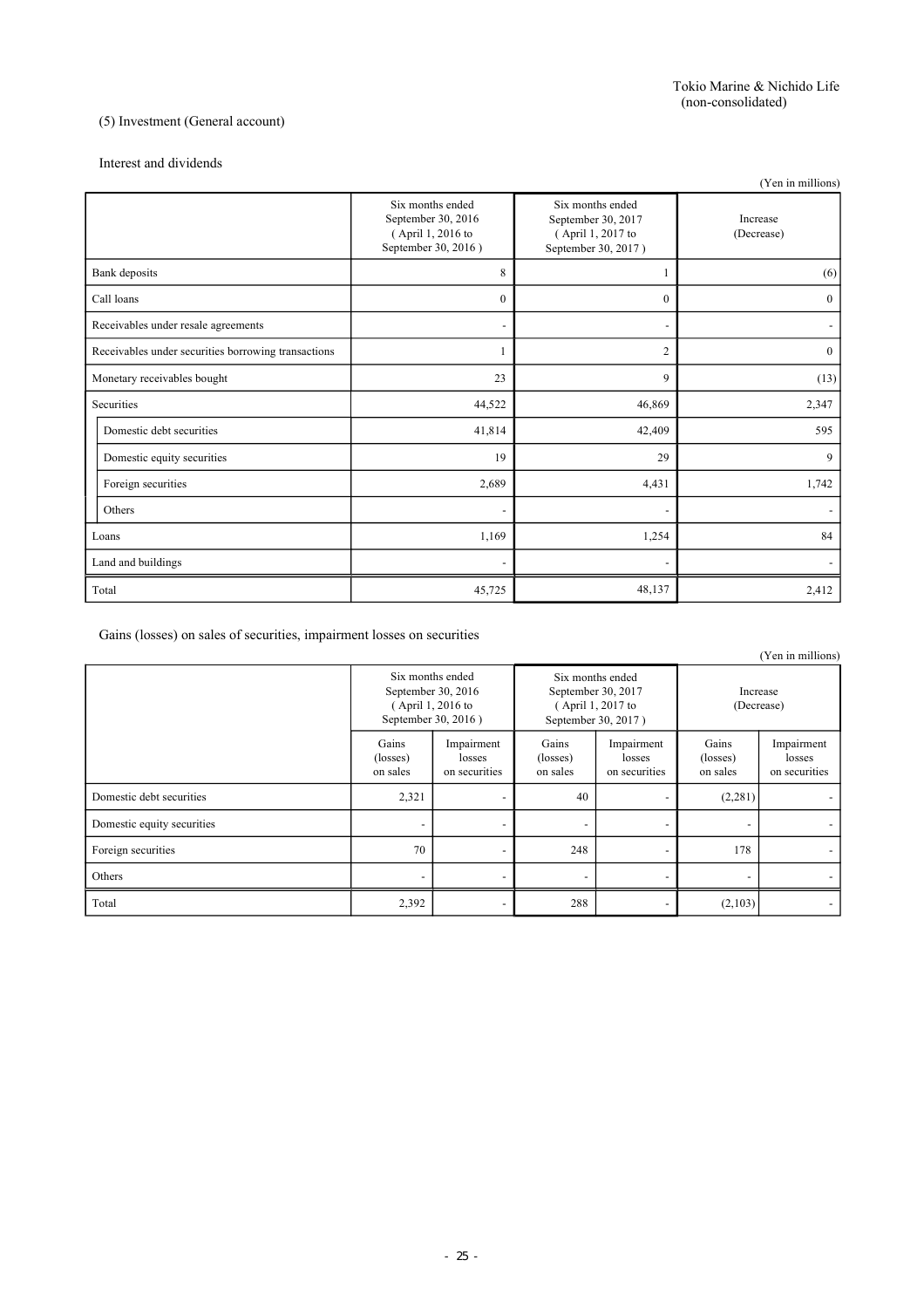Tokio Marine & Nichido Life (non - consolidated)

Fair value information on securities (Securities with fair value other than trading securities)

(Yen in millions)

|                                              | As of March 31, 2017 |            |                              | As of September 30, 2017 |            |                              |
|----------------------------------------------|----------------------|------------|------------------------------|--------------------------|------------|------------------------------|
|                                              | Carrying<br>amount   | Fair value | Unrealized gains<br>(losses) | Carrying<br>amount       | Fair value | Unrealized gains<br>(losses) |
| Bonds held to maturity                       | 4,347,954            | 4,933,380  | 585,426                      | 4,455,632                | 5,029,111  | 573,479                      |
| Bonds earmarked for<br>underwriting reserves | 52,911               | 54,888     | 1,976                        | 45,317                   | 46.960     | 1,642                        |
| Available-for-sale securities<br>1,896,894   |                      | 2,102,196  | 205,301                      | 1,973,237                | 2,184,435  | 211,197                      |
| Domestic debt securities                     | 1,240,136            | 1,475,568  | 235,432                      | 1,268,289                | 1,498,841  | 230,552                      |
| Domestic equity securities                   |                      |            |                              |                          |            |                              |
| Foreign securities                           | 465,761              | 435,630    | (30, 130)                    | 530,951                  | 511,595    | (19,355)                     |
| Others                                       | 190,996              | 190,996    |                              | 173,997                  | 173,997    |                              |
| Total                                        | 6,297,760            | 7,090,465  | 792,704                      | 6,474,187                | 7,260,506  | 786,319                      |
| Domestic debt securities                     | 5,608,564            | 6,433,775  | 825,211                      | 5,738,835                | 6,545,408  | 806,573                      |
| Domestic equity securities                   |                      |            |                              |                          |            |                              |
| Foreign securities                           | 498,199              | 465,692    | (32, 506)                    | 561,354                  | 541,100    | (20, 254)                    |
| Others                                       | 190,996              | 190,996    |                              | 173,997                  | 173,997    |                              |

(Note) "Others" represents Monetary receivables bought, etc. on the balance sheet.

## (Reference) Maturity schedule of securities

|                            |                          |                          |           |           |                          |                                                   | (Yen in millions) |  |  |  |
|----------------------------|--------------------------|--------------------------|-----------|-----------|--------------------------|---------------------------------------------------|-------------------|--|--|--|
|                            |                          | As of September 30, 2017 |           |           |                          |                                                   |                   |  |  |  |
|                            | Within<br>l year         | 1-3 years                | 3-5 years | 5-7 years | $7-10$ years             | Over 10 years<br>(Including no<br>fixed maturity) | Total             |  |  |  |
| Domestic government bonds  | 82,614                   | 132,489                  | 33,214    | 5,817     | 382,333                  | 5,173,741                                         | 5,810,210         |  |  |  |
| Domestic municipal bonds   | $\overline{\phantom{a}}$ | -                        |           |           | -                        | 16,852                                            | 16,852            |  |  |  |
| Domestic corporate bonds   | $\overline{\phantom{a}}$ | $\overline{\phantom{a}}$ | 7,514     |           | $\overline{\phantom{a}}$ | 134,810                                           | 142,325           |  |  |  |
| Domestic equity securities |                          |                          |           |           |                          | 258                                               | 258               |  |  |  |
| Foreign securities         | 3,629                    | 6,112                    | 6,881     | 22,417    | 70,567                   | 432,390                                           | 541,999           |  |  |  |
| Others                     | 173,997                  | -                        |           |           | $\overline{\phantom{0}}$ | $\overline{\phantom{0}}$                          | 173,997           |  |  |  |
| Total                      | 260,240                  | 138,602                  | 47,610    | 28,234    | 452,901                  | 5,758,053                                         | 6,685,643         |  |  |  |

(Note) "Others" represents Monetary receivables bought, etc. on the balance sheet.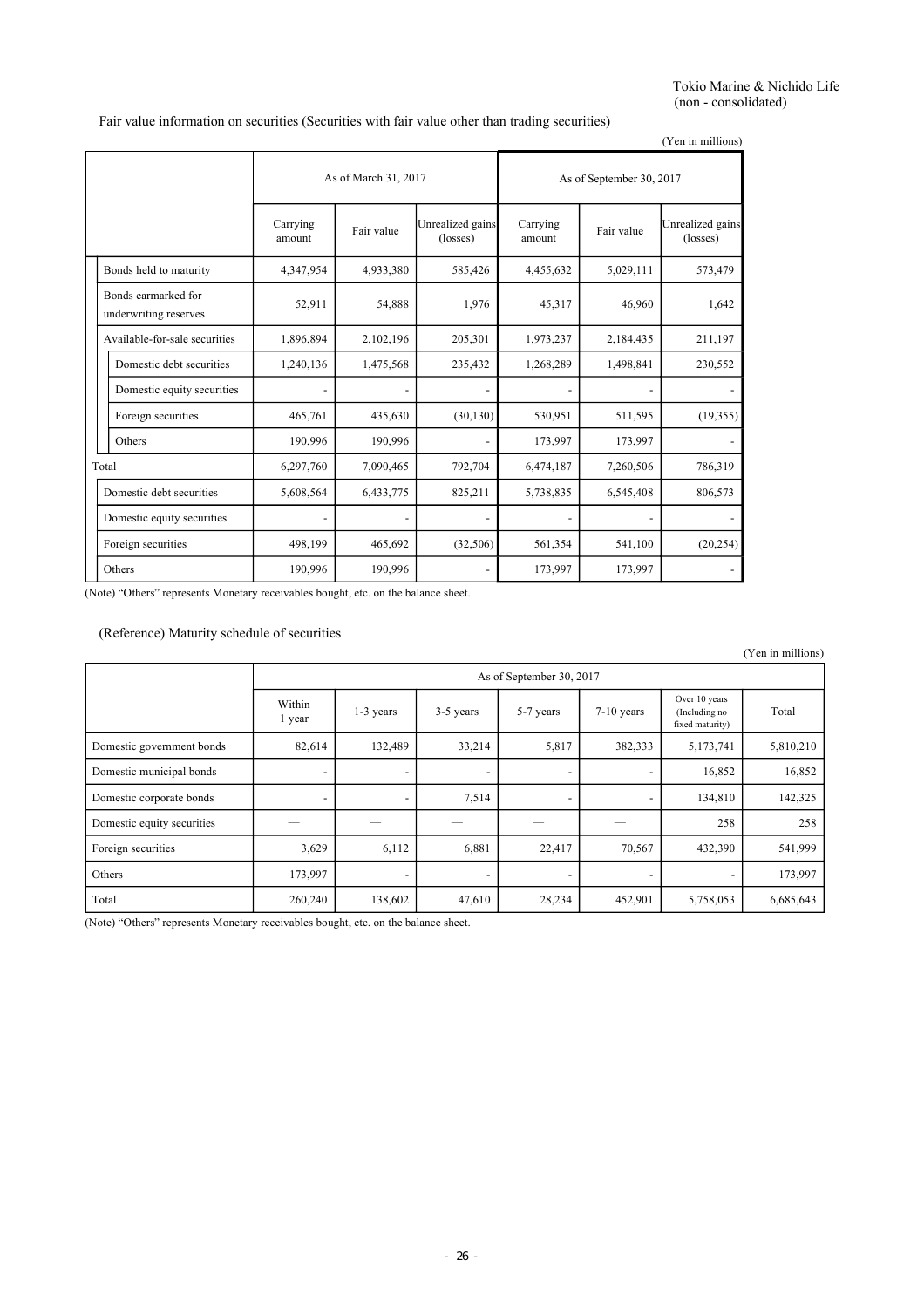Tokio Marine & Nichido Life (non-consolidated)

(6) Solvency margin ratio (non-consolidated)

|                                                                                                                                                             |                          | (Yen in millions)        |
|-------------------------------------------------------------------------------------------------------------------------------------------------------------|--------------------------|--------------------------|
|                                                                                                                                                             | As of March 31, 2017     | As of September 30, 2017 |
| (A) Total amount of solvency margin                                                                                                                         | 747,165                  | 771,588                  |
| Shareholders' equity less adjusting items                                                                                                                   | 128,986                  | 133,939                  |
| Price fluctuation reserve                                                                                                                                   | 6,451                    | 7,259                    |
| Contingency reserve                                                                                                                                         | 47,350                   | 50,054                   |
| General allowance for doubtful accounts                                                                                                                     | 488                      | 385                      |
| Unrealized gains (losses) on available-for-sale securities and deferred gains (losses)<br>on hedge transactions (before tax effect deductions) $\times$ 90% | 185,225                  | 190,235                  |
| Unrealized gains (losses) on land $\times$ 85%                                                                                                              | $\overline{\phantom{0}}$ |                          |
| Excess of continued Zillmerized reserve                                                                                                                     | 310,471                  | 316,703                  |
| Subordinated debt, etc.                                                                                                                                     | 100,000                  | 100,000                  |
| Amounts within "Excess of continued Zillmerized reserve" and "Subordinated debt, etc."<br>not calculated into the margin                                    | (130, 891)               | (128, 563)               |
| Deductions                                                                                                                                                  |                          |                          |
| Others                                                                                                                                                      | 99,082                   | 101,572                  |
| $(R_1+R_8)^2+(R_2+R_3+R_7)^2+R_4$<br>(B) Total amount of risks                                                                                              | 52,072                   | 52,203                   |
| (R <sub>1</sub> )<br>Insurance risk                                                                                                                         | 15,965                   | 16,206                   |
| $(R_8)$<br>Third sector insurance risk                                                                                                                      | 5,284                    | 5,477                    |
| (R <sub>2</sub> )<br>Assumed interest rate risk                                                                                                             | 4,969                    | 4,977                    |
| (R <sub>7</sub> )<br>Minimum guarantee risk                                                                                                                 | 3,008                    | 2,894                    |
| (R <sub>3</sub> )<br>Asset management risk                                                                                                                  | 38,082                   | 38,122                   |
| Business administration risk<br>(R <sub>4</sub> )                                                                                                           | 1,346                    | 1,353                    |
| (C) Solvency margin ratio<br>$[(A) / {(B) \times 1/2}] \times 100$                                                                                          | 2,869.7%                 | 2,956.0%                 |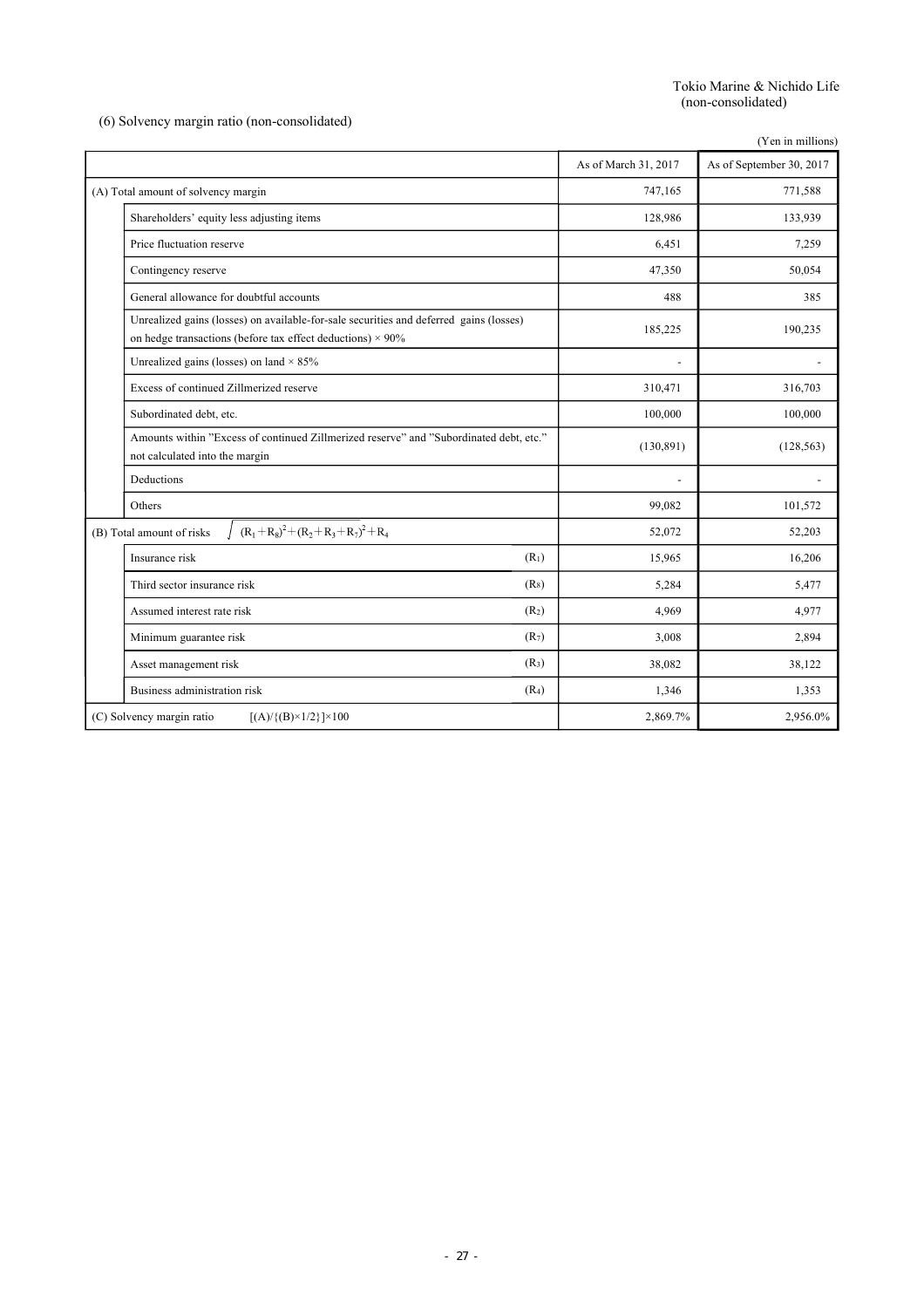# **Glossary of terminology**

- 【2. Key figures of the domestic property and casualty insurance business】
- Underwriting profit

Underwriting profit = Underwriting income - (Underwriting expenses + Operating and general administrative expenses on underwriting)  $\pm$  other miscellaneous income and expenses (\*)

\* Mainly consist of income taxes related to compulsory automobile liability insurance.

• Net investment income and other

Net investment income and other = (Investment income - Investment expenses) + (Other ordinary income - Other ordinary expenses (\*)) - Operating and general administrative expenses other than underwriting

- \* Excluding Amortization of deferred assets under Article 113 of the Insurance Business Act on the Statement of income of E.design Insurance Co., Ltd.
- Loss ratio (W/P basis) Loss ratio (W/P basis) = (Net claims paid + Loss adjustment expenses) / Net premiums written  $\times$  100
- Expense ratio (W/P basis)

Expense ratio (W/P basis) = (Agency commissions and brokerage + Operating and general administrative expenses on underwriting) / Net premiums written  $\times$  100

- Combined ratio (W/P basis) Combined ratio (W/P basis) = Loss ratio (W/P basis) + Expense ratio (W/P basis)
- $\bullet$  Loss ratio (private sector  $(*1)$ , E/I basis)

Loss ratio (private sector, E/I basis) = (Net claims paid + Outstanding claims as of the end of current period - Outstanding claims as of the end of previous fiscal year + Loss adjustment expenses) / Earned premiums (\*2)  $\times$  100

- \*1 Excluding earthquake insurance under the Law concerning Earthquake Insurance and compulsory automobile liability insurance.
- \*2 Earned premiums = Net premiums written Unearned premiums as of the end of current period (\*3) + Unearned premiums as of the end of previous fiscal year (\*3)
- \*3 Unearned premiums are premiums corresponding to the remaining duration of insurance policies at the end of the period.
- Expense ratio (private sector)

Expense ratio (private sector) = (Agency commissions and brokerage + Operating and general administrative expenses on underwriting) / Net premiums written  $\times$  100

- Combined ratio (private sector) Combined ratio (private sector) = Loss ratio (private sector, E/I basis) + Expense ratio (private sector)
- Net incurred losses related to natural catastrophe (\*1)

Sum of net claims paid and outstanding claims (\*2) related to natural catastrophe that occurred during the period.

- \*1 Excluding the net incurred losses related to earthquake insurance under the Law concerning Earthquake Insurance.
- \*2 Outstanding claims are net of reinsurance recoverable.
- Reservation ratio of catastrophe loss reserve

Reservation ratio of catastrophe loss reserve = Balance of catastrophe loss reserve / Net premiums written (\*)  $\times$  100

\* For the six months ended September 30, the amount of Net premiums written (excluding earthquake insurance under the Law concerning Earthquake Insurance and compulsory automobile liability insurance) is doubled in this calculation.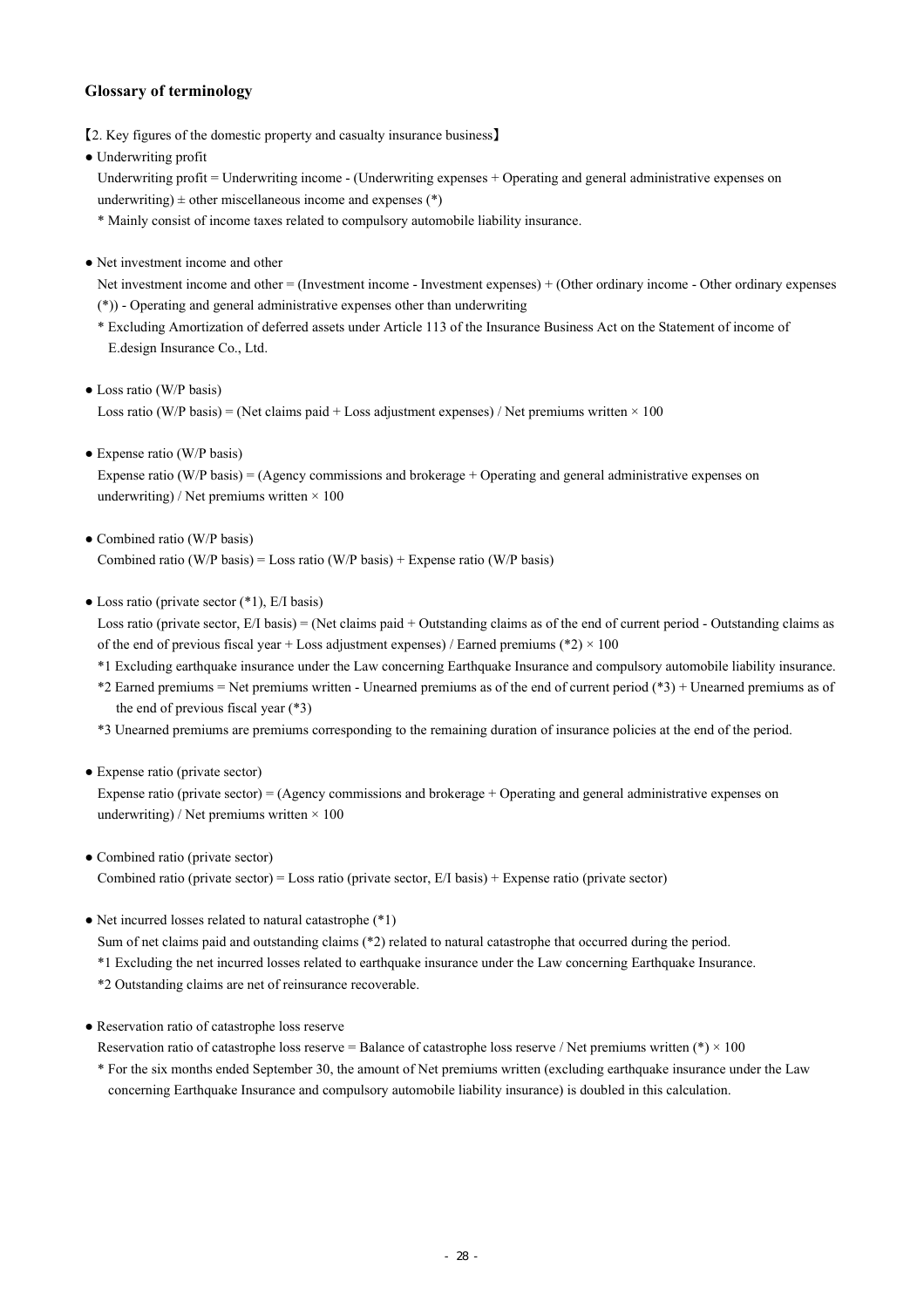【3. Key figures of the domestic life insurance business】

● Annualized premiums

Annualized premiums are amount of premiums per year calculated by dividing aggregate amount of premiums by the duration of insurance policies.

● Medical coverage, accelerated death benefits, etc.

Medical coverage, accelerated death benefits, etc. includes coverage for medical expense (e.g. hospitalization and operation), accelerated death benefits (e.g. specific diseases and nursing care) and exemption of obligation to pay insurance premiums (excluding those caused by disability but including those caused by specific diseases, nursing care, etc.).

【Solvency margin ratio】

● Solvency margin ratio

・In addition to reserves to cover claim payments, payments for maturity refunds of saving type insurance policies, etc., it is necessary for insurance companies to maintain sufficient solvency in order to cover risks that exceed normal estimates, e.g. occurrences of a major catastrophe, significant decline in value of assets held by insurance companies.

・(C) Solvency margin ratio is the ratio of (A) Total amount of solvency margin (i.e. solvency of insurance companies in terms of their capital, reserves, etc.) to (B) Total amount of risks (i.e. risks that exceed normal estimates), which is calculated in accordance with the Insurance Business Act.

・"Risks that exceed normal estimates" is composed of risks described below.

- ① (General) insurance risk, third sector insurance risk: risk that insurance claims occur in excess of normal estimates (excluding catastrophe risk).
- ② Assumed interest rate risk: risk that invested assets fail to yield assumed interest rates due to the aggravation of investment conditions.
- ③ Minimum guarantee risk: risk that value of assets related to the minimum guarantee for benefits of insurance contracts which are managed as a separate account fluctuates in excess of normal estimates and falls below the minimum guaranteed benefits when they are to be paid.
- ④ Asset management risk: risk that prices of retained securities and other assets fluctuate in excess of normal estimates.
- ⑤ Business administration risk: risk that occurs in excess of normal estimates that do not fall under other categories.
- ⑥ Catastrophe risk: risk that a major catastrophe in excess of normal estimates (equivalent to the Great Kanto Earthquake or Isewan typhoon) occurs.
- ・Solvency of insurance companies in terms of their capital, reserves, etc. ((A) Total amount of solvency margin) is the total amount of net assets (excluding planned outflows), certain reserves (e.g. price fluctuation reserve, contingency reserve, catastrophe loss reserve, etc.) and part of unrealized gains (losses) on land.
- ・Solvency margin ratio is one of the objective indicators used by the regulatory authority to supervise insurance companies. A ratio exceeding 200% indicates sufficiet solvency to fulfill payment obligations such as insurance claims.

# 【Underwriting (life)】

- Amount of Policies in force
	- ・Individual insurance and group insurance
		- Total amount of death benefits under policies in force at the end of the period.
	- ・Individual annuities
		- ① Individual annuities whose payments have not yet commenced: amount of funds for annuity payments that is expected to have accrued at the commencement of annuity payments.
		- ② Individual annuities whose payments have already commenced: amount of underwriting reserves.
	- ・Group annuities

Amount of underwriting reserves.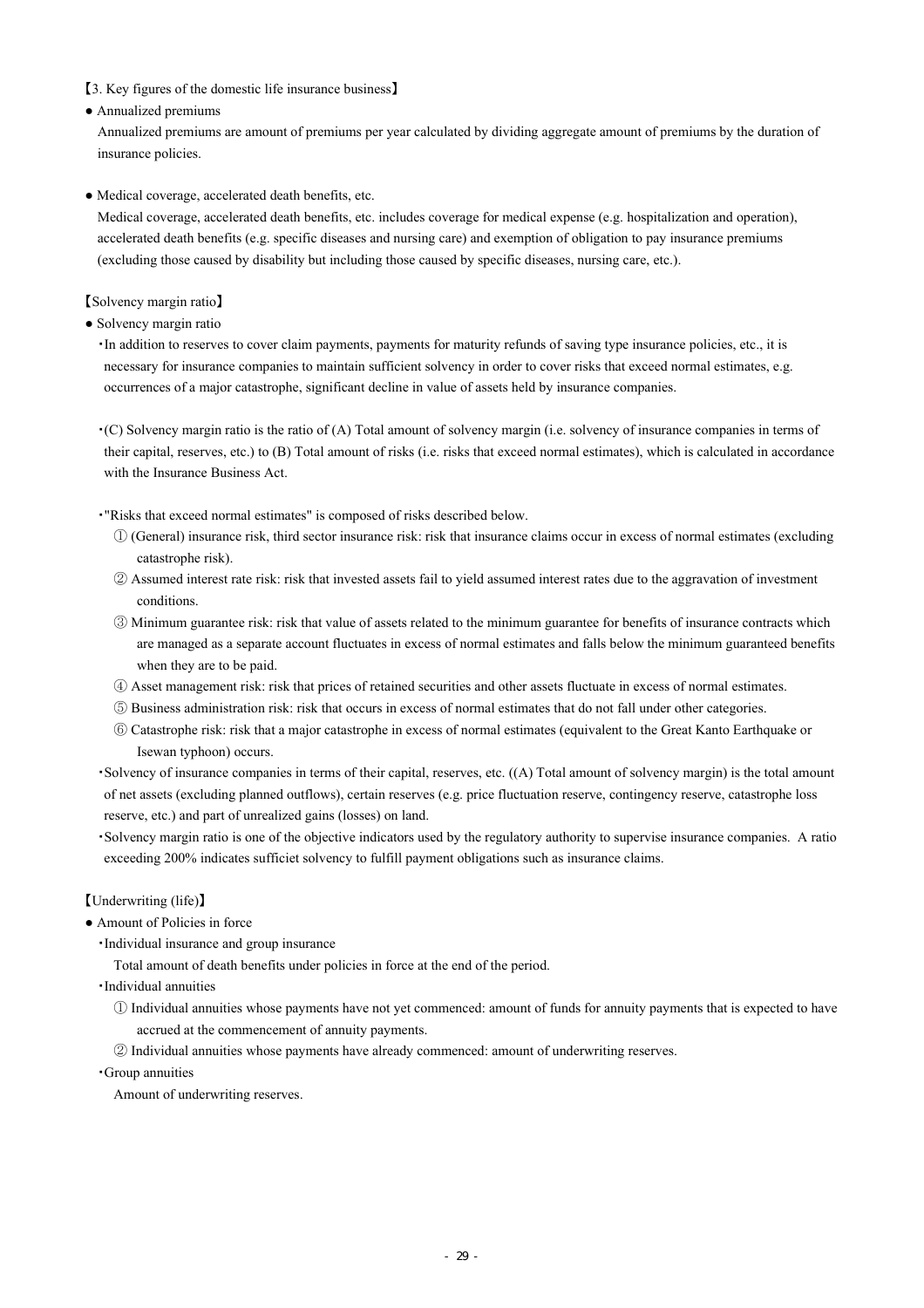### • Amount of New policies

・Individual insurance and group insurance

Total amount of death benefits under new policies issued during the current period.

・Individual annuities

Amount of funds for annuity payments that is expected to have accrued at the commencement of annuity payments for new policies issued during the current period.

・Group annuities

First installment of premium payments.

【Separate account】

● Separate account

Separate account is an account held for insurance policies of which insurance benefits change based on investment performance, and its assets and liabilities are maintained separately from those of general account.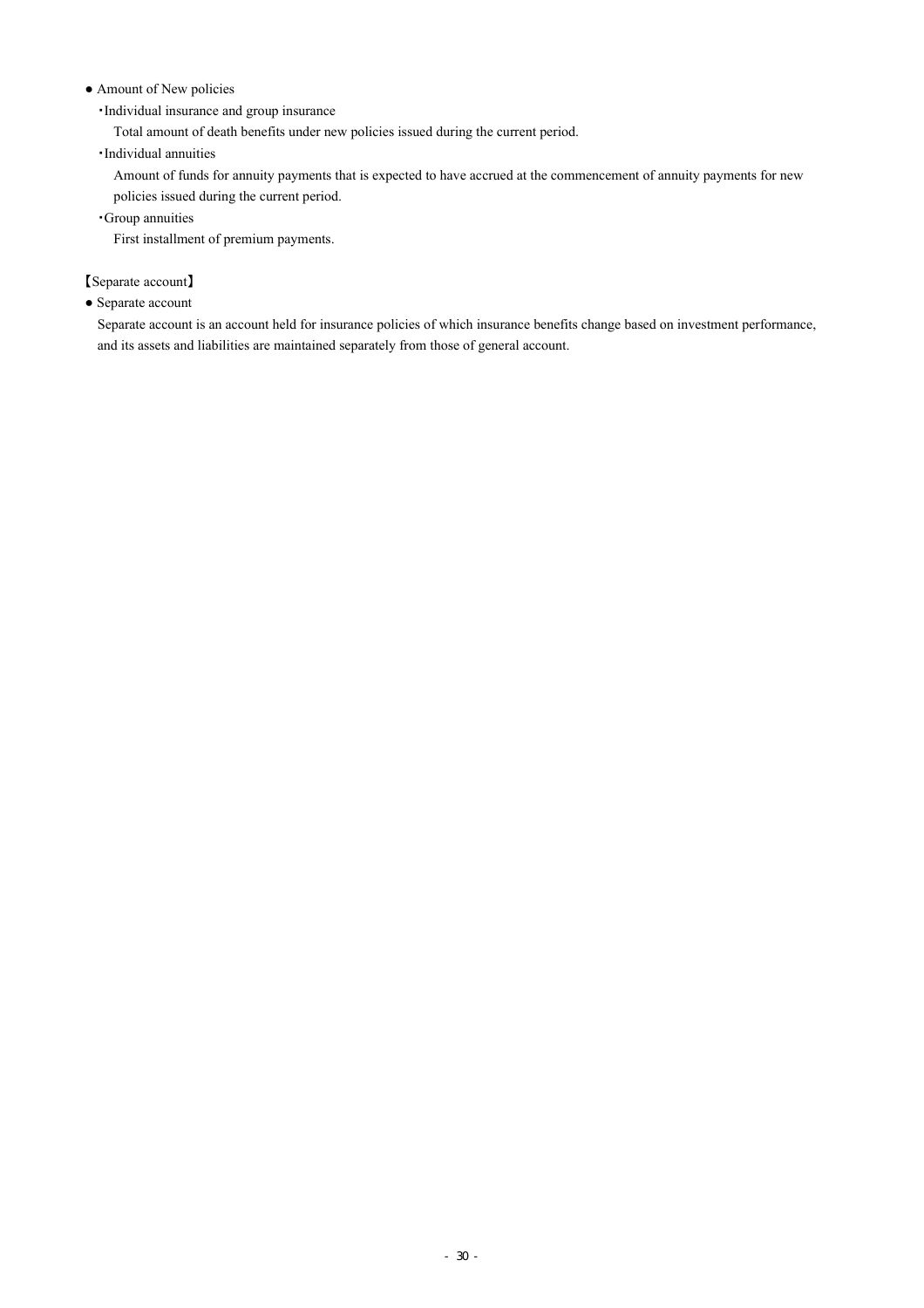# **Supplementary information of business results for the six months ended September 30, 2017**

## 1. Key figures

|                              |                                            |                      |                                            |                                    | (Yen in 100 millions)              |
|------------------------------|--------------------------------------------|----------------------|--------------------------------------------|------------------------------------|------------------------------------|
|                              | Six months ended<br>September 30, 2016 (A) | Fiscal year 2016 (B) | Six months ended<br>September 30, 2017 (C) | Increase (Decrease)<br>$(C) - (B)$ | Increase (Decrease)<br>$(C) - (A)$ |
| 1 Net premiums written       | 10,586                                     | 21.161               | 10,850                                     | $\overline{\phantom{a}}$           | 264                                |
| Rate of change               | $(2.3\%)$                                  | $(0.6\%)$            | 2.5%                                       | 3.1%                               | 4.8%                               |
| 2 Total assets               | 92,958                                     | 95,244               | 97,118                                     | 1,873                              | 4,159                              |
| 3 Loss ratio                 | 59.7%                                      | 60.7%                | 60.1%                                      | $(0.6\%)$                          | 0.4%                               |
| 4 Expense ratio              | 30.6%                                      | 30.8%                | 30.4%                                      | $(0.4\%)$                          | $(0.2\%)$                          |
| 5 Combined ratio             | 90.4%                                      | 91.5%                | 90.5%                                      | $(1.0\%)$                          | 0.1%                               |
| Underwriting profit margin   | 9.6%                                       | 8.5%                 | 9.5%                                       | 1.0%                               | $(0.1\%)$                          |
| 6 Voluntary automobile       |                                            |                      |                                            |                                    |                                    |
| • Net premiums written       | 5,229                                      | 10,513               | 5,310                                      |                                    | 80                                 |
| Rate of change               | 2.3%                                       | 2.0%                 | 1.5%                                       | $(0.5\%)$                          | $(0.8\%)$                          |
| • Underwriting profit margin | 12.6%                                      | 10.6%                | 11.9%                                      | 1.3%                               | $(0.7\%)$                          |
| · Loss ratio                 | 57.2%                                      | 58.7%                | 58.0%                                      | $(0.7\%)$                          | 0.8%                               |
| · Expense ratio              | 30.3%                                      | 30.8%                | 30.1%                                      | $(0.6\%)$                          | $(0.1\%)$                          |
| (7) Fire and allied lines    |                                            |                      |                                            |                                    |                                    |
| • Net premiums written       | 1,244                                      | 2,722                | 1,296                                      |                                    | 51                                 |
| Rate of change               | $(18.5\%)$                                 | $(10.3\%)$           | 4.2%                                       | 14.4%                              | 22.6%                              |
| • Underwriting profit margin | $(4.1\%)$                                  | 8.2%                 | 6.2%                                       | $(2.0\%)$                          | 10.3%                              |
| • Loss ratio                 | 62.6%                                      | 53.0%                | 54.4%                                      | 1.4%                               | $(8.2\%)$                          |
| · Expense ratio              | 41.5%                                      | 38.7%                | 39.4%                                      | 0.6%                               | $(2.1\%)$                          |
| 8 Number of employees        | 17,687                                     | 17,368               | 17,702                                     | 334                                | 15                                 |
| <b>9 Number of agencies</b>  | 51,665                                     | 51,302               | 50,974                                     | (328)                              | (691)                              |

(Note) 1. Loss ratio = (Net claims paid + Loss adjustment expenses) / Net premiums written × 100

2. Expense ratio = (Agency commissions and brokerage + Operating and general administrative expenses on underwriting) / Net premiums written × 100 3. Combined ratio = Loss ratio + Expense ratio

4. Underwriting profit margin = 100 - Combined ratio

<Reference> Key figures from consolidated statement of income of Tokio Marine Holdings

| $\overline{\phantom{a}}$<br>ັ                        |                        |                        |                        |                                    | (Yen in 100 millions)              |
|------------------------------------------------------|------------------------|------------------------|------------------------|------------------------------------|------------------------------------|
|                                                      | Six months ended       |                        | Six months ended       |                                    |                                    |
|                                                      | September 30, 2016 (A) | Fiscal year $2016$ (B) | September 30, 2017 (C) | Increase (Decrease)<br>$(C) - (B)$ | Increase (Decrease)<br>$(C) - (A)$ |
| 1 Ordinary income                                    | 25,870                 | 52,326                 | 27,323                 | $\overline{\phantom{a}}$           | 1,452                              |
| 2 Net premiums written                               | 17,008                 | 34,804                 | 18,064                 | $\overline{\phantom{0}}$           | 1,056                              |
| Rate of change                                       | $(2.0\%)$              | 6.6%                   | 6.2%                   | $(0.4\%)$                          | 8.2%                               |
| <b>3</b> Life insurance premiums                     | 4,344                  | 9,044                  | 4,559                  | $\overline{\phantom{0}}$           | 214                                |
| Rate of change                                       | 271.4%                 | 91.7%                  | 4.9%                   | $(86.8\%)$                         | $(266.5\%)$                        |
| 4 Ordinary profit                                    | 2,134                  | 3,876                  | 1,198                  | $\overline{\phantom{0}}$           | (936)                              |
| 5 Net income attributable to<br>owners of the parent | 1,552                  | 2,738                  | 767                    | $\overline{\phantom{a}}$           | (785)                              |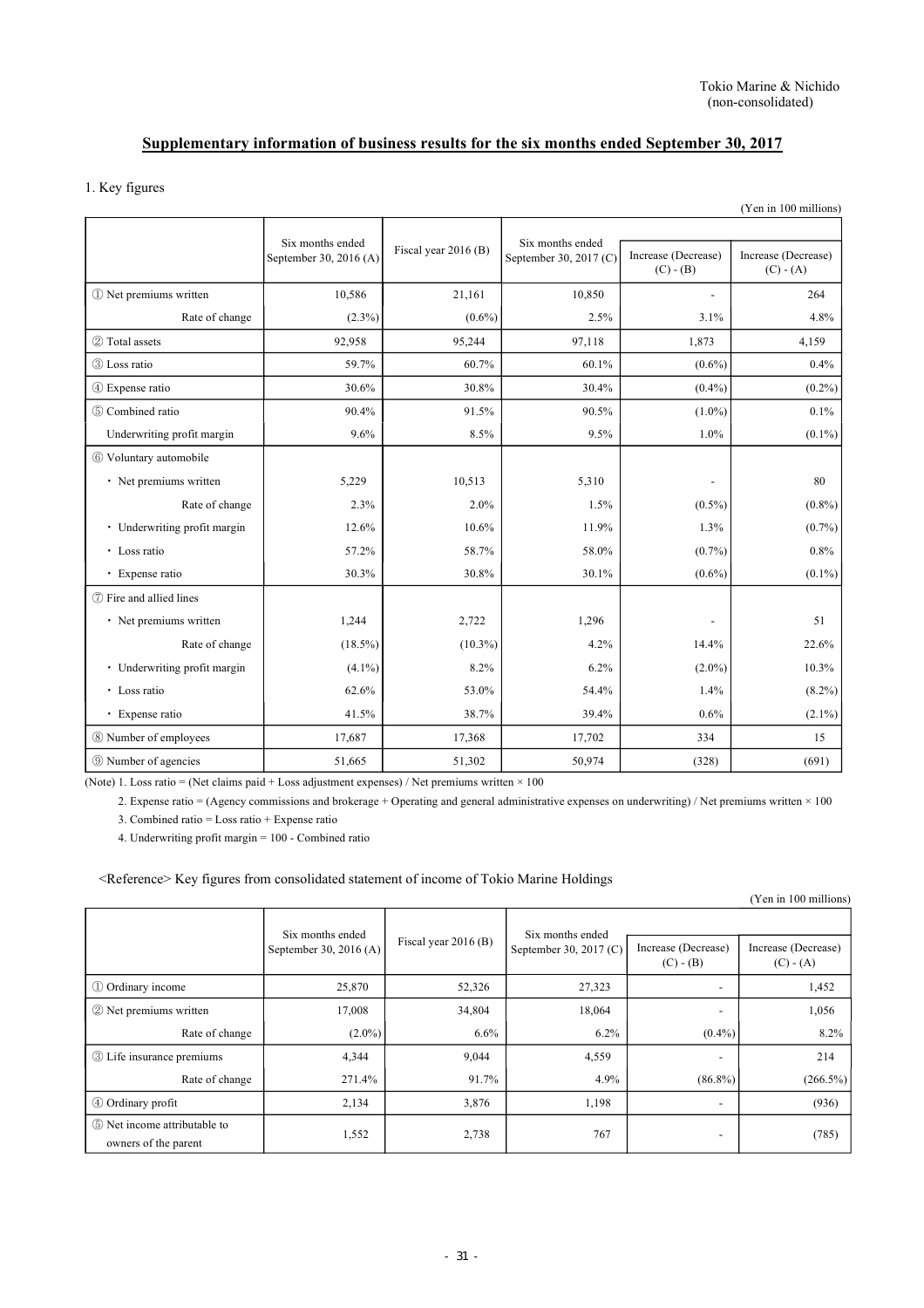### 2. Other information

① Non-performing assets

Status of risk monitored loans

|                                         |                          |                          | (Yen in 100 millions) |
|-----------------------------------------|--------------------------|--------------------------|-----------------------|
|                                         | As of                    | As of                    | As of                 |
|                                         | September 30, 2016       | March 31, 2017           | September 30, 2017    |
| Loans to borrowers in bankruptcy        | $\overline{\phantom{a}}$ | $\theta$                 |                       |
| Past due loans                          | 5                        | $\sim$                   | $\mathbf{0}$          |
| Loans past due for three months or more | $\overline{\phantom{0}}$ | $\overline{\phantom{0}}$ |                       |
| Restructured loans                      |                          | $\theta$                 |                       |
| Total                                   | 6                        | n.                       | 0                     |
| Percentage to total loans               | $0.1\%$                  | $0.1\%$                  | $0.0\%$               |
|                                         |                          |                          |                       |
| (Reference) Total loans                 | 6,551                    | 6,064                    | 4,539                 |

#### Status of self-assessment

|                                      |                               |                         | (Yen in 100 millions)       |
|--------------------------------------|-------------------------------|-------------------------|-----------------------------|
|                                      | As of<br>September 30, $2016$ | As of<br>March 31, 2017 | As of<br>September 30, 2017 |
| Non-categorized                      | 87,856                        | 90,507                  | 92,311                      |
| Category $\mathbb I$                 | 5,032                         | 4,705                   | 4,777                       |
| Category $\mathbb{II}$               | 65                            | 28                      | 26                          |
| Category $\mathbb{N}$                | 12                            | 10                      | 74                          |
| Subtotal $(\mathbb{I} -\mathbb{I}V)$ | 5,109                         | 4.744                   | 4,877                       |
| Total                                | 92,966                        | 95,252                  | 97,189                      |

② Impairment losses on securities

|                            |                                          |                  | (Yen in 100 millions)                  |
|----------------------------|------------------------------------------|------------------|----------------------------------------|
|                            | Six months ended<br>September 30, $2016$ | Fiscal year 2016 | Six months ended<br>September 30, 2017 |
| Domestic debt securities   |                                          |                  |                                        |
| Domestic equity securities | 17                                       |                  |                                        |
| Foreign securities         | -                                        |                  |                                        |
| Others                     | $\overline{\phantom{0}}$                 |                  |                                        |
| Total                      |                                          |                  |                                        |

#### ・ Rules for recognition of impairment

In principle, impairment loss on a security with fair value is recognized when the fair value is below its cost by 30% or more.

③ Impairment losses on fixed assets

|                  |                                          |                          | (Yen in 100 millions)                  |
|------------------|------------------------------------------|--------------------------|----------------------------------------|
|                  | Six months ended<br>September 30, $2016$ | Fiscal year 2016         | Six months ended<br>September 30, 2017 |
| Land             |                                          |                          |                                        |
| <b>Buildings</b> | h                                        |                          |                                        |
| Others           | $\overline{\phantom{a}}$                 | $\overline{\phantom{0}}$ |                                        |
| Total            |                                          |                          |                                        |

## ④ Unrealized gains (losses) on securities

|                            |                             |                         | (Yen in 100 millions)       |
|----------------------------|-----------------------------|-------------------------|-----------------------------|
|                            | As of<br>September 30, 2016 | As of<br>March 31, 2017 | As of<br>September 30, 2017 |
| Domestic debt securities   | 1,736                       | 1,302                   | 1,245                       |
| Domestic equity securities | 15,674                      | 18,230                  | 20,193                      |
| Foreign securities         | 206                         | 466                     | 627                         |
| Others                     | (4)                         | (0)                     | (4)                         |
| Total                      | 17,613                      | 19,998                  | 22,062                      |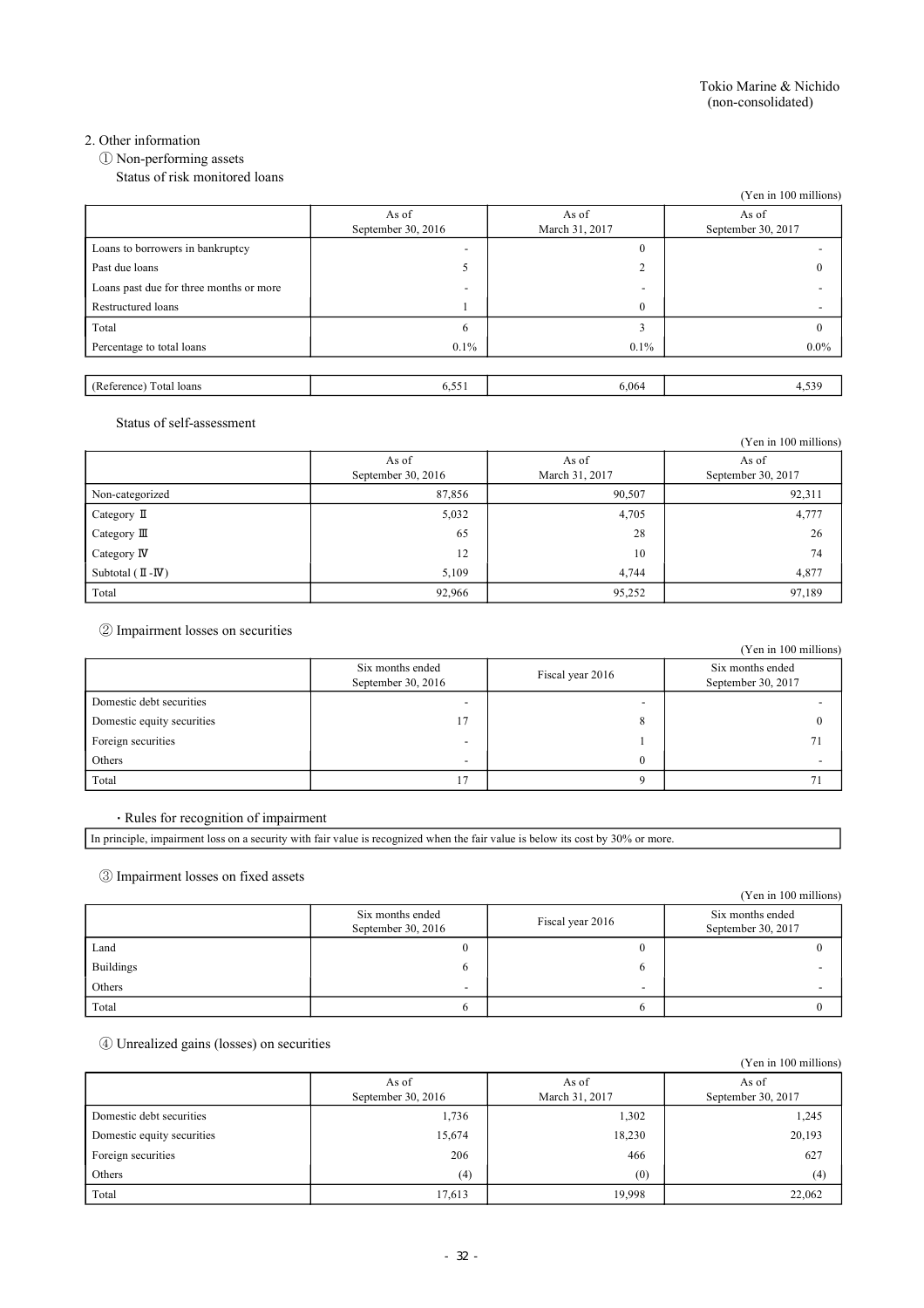#### ⑤ Losses related to natural catastrophe

|                            |                                          |                  | (Yen in 100 millions)                  |
|----------------------------|------------------------------------------|------------------|----------------------------------------|
|                            | Six months ended<br>September 30, $2016$ | Fiscal year 2016 | Six months ended<br>September 30, 2017 |
| Direct claims paid         | 152                                      | 379              | 79                                     |
| Net claims paid            | 140                                      | 358              | 79                                     |
| Net outstanding claims (*) | 236                                      | 176              | 339                                    |

(Note) Figures above represent losses caused by natural catastrophe occurred during the period, excluding losses related to earthquake insurance under the Law concerning Earthquake Insurance.

\* Net of reinsurance recoverable ceded.

#### ⑥ Catastrophe loss reserve

(Yen in 100 millions)

|                       | As of September 30, 2016 |                      |           | As of March 31, 2017 |                      | As of September 30, 2017 |         |                      |           |
|-----------------------|--------------------------|----------------------|-----------|----------------------|----------------------|--------------------------|---------|----------------------|-----------|
|                       | Balance                  | Reservation<br>ratio | Provision | Balance              | Reservation<br>ratio | Provision                | Balance | Reservation<br>ratio | Provision |
| Fire and allied lines | 3,435                    | 138.9%               | 73        | 3,522                | 130.1%               | 158                      | 3,599   | 139.4%               | 76        |
| Hull and cargo        | .265                     | 208.6%               |           | .261                 | 214.0%               |                          | 1,265   | 213.5%               |           |
| Personal accident     | 1.187                    | 57.9%                | 32        | 1.209                | 70.3%                | 54                       | 1,240   | 63.9%                | 30        |
| Voluntary automobile  | .868                     | 17.9%                | 169       | .803                 | 17.2%                | 337                      | 1.960   | 18.5%                | 170       |
| Others                | 2,825                    | 101.9%               | 69        | 2,871                | 103.1%               | 149                      | 2.946   | 99.0%                | 76        |
| Total                 | 10,582                   | 57.6%                | 348       | 10,670               | 58.2%                | 699                      | 11,012  | 58.8%                | 358       |

(Note) 1. Reservation ratio = Balance of catastrophe loss reserve / Net premiums written (\*)  $\times$  100

\* For the six months ended September 30, the amount of Net premiums written (excluding earthquake insurance under the Law concerning Earthquake Insurance and compulsory automobile liability insurance) is doubled in this calculation.

2. Provision is gross amount without reversal.

#### ⑦ Reinsurance assumed

|                                 |                                     |             |                  | (Yen in 100 millions)               |  |  |
|---------------------------------|-------------------------------------|-------------|------------------|-------------------------------------|--|--|
|                                 | Six months ended September 30, 2016 |             |                  | Six months ended September 30, 2017 |  |  |
|                                 | Premiums written                    | Claims paid | Premiums written | Claims paid                         |  |  |
| Fire and allied lines           | 271                                 | 185         | 286              | 83                                  |  |  |
| Hull and cargo                  | 136                                 | 83          | 124              |                                     |  |  |
| Personal accident               | $\theta$                            | $\Omega$    |                  |                                     |  |  |
| Voluntary automobile            | 3                                   |             | $\mathbf{a}$     |                                     |  |  |
| Compulsory automobile liability | 1.066                               | 1,058       | 1.115            | 1,032                               |  |  |
| Others                          | 144                                 | 101         | 102              | 364                                 |  |  |
| Total                           | 1.624                               | 1,430       | 1,633            | 1,555                               |  |  |

#### ⑧ Reinsurance ceded

(Yen in 100 millions)

|                                 | Six months ended September 30, 2016 |       | Six months ended September 30, 2017 |                  |  |
|---------------------------------|-------------------------------------|-------|-------------------------------------|------------------|--|
|                                 | Ceded premiums<br>Claims recovered  |       | Ceded premiums                      | Claims recovered |  |
| Fire and allied lines           | 591                                 | 1,344 | 597                                 | 160              |  |
| Hull and cargo                  | 144                                 | 112   | 147                                 | 68               |  |
| Personal accident               | 28                                  |       | 28                                  |                  |  |
| Voluntary automobile            | 20                                  |       | 18                                  |                  |  |
| Compulsory automobile liability | 1.016                               | 1,008 | 970                                 | 994              |  |
| Others                          | 731                                 | 439   | 841                                 | 362              |  |
| Total                           | 2,532                               | 2,920 | 2.604                               | 1,599            |  |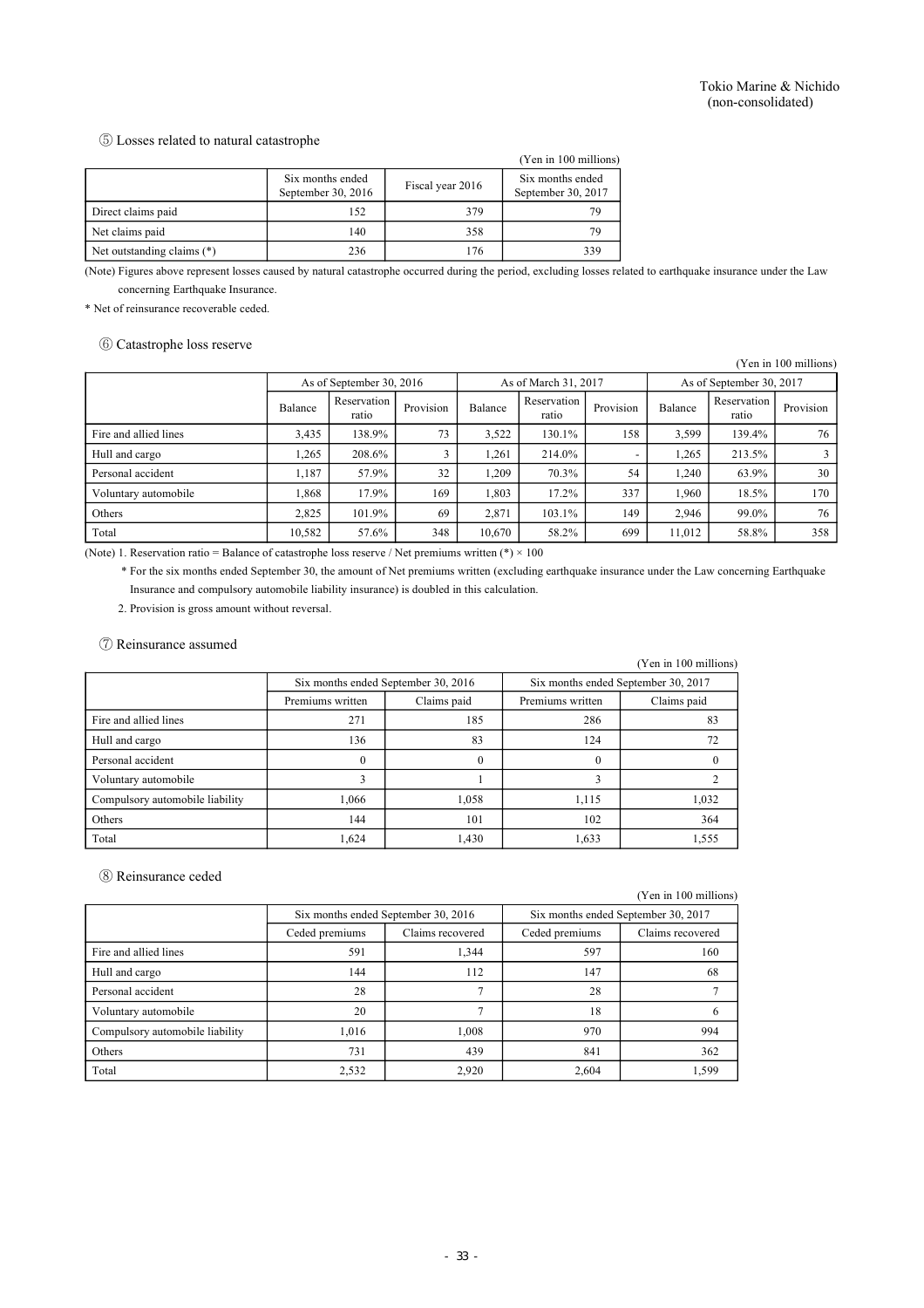# **Supplementary information of business results for the six months ended September 30, 2017**

### 1. Key figures

|                              |                                            |                      |                                            |                                    | (Yen in 100 millions)              |
|------------------------------|--------------------------------------------|----------------------|--------------------------------------------|------------------------------------|------------------------------------|
|                              | Six months ended<br>September 30, 2016 (A) | Fiscal year 2016 (B) | Six months ended<br>September 30, 2017 (C) | Increase (Decrease)<br>$(C) - (B)$ | Increase (Decrease)<br>$(C) - (A)$ |
| 1 Net premiums written       | 709                                        | 1,401                | 720                                        | $\overline{\phantom{a}}$           | 11                                 |
| Rate of change               | $(0.9\%)$                                  | 1.0%                 | 1.6%                                       | 0.5%                               | 2.4%                               |
| 2 Total assets               | 4,154                                      | 4,179                | 4,163                                      | (16)                               | 8                                  |
| 3 Loss ratio                 | 57.2%                                      | 59.0%                | 56.8%                                      | $(2.2\%)$                          | $(0.3\%)$                          |
| 4 Expense ratio              | 32.8%                                      | 33.1%                | 32.7%                                      | $(0.3\%)$                          | $(0.1\%)$                          |
| 5 Combined ratio             | 90.0%                                      | 92.1%                | 89.6%                                      | $(2.5\%)$                          | $(0.4\%)$                          |
| Underwriting profit margin   | 10.0%                                      | 7.9%                 | 10.4%                                      | 2.5%                               | 0.4%                               |
| 6 Voluntary automobile       |                                            |                      |                                            |                                    |                                    |
| • Net premiums written       | 429                                        | 853                  | 427                                        | $\overline{\phantom{a}}$           | (2)                                |
| Rate of change               | 0.6%                                       | $(0.1\%)$            | $(0.5\%)$                                  | $(0.4\%)$                          | $(1.1\%)$                          |
| • Underwriting profit margin | 15.0%                                      | 12.5%                | 14.8%                                      | 2.3%                               | $(0.2\%)$                          |
| • Loss ratio                 | 54.8%                                      | 56.9%                | 55.2%                                      | $(1.8\%)$                          | 0.4%                               |
| · Expense ratio              | 30.2%                                      | 30.5%                | 30.0%                                      | $(0.5\%)$                          | $(0.2\%)$                          |
| (7) Fire and allied lines    |                                            |                      |                                            |                                    |                                    |
| • Net premiums written       | 80                                         | 167                  | 90                                         |                                    | 9                                  |
| Rate of change               | $(1.8\%)$                                  | 15.3%                | 11.9%                                      | $(3.3\%)$                          | 13.8%                              |
| • Underwriting profit margin | 0.5%                                       | 2.5%                 | 6.4%                                       | 3.9%                               | 5.9%                               |
| • Loss ratio                 | 59.4%                                      | 57.5%                | 54.5%                                      | $(3.0\%)$                          | $(4.9\%)$                          |
| · Expense ratio              | 40.1%                                      | 40.0%                | 39.1%                                      | $(0.9\%)$                          | $(1.0\%)$                          |
| 8 Number of employees        | 2,324                                      | 2,292                | 2,281                                      | (11)                               | (43)                               |
| <b>9 Number of agencies</b>  | 13,831                                     | 13,715               | 13,694                                     | (21)                               | (137)                              |

(Note) 1. Loss ratio = (Net claims paid + Loss adjustment expenses) / Net premiums written  $\times$  100

2. Expense ratio = (Agency commissions and brokerage + Operating and general administrative expenses on underwriting) / Net premiums written × 100 3. Combined ratio = Loss ratio + Expense ratio

4. Underwriting profit margin = 100 - Combined ratio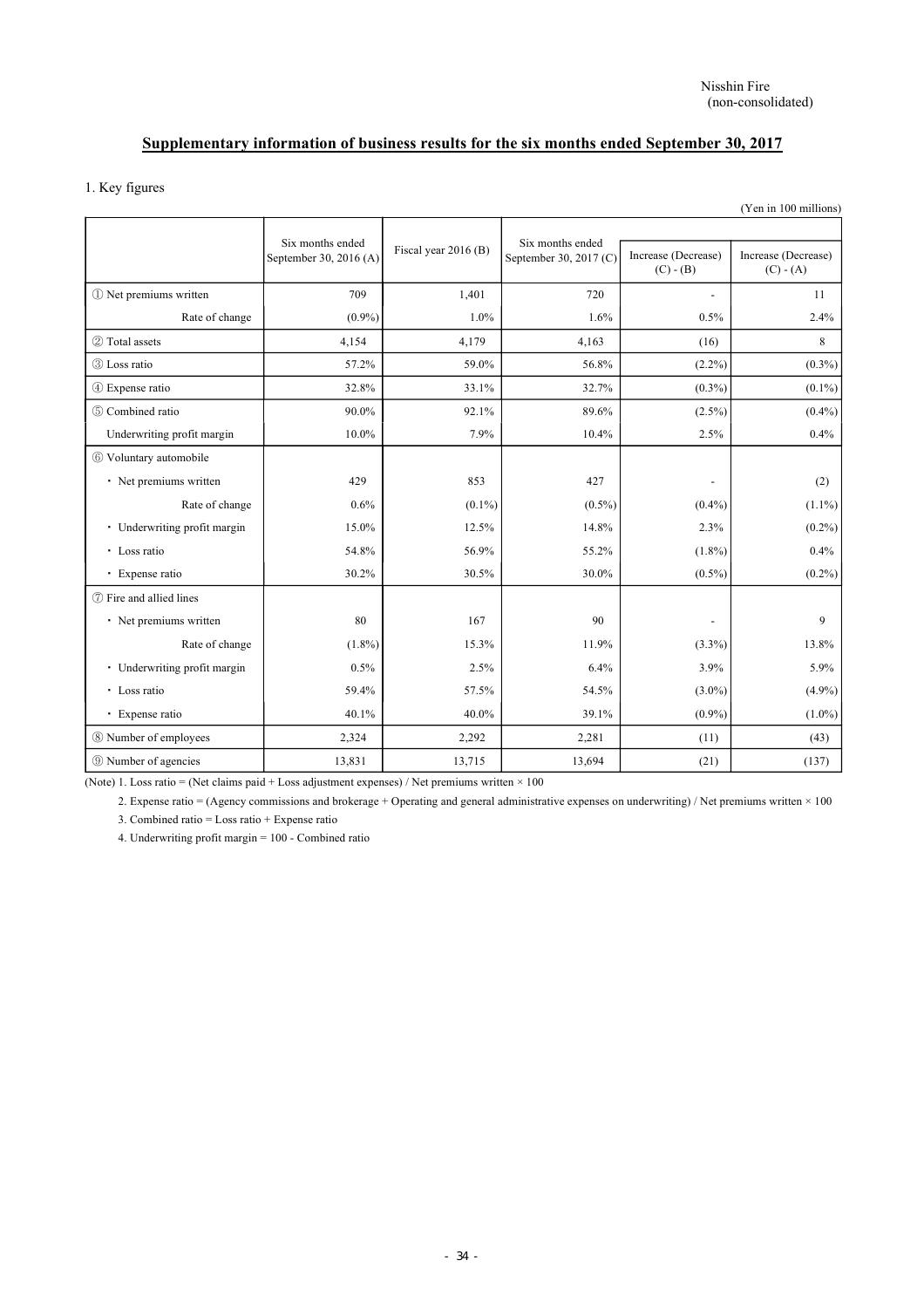### 2. Other information

① Non-performing assets

Status of risk monitored loans

|                                         |                          |                          | (Yen in 100 millions)    |
|-----------------------------------------|--------------------------|--------------------------|--------------------------|
|                                         | As of                    | As of                    | As of                    |
|                                         | September 30, $2016$     | March 31, 2017           | September 30, 2017       |
| Loans to borrowers in bankruptcy        | $\overline{\phantom{a}}$ | $\overline{\phantom{0}}$ | $\overline{\phantom{0}}$ |
| Past due loans                          | $\overline{\phantom{0}}$ | $\overline{\phantom{a}}$ |                          |
| Loans past due for three months or more | $\overline{\phantom{0}}$ | $\overline{\phantom{0}}$ |                          |
| Restructured loans                      | $\overline{\phantom{a}}$ | $\overline{\phantom{a}}$ |                          |
| Total                                   | $\overline{\phantom{a}}$ | $\overline{\phantom{0}}$ |                          |
| Percentage to total loans               | $0.0\%$                  | $0.0\%$                  | $0.0\%$                  |
|                                         |                          |                          |                          |
| (Reference) Total loans                 | $\mathcal{L}$            | $\sim$                   | $\mathcal{L}$            |

### Status of self-assessment

|                                      |                             |                         | (Yen in 100 millions)       |
|--------------------------------------|-----------------------------|-------------------------|-----------------------------|
|                                      | As of<br>September 30, 2016 | As of<br>March 31, 2017 | As of<br>September 30, 2017 |
| Non-categorized                      | 4,141                       | 4,167                   | 4,159                       |
| Category $\mathbb I$                 | 13                          | -1<br>11                |                             |
| Category III                         |                             |                         |                             |
| Category $\mathbb N$                 | $\mathbf{0}$                | $\theta$                |                             |
| Subtotal $(\mathbb{I} -\mathbb{I}V)$ | 14                          | 12                      |                             |
| Total                                | 4,155                       | 4,180                   | 4,164                       |

② Impairment losses on securities

|                            |                                          |                          | (Yen in 100 millions)                  |
|----------------------------|------------------------------------------|--------------------------|----------------------------------------|
|                            | Six months ended<br>September 30, $2016$ | Fiscal year 2016         | Six months ended<br>September 30, 2017 |
| Domestic debt securities   |                                          |                          |                                        |
| Domestic equity securities | 0                                        |                          |                                        |
| Foreign securities         |                                          |                          |                                        |
| Others                     | $\overline{\phantom{0}}$                 | $\overline{\phantom{0}}$ |                                        |
| Total                      |                                          |                          |                                        |

#### ・ Rules for recognition of impairment

In principle, impairment loss on a security with fair value is recognized when the fair value is below its cost by 30% or more.

### ③ Impairment losses on fixed assets

|                  |                                          |                          | (Yen in 100 millions)                  |
|------------------|------------------------------------------|--------------------------|----------------------------------------|
|                  | Six months ended<br>September 30, $2016$ | Fiscal year 2016         | Six months ended<br>September 30, 2017 |
| Land             |                                          |                          |                                        |
| <b>Buildings</b> | $\overline{\phantom{0}}$                 | ۰                        |                                        |
| Others           | $\overline{\phantom{0}}$                 | $\overline{\phantom{0}}$ |                                        |
| Total            | $\overline{\phantom{a}}$                 | -                        |                                        |

## ④ Unrealized gains (losses) on securities

|                            |                               |                         | (Yen in 100 millions)       |
|----------------------------|-------------------------------|-------------------------|-----------------------------|
|                            | As of<br>September 30, $2016$ | As of<br>March 31, 2017 | As of<br>September 30, 2017 |
| Domestic debt securities   | 243                           | 199                     | 193                         |
| Domestic equity securities | 184                           | 235                     | 289                         |
| Foreign securities         | 19                            | 31                      | 32                          |
| Others                     | 13                            | 17                      | 20                          |
| Total                      | 460                           | 484                     | 535                         |